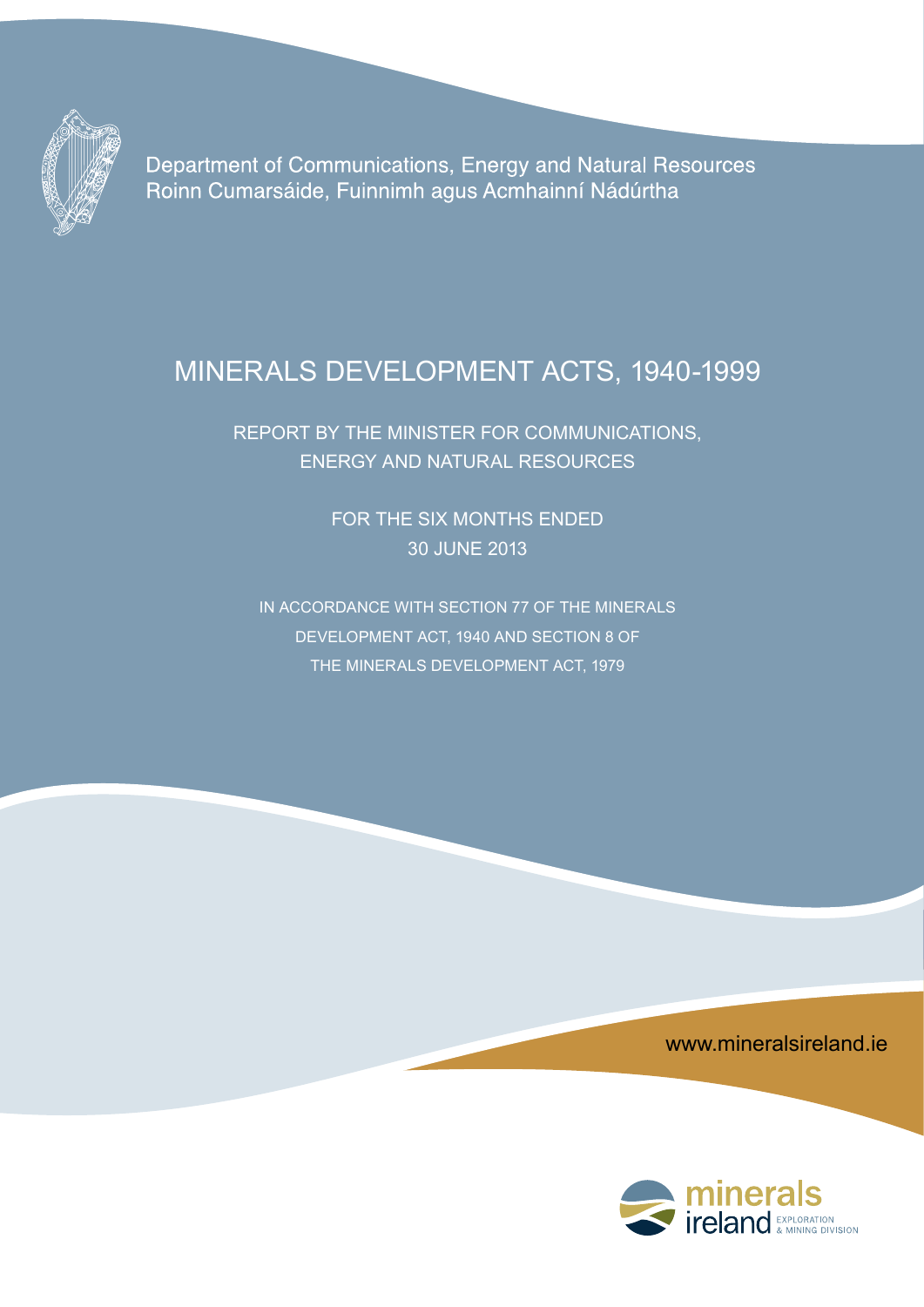# **DEPARTMENT OF COMMUNICATIONS, ENERGY AND NATURAL RESOURCES**

# **MINERALS DEVELOPMENT ACTS, 1940-1999**

# **REPORT BY THE MINISTER FOR COMMUNICATIONS, ENERGY AND NATURAL RESOURCES FOR THE SIX MONTHS ENDED 30 June 2013**

### **IN ACCORDANCE WITH SECTION 77 OF THE MINERALS DEVELOPMENT ACT, 1940 AND SECTION 8 OF THE MINERALS DEVELOPMENT ACT, 1979**

### **EXPLORATION AND MINING DIVISION** *Minerals Production MP 04/13*

**\_\_\_\_\_\_\_\_\_\_\_\_\_\_\_\_\_\_\_\_\_\_\_\_\_\_\_\_\_\_\_\_\_\_\_\_\_\_\_**

DUBLIN PUBLISHED BY THE STATIONERY OFFICE To be purchased from GOVERNMENT PUBLICATIONS, 52 ST. STEPHEN'S GREEN, DUBLIN 2. (Tel: 01 – 6476834 or 1890 213434; Fax: 01 – 6476843) or through any bookseller.

> **This report may also be found on the Internet At [www.dcenr.ie](http://www.dcenr.ie/) where it was posted shortly after It's presentation to the Oireachtas \_\_\_\_\_\_\_\_\_\_\_\_\_\_\_\_\_\_\_\_\_\_\_\_\_\_\_\_\_\_\_\_\_\_\_\_\_\_\_**

> > **Sale Price: €12.70**

**© Government of Ireland 2013**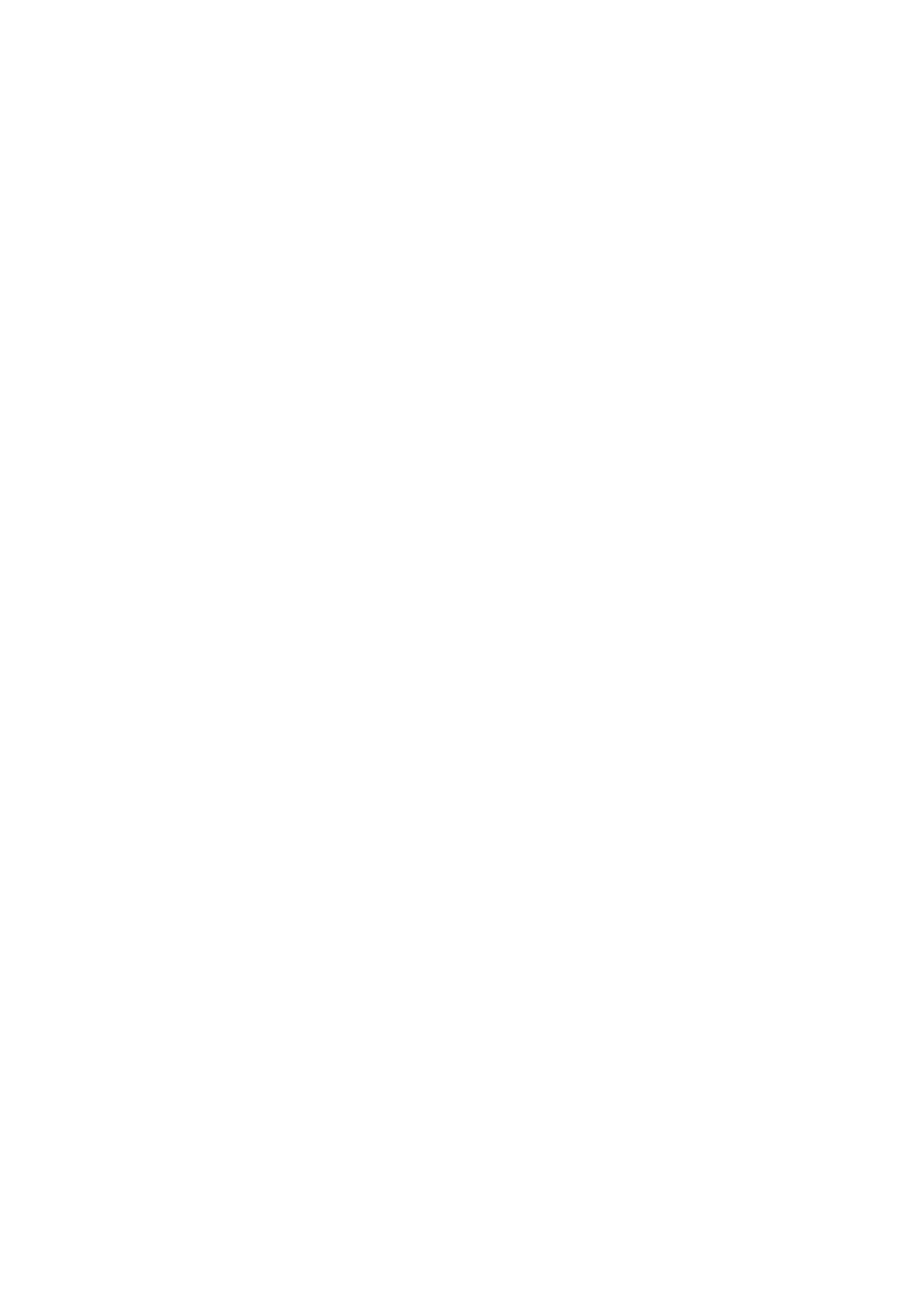# **MINERALS DEVELOPMENT ACTS, 1940-1999**

# *Report by the Minister for Communications, Energy and Natural Resources for the Six Months ended 30 June 2013*

This **Report** is compiled under Section 77 of the Minerals Development Act, 1940 and Section 8 of the Minerals Development Act, 1979.

The **Report** sets out details of the State Mining Leases, State Mining Licences and Prospecting Licences current as of **30 June 2013** and the total amount of all moneys collected by the Minister under or by virtue of any such Lease or Licence or otherwise in connection with the Minerals Development Acts for the six months ended **30 June 2013**.

As of **30 June 2013** there were:

- **9** extant State Mining Leases
- **12** extant State Mining Licences
- **574** extant Prospecting Licences

In the period of six months ended **30 June 2013**:

- Prospecting Licences were granted 36
- Prospecting Licences were surrendered 55

Total receipts for the six months ended 30 June 2013 amounted to **€4,059,510.30**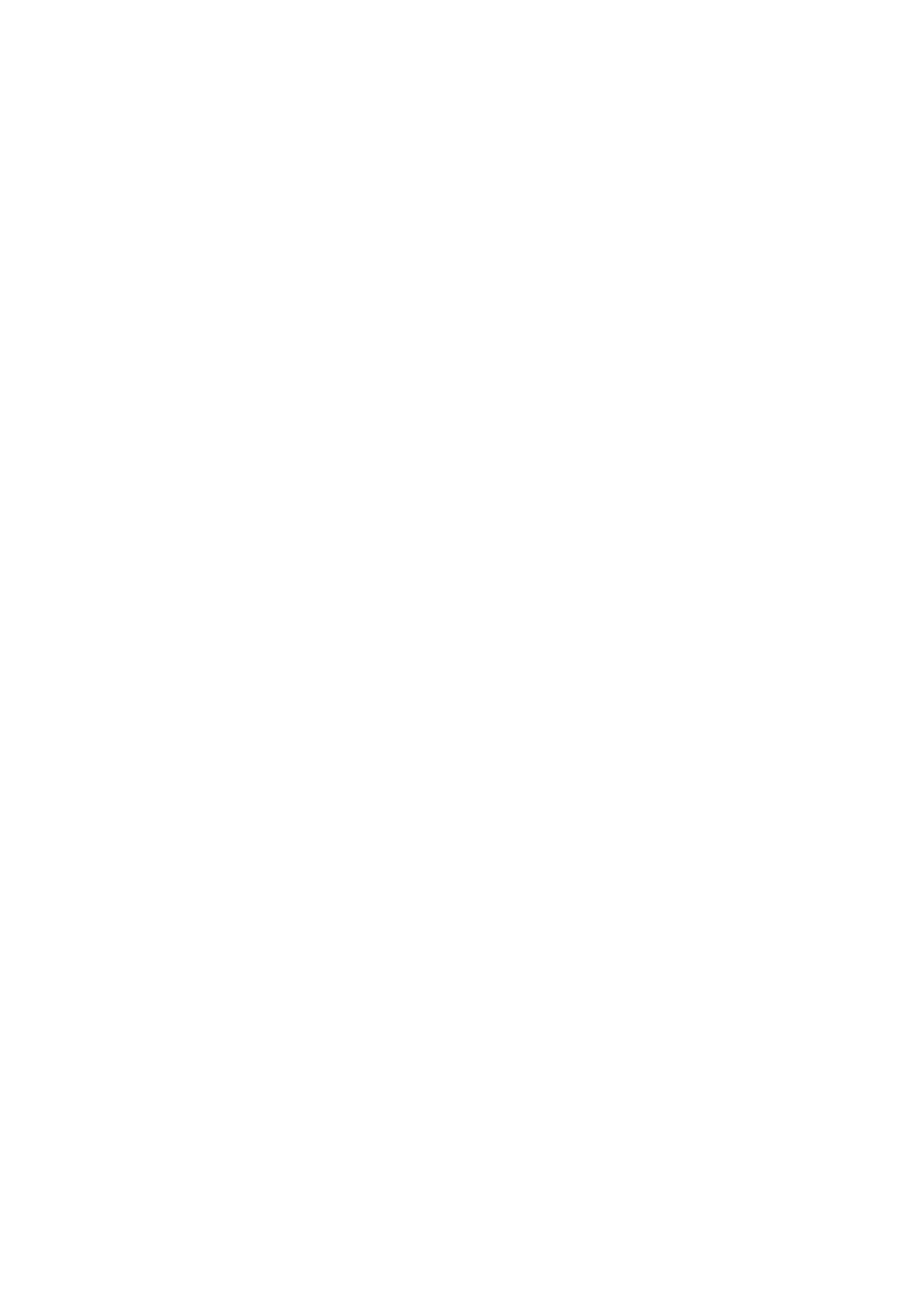# **CONTENTS**

**PAGE**

| <b>PART 1: STATE MINING LEASES AND LICENCES</b>                                                                                |        |
|--------------------------------------------------------------------------------------------------------------------------------|--------|
| <b>PART 2: MINERALS PROSPECTING LICENCES</b>                                                                                   | 8      |
| Rates of Application & Consideration Fees for Minerals Prospecting Licences<br><b>Prospecting Licence Holders</b>              | 8<br>9 |
| <b>PART 3: RECEIPTS</b><br>Receipts under Minerals Development Acts, 1940 to 1999<br>Receipts under Mines & Minerals Act, 1931 | 30     |
| <b>PART 4: MINERALS ACQUISITION ORDERS MADE UNDER</b><br>THE MINERALS DEVELOPMENT ACT 1940                                     | 30     |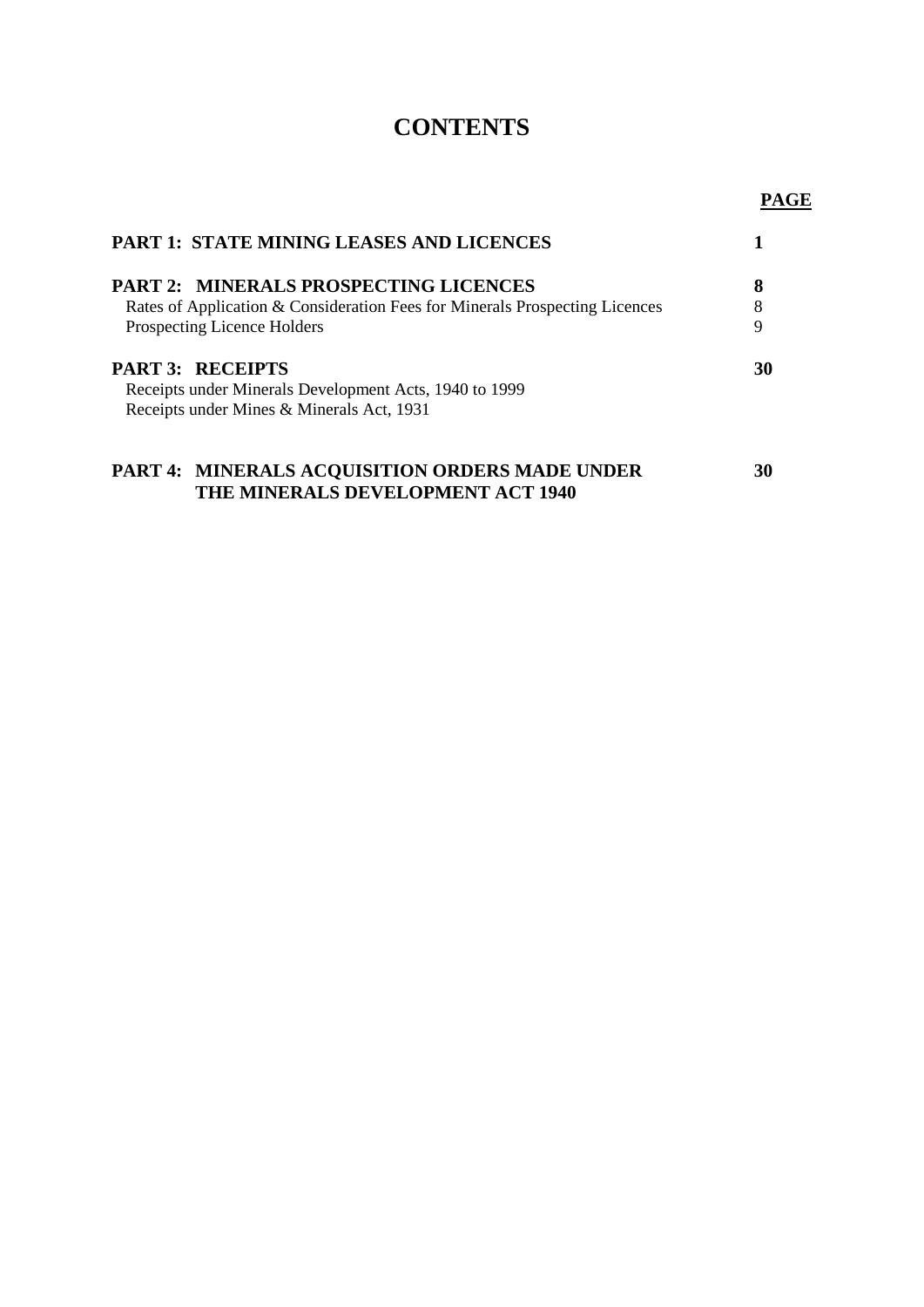# **PART 1**

# *12 State Mining Licences and 9 State Mining Leases granted under the Acts and current during the period 1 January 2013 to 30 June 2013*

(Except those marked \* which were granted under the Mines and Minerals Act, 1931 (No. 54))

# **SUMMARY**

| <b>SML</b>      | <b>HELD BY</b>                                                                                                                                              | <b>COUNTY</b> |                         | <b>VALIDITY</b> | <b>MAIN COMMODITY</b>                                 |
|-----------------|-------------------------------------------------------------------------------------------------------------------------------------------------------------|---------------|-------------------------|-----------------|-------------------------------------------------------|
| NO.             |                                                                                                                                                             |               | <b>FROM</b>             | <b>TO</b>       |                                                       |
|                 | <b>State Mining Licences</b>                                                                                                                                |               |                         |                 |                                                       |
| $\mathbf{1}$    | Galmoy Mines Ltd.                                                                                                                                           | Kilkenny      | 03.02.1995              | 02.02.2016      | <b>Lead and Zinc</b>                                  |
| $\overline{2}$  | Boliden Tara Mines Ltd.                                                                                                                                     | Meath         | 03.07.1998              | 31.08.2013      | <b>Lead and Zinc</b>                                  |
| $\overline{3}$  | Boliden Tara Mines Ltd.                                                                                                                                     | Meath         | 03.07.1998              | 31.08.2013      | <b>Lead and Zinc</b>                                  |
| $\overline{4}$  | Boliden Tara Mines Ltd.                                                                                                                                     | Meath         | 11.09.2000              | 31.08.2013      | <b>Lead and Zinc</b>                                  |
| $\overline{5}$  | Boliden Tara Mines Ltd.                                                                                                                                     | Meath         | 15.01.2004              | 31.08.2013      | <b>Lead and Zinc</b>                                  |
| 6               | Galmoy Mines Ltd.                                                                                                                                           | Kilkenny      | 29.08.2002              | 02.02.2016      | <b>Lead and Zinc</b>                                  |
| $\,8\,$         | Galmoy Mines Ltd.                                                                                                                                           | Kilkenny      | 21.01.2005              | 02.02.2016      | <b>Lead and Zinc</b>                                  |
| $\overline{9}$  | Galmoy Mines Ltd.                                                                                                                                           | Kilkenny      | 28.08.2005              | 02.02.2016      | <b>Lead and Zinc</b>                                  |
| $\overline{10}$ | Galmoy Mines Ltd.                                                                                                                                           | Kilkenny      | 28.02.2005              | 02.02.2016      | <b>Lead and Zinc</b>                                  |
| 11              | (1) Vedanta Lisheen Mining                                                                                                                                  | Tipperary     | 08.01.2013              | 06.10.2027      | <b>Lead, Zinc and Other Minerals</b>                  |
|                 | Ltd,<br>(2) Killoran Lisheen<br>Mining Ltd.<br>(3) Lisheen Milling Co.                                                                                      |               |                         |                 |                                                       |
| 12              | <b>Boliden Tara Mines Ltd.</b>                                                                                                                              | Meath         | 22.94.2013              | 30.06.2021      | <b>Lead and Zinc</b>                                  |
| 134             | Ormonde Brick Ltd.                                                                                                                                          | Kilkenny      | 01.06.2004              | 31.05.2029      | <b>Coal and Fireclay</b>                              |
|                 | <b>State Mining Leases</b>                                                                                                                                  |               |                         |                 |                                                       |
| $17*$           | Joyce's Marble Quarries<br>Ltd.                                                                                                                             | Galway        | $\overline{01.10.19}33$ | 30.09.2032      | <b>Marble and Other Minerals</b>                      |
| $23*$           | Fleming's Fireclays Ltd.                                                                                                                                    | Laois         | 01.03.1935              | 29.02.2032      | <b>Fireclay, Coal</b>                                 |
| $30*$           | Connemara Marble Products<br>Ltd.                                                                                                                           | Galway        | 01.11.1937              | 31.10.2034      | <b>Marble</b>                                         |
| 37              | Fleming's Fireclays Ltd.                                                                                                                                    | Laois         | 14.11.1940              | 13.11.2039      | <b>Fireclay, Coal and Other Minerals</b>              |
| 79              | Joyce's Marble Quarries<br>Ltd.                                                                                                                             | Galway        | 01.12.1957              | 30.11.2056      | <b>Marble and Other Minerals</b>                      |
| 116             | Boliden Tara Mines Ltd.                                                                                                                                     | Meath         | 01.09.1975              | 31.08.2013      | <b>Zinc, Lead and Other Minerals</b>                  |
| 139             | Irish Gypsum Ltd.                                                                                                                                           | Monaghan      | 12.11.2002              | 11.11.2032      | <b>Gypsum, Anhydrite and Other</b><br><b>Minerals</b> |
| 140             | (1) Vedanta Lisheen Mining<br>Ltd. (formerly Anglo<br>American Lisheen Mining<br>$Ltd.$ )<br>(2) Killoran Lisheen<br>Mining Ltd.<br>(3) Lisheen Milling Co. | Tipperary     | 07.10.1997              | 06.10.2027      | <b>Zinc, Lead and Other Minerals</b>                  |
| 144             | Boliden Tara Mines Ltd.                                                                                                                                     | Meath         | 01.07.2006              | 30.06.2021      | <b>Zinc, Lead and Other Minerals</b>                  |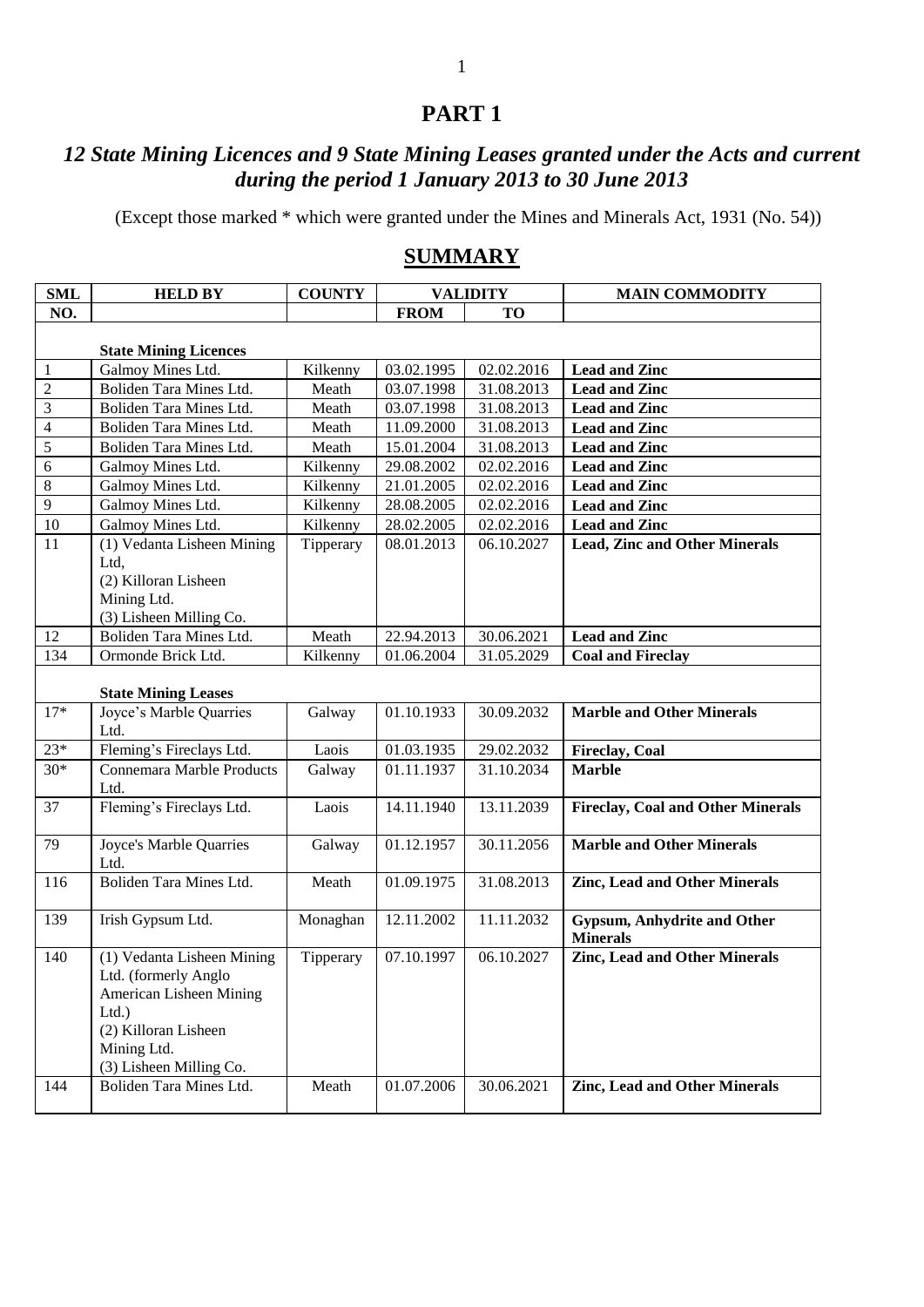| <b>Name and Address of Licensee:</b> | <b>Boliden Tara Mines Ltd.</b>                                     |  |
|--------------------------------------|--------------------------------------------------------------------|--|
|                                      | Knockumber House, Navan,                                           |  |
|                                      | <b>County Meath</b>                                                |  |
| Minerals:                            | Lead, zinc and other minerals                                      |  |
| <b>Lands Concerned:</b>              | Ardbraccan (part), Knockumber (part), County Meath (Licence No. 2) |  |
| Area:                                | 35.61 hectares                                                     |  |
| Period:                              | 3 July 1998 to 31 August 2013                                      |  |
| Consideration:                       | Once off payment of $\epsilon$ 190,460.71 in lieu of Royalties     |  |

| <b>Name and Address of Licensee:</b> | <b>Boliden Tara Mines Ltd.</b>                                       |
|--------------------------------------|----------------------------------------------------------------------|
|                                      | Knockumber House, Navan,                                             |
|                                      | <b>County Meath</b>                                                  |
| <b>Minerals:</b>                     | Lead, zinc and other minerals                                        |
| <b>Lands Concerned:</b>              | Part of the townland of Whistlemount in County Meath (Licence No. 3) |
| Area:                                | 1.06 hectares or thereabouts                                         |
| Period:                              | 3 July 1998 to 31 August 2013                                        |
| Consideration:                       | Once off payment of $\epsilon$ 507,895.23 in lieu of royalties       |

| <b>Name and Address of Licensee:</b> | <b>Boliden Tara Mines Ltd.</b>                                           |
|--------------------------------------|--------------------------------------------------------------------------|
|                                      | Knockumber House, Navan,                                                 |
|                                      | <b>County Meath</b>                                                      |
| Minerals:                            | Lead, zinc and other minerals                                            |
| <b>Lands Concerned:</b>              | Part of the townlands of Ardbraccan and Glebe, County Meath (Licence No. |
|                                      | 4)                                                                       |
| Area:                                | 39.36 hectares or thereabouts                                            |
| Period:                              | 11 September 2000 to 31 August 2013                                      |
| Consideration:                       | Once off payment of $\epsilon$ 126,973.80 in lieu of royalties           |

| <b>Name and Address of Licensee:</b> | <b>Boliden Tara Mines Ltd.</b>                                   |
|--------------------------------------|------------------------------------------------------------------|
|                                      | Knockumber House, Navan,                                         |
|                                      | <b>County Meath</b>                                              |
| Minerals:                            | Lead, zinc and other minerals                                    |
| <b>Lands Concerned:</b>              | Part of the townlands of Ardbraccan and Boyerstown, County Meath |
|                                      | (Licence No. 5)                                                  |
| Area:                                | 87.17 hectares or thereabouts                                    |
| Period:                              | 15 January 2004 to 31 August 2013                                |
| Consideration:                       | Once off payment of $\epsilon$ 1,050,000.00 in lieu of royalties |

| <b>Name and Address of Licensee:</b> | <b>Boliden Tara Mines Ltd.</b>                                             |
|--------------------------------------|----------------------------------------------------------------------------|
|                                      | Knockumber House, Navan,                                                   |
|                                      | <b>County Meath</b>                                                        |
| Minerals:                            | Lead, zinc and other minerals                                              |
| <b>Lands Concerned:</b>              | Parts of the townlands of Liscarton (part) and Rathaldron (part) in the    |
|                                      | County of Meath (Licence No. 12)                                           |
| Area:                                | 57.6 hectares $(0.576319 \text{ km})$ or thereabouts                       |
| Period:                              | 22 April 2013 to 30 June 2021                                              |
| Consideration:                       | Royalties in respect of working the minerals of 3.75% per annum of revenue |
|                                      | where minerals are State owned and 1.875% where minerals are privately     |
|                                      | owned, until the minerals are worked out.                                  |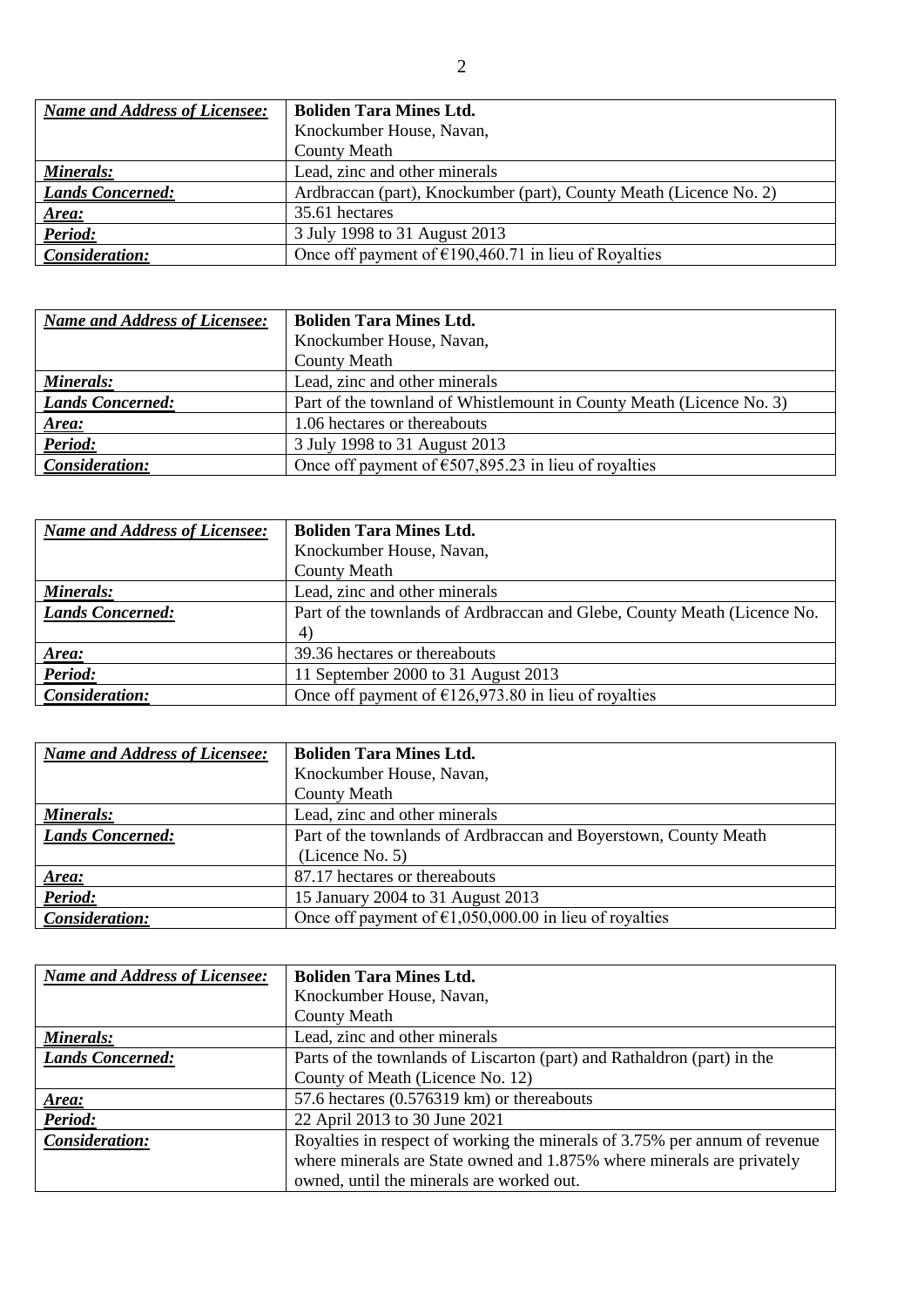| <b>Name and Address of Licensee:</b> | <b>Boliden Tara Mines Ltd.</b>                                                                                    |
|--------------------------------------|-------------------------------------------------------------------------------------------------------------------|
|                                      | Knockumber House, Navan,                                                                                          |
|                                      | <b>County Meath</b>                                                                                               |
| Minerals:                            | Lead, zinc and other minerals                                                                                     |
| <b>Lands Concerned:</b>              | Parts of the townlands of Whistlemount, Knockumber, Liscartan and other                                           |
|                                      | townlands in County Meath (Lease No. 116)                                                                         |
| Area:                                | 1,769 hectares or thereabouts                                                                                     |
| Period:                              | 36 years from 1 September 1975 (extended to 31 August 2013)                                                       |
| Consideration:                       | A sum of $\epsilon$ 750,000 in respect of the period 1 March 2013 to 31 August 2013.                              |
|                                      | Dead rent of $\text{\textsterling}12,697.38$ per annum. Dead rent of $\text{\textsterling}44,440.83$ per annum in |
|                                      | the event of stoppage of working the minerals.                                                                    |

| <b>Name and Address of Licensee:</b> | <b>Boliden Tara Mines Ltd.</b>                                      |  |
|--------------------------------------|---------------------------------------------------------------------|--|
|                                      | Knockumber House, Navan,                                            |  |
|                                      | <b>County Meath</b>                                                 |  |
| Minerals:                            | Lead, zinc and other minerals                                       |  |
| <b>Lands Concerned:</b>              | Parts of the townland of Nevinstown in County Meath (Lease No. 144) |  |
| Area:                                | 49.3 hectares or thereabouts                                        |  |
| Period:                              | 15 years from 1 July 2006 (expires 30 June 2021)                    |  |
| Consideration:                       | Once off payment of $\epsilon$ 600,000.00 in lieu of royalties      |  |

| <b>Name and Address of Licensee:</b> | <b>Connemara Marble Products Ltd.</b>                                           |  |
|--------------------------------------|---------------------------------------------------------------------------------|--|
|                                      | Moycullen,                                                                      |  |
|                                      | <b>County Galway</b>                                                            |  |
| Minerals:                            | Marble and all other minerals                                                   |  |
| <b>Lands Concerned:</b>              | Cregg (part), Ballinahinch, County Galway (Lease No. 30))                       |  |
| Area:                                | 4 hectares or thereabouts                                                       |  |
| Period:                              | 97 years from 1 November 1937 (expires 31 October 2034)                         |  |
| Consideration:                       | Dead rent of $\epsilon$ 25.39 per annum and royalties into which dead rent will |  |
|                                      | merge, at the rate of 2½% on all sales of marble raised and gotten.             |  |

| <b>Name and Address of Licensee:</b> | <b>Fleming's Fireclays Ltd.</b>                                                                                      |
|--------------------------------------|----------------------------------------------------------------------------------------------------------------------|
|                                      | The Swan, Athy,                                                                                                      |
|                                      | <b>County Kildare</b>                                                                                                |
| Minerals:                            | Coal, fireclay and other minerals (Lease No. 23)                                                                     |
| <b>Lands Concerned:</b>              | Moyadd (part), Aghadreen (part), Knockacrin (part) and Slatt Lower, County                                           |
|                                      | Laois                                                                                                                |
| Area:                                | 384 hectares                                                                                                         |
| Period:                              | 97 years from 1 March 1935 (expires 29 February 2032)                                                                |
| Consideration:                       | Dead rent of $\epsilon$ 31.74 per annum and royalties, in which the dead rent will<br>merge, at the following rates: |
|                                      |                                                                                                                      |
|                                      | €0.0159 per metric tonne on coal, culm or carbonaceous matter; $€0.0105$ per<br>metric tonne on fireclay raised.     |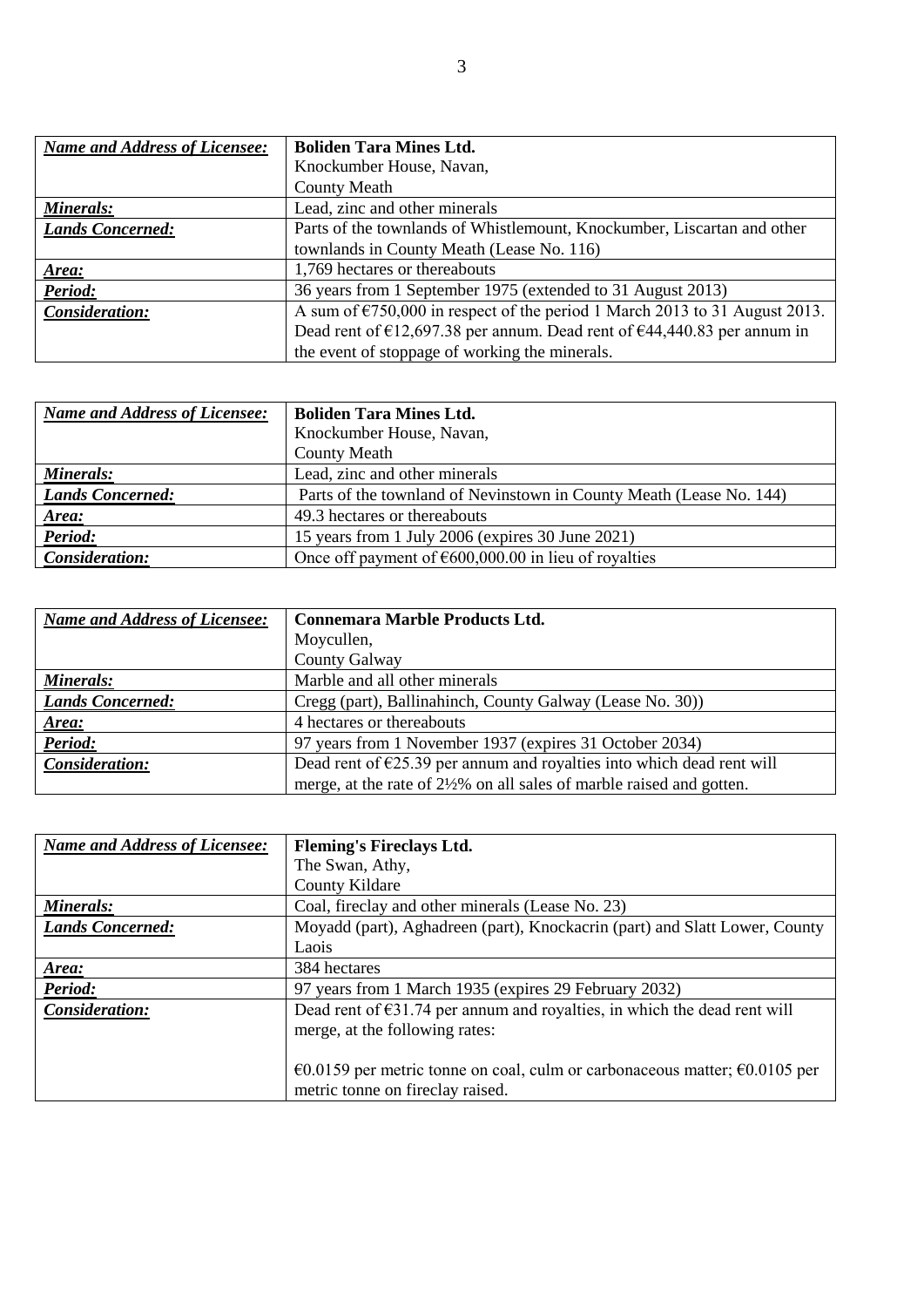| <b>Name and Address of Licensee:</b> | <b>Fleming's Fireclays Ltd.</b>                                                    |
|--------------------------------------|------------------------------------------------------------------------------------|
|                                      | The Swan, Athy,                                                                    |
|                                      | <b>County Kildare</b>                                                              |
|                                      | By Assignment                                                                      |
| Minerals:                            | Coal, fireclay and other minerals (Lease No. 37)                                   |
| <b>Lands Concerned:</b>              | Slatt Lower (part) and Ballylehane Upper (part), County Laois                      |
| Area:                                | 121.4 hectares                                                                     |
| Period:                              | 99 years from 14 November 1940 (expires 13 November 2039)                          |
| Consideration:                       | Dead rent of $\epsilon$ 31.74 per annum and royalties, in which the dead rent will |
|                                      | merge, at the following rates: €0.0159 per metric tonne on coal, culm or           |
|                                      | carbonaceous matter; $\epsilon$ 0.0105 per metric tonne on fireclay and 4% of the  |
|                                      | value of all other minerals.                                                       |

| <b>Name and Address of Licensee:</b> | <b>Galmoy Mines Ltd. (formerly Arcon Mines Ltd.)</b>                                |
|--------------------------------------|-------------------------------------------------------------------------------------|
|                                      | Galmoy,                                                                             |
|                                      | via Thurles,                                                                        |
|                                      | County Kilkenny                                                                     |
| Minerals:                            | Lead, zinc and other minerals                                                       |
| <b>Lands Concerned:</b>              | Castletown (part), Garrylaun (part), Rathreagh (part), Whiteswall (part),           |
|                                      | County Kilkenny (Licence No. 1)                                                     |
| Area:                                | 141 hectares or thereabouts                                                         |
| Period:                              | 21 years from 3 February 1995 (expires 2 February 2016)                             |
| Consideration:                       | Licence Fee of $\epsilon$ 63,486.90 per annum for each of the first two years of    |
|                                      | Licence; $\epsilon$ 126,973.80 per annum for the third year of Licence and each     |
|                                      | subsequent year until the working of the minerals has permanently ceased;           |
|                                      | and $\epsilon$ 25,394.76 per annum for each year thereafter with provision to index |
|                                      | the Licence Fee at the end of every third year from the commencement date           |
|                                      | to take account of changes in money values. Royalties, in which the Licence         |
|                                      | Fee will merge, at the following rates:                                             |
|                                      | 1.5% of revenue per annum until 31 August 2000;                                     |
|                                      | 2.5% of revenue per annum from 1 September 2000 until 28 February 2001;             |
|                                      | 1.25% of revenue per annum from 1 March 2001 until 30 June 2006; and                |
|                                      | 1.75% of revenue per annum from 1 July 2006 until the minerals are worked           |
|                                      | out.                                                                                |

| <b>Name and Address of Licensee:</b> | <b>Galmoy Mines Ltd. (formerly Arcon Mines Ltd.)</b>                           |
|--------------------------------------|--------------------------------------------------------------------------------|
|                                      | Galmoy,                                                                        |
|                                      | via Thurles,                                                                   |
|                                      | County Kilkenny                                                                |
| Minerals:                            | Lead, zinc and other minerals                                                  |
| <b>Lands Concerned:</b>              | Rathreagh (part) (Licence No. 6)                                               |
| Area:                                | 26 hectares or thereabouts                                                     |
| Period:                              | 13.5 years from 29 August 2002 (expires 2 February 2016)                       |
| Consideration:                       | The Licence provides for an annual Licence Fee of $\epsilon$ 5,000 per annum   |
|                                      | subject to indexation in line with the C.P.I. Accordingly the Annual           |
|                                      | Fee increased to $\epsilon$ 5,590 in February 2004. Thereafter the Licence Fee |
|                                      | shall be indexed at the end of every three-year period to account for          |
|                                      | changes in money values. Royalties, in which the Licence Fee will              |
|                                      | merge, at the following rate: 1.25% per annum of revenue until 30 June         |
|                                      | 2006; and 1.75% per annum of revenue from 1 July 2006 until the                |
|                                      | minerals are worked out.                                                       |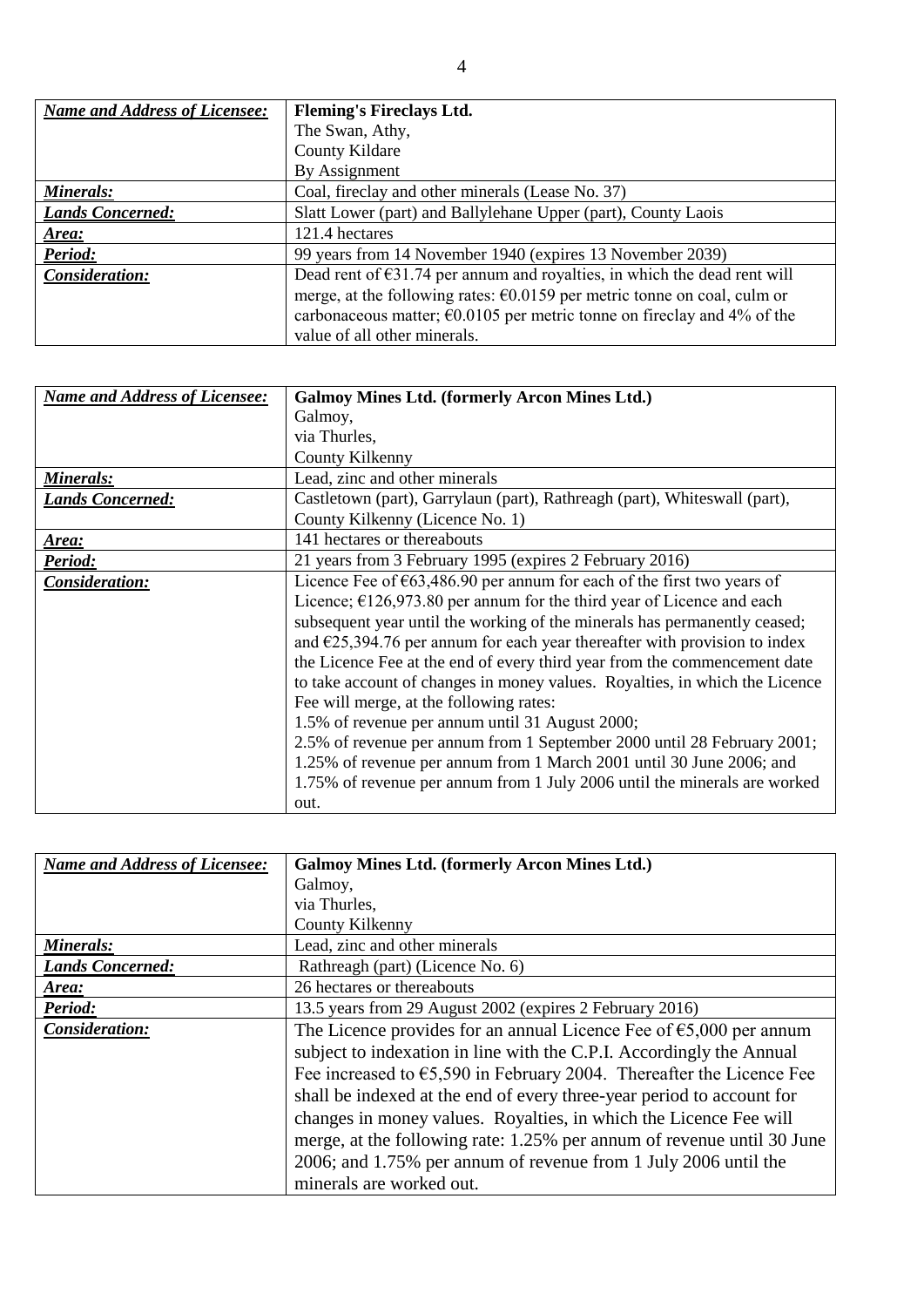| <b>Name and Address of Licensee:</b> | <b>Galmoy Mines Ltd. (formerly Arcon Mines Ltd.)</b>                          |
|--------------------------------------|-------------------------------------------------------------------------------|
|                                      | Galmoy,                                                                       |
|                                      | via Thurles,                                                                  |
|                                      | County Kilkenny                                                               |
| Minerals:                            | Lead, zinc and other minerals                                                 |
| <b>Lands Concerned:</b>              | Rathreagh (part) (Licence No. 8)                                              |
| Area:                                | 12.9 hectares or thereabouts                                                  |
| <b>Period:</b>                       | 11 years from 21 January 2005 (expires 2 February 2016)                       |
| Consideration:                       | Licence Fee of $\epsilon$ 15,000 per annum for each year until the working of |
|                                      | the minerals has permanently ceased. In February 2007 the Licence             |
|                                      | Fee shall be increased or decreased by the same proportion as the CPI         |
|                                      | has increased or decreased between February 2001 and February 2007.           |
|                                      | Thereafter the Licence Fee shall be indexed at the end of every three-        |
|                                      | year period to account for changes in money values. Royalties, in             |
|                                      | which the Licence Fee will merge, at the following rate: 1.25% of             |
|                                      | revenue per annum until 30 June 2006. 1.75% of revenue per annum              |
|                                      | thereafter until the minerals are worked out.                                 |

| <b>Name and Address of Licensee:</b> | <b>Galmoy Mines Ltd. (formerly Arcon Mines Ltd.)</b>                            |
|--------------------------------------|---------------------------------------------------------------------------------|
|                                      | Galmoy,                                                                         |
|                                      | via Thurles,                                                                    |
|                                      | County Kilkenny                                                                 |
| Minerals:                            | Lead, zinc and other minerals                                                   |
| <b>Lands Concerned:</b>              | Castletown (part) (Licence No. 10)                                              |
| Area:                                | 109 hectares or thereabouts                                                     |
| Period:                              | 11 years from 28 February 2005 (expires 2 February 2016)                        |
| Consideration:                       | Licence Fee of $\epsilon$ 5,000.00 per annum for each year until the working of |
|                                      | the minerals has permanently ceased. In February 2007 the Licence               |
|                                      | Fee shall be increased or decreased by the same proportion as the CPI           |
|                                      | has increased or decreased between February 2001 and February 2007.             |
|                                      | Thereafter the Licence Fee shall be indexed at the end of every three-          |
|                                      | year period to account for changes in money values. Royalties, in               |
|                                      | which the Licence Fee will merge, at the following rate: 1.25% of               |
|                                      | revenue per annum until 30 June 2006. 1.75% of revenue per annum                |
|                                      | thereafter until the minerals are worked out.                                   |

| <b>Name and Address of Licensee:</b> | <b>Galmoy Mines Ltd. (formerly Arcon Mines Ltd.)</b>     |
|--------------------------------------|----------------------------------------------------------|
|                                      | Galmoy,                                                  |
|                                      | via Thurles,                                             |
|                                      | County Kilkenny                                          |
| Minerals:                            | Lead, zinc and other minerals                            |
| <b>Lands Concerned:</b>              | Rathreagh (part) (Licence No. 9)                         |
| Area:                                | 33.0 hectares or thereabouts                             |
| Period:                              | 10.5 years from 25 August 2005 (expires 2 February 2016) |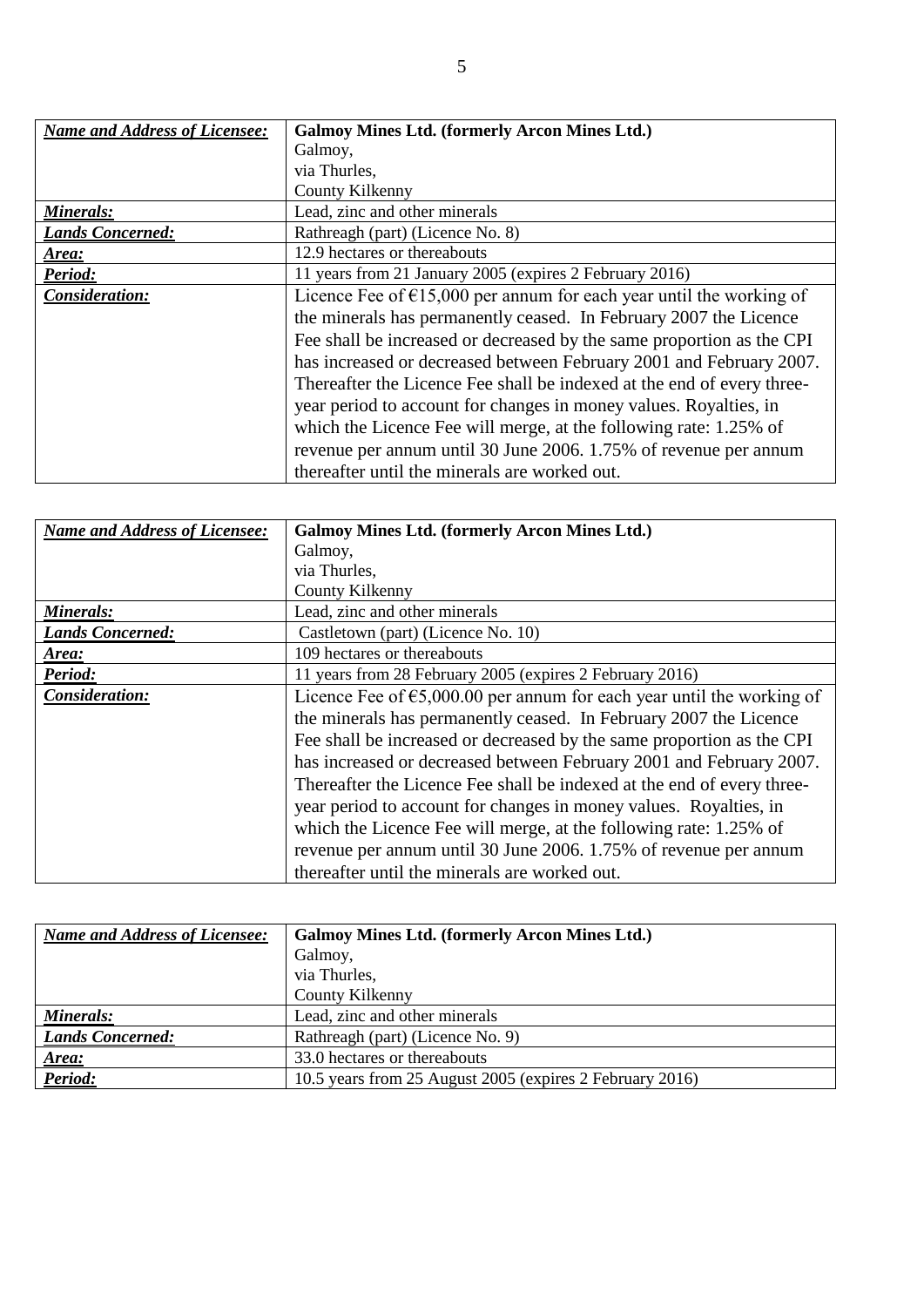| Consideration: | Licence Fee of $\epsilon$ 15,000.00 per annum for each year until the working<br>of the minerals has permanently ceased. In February 2007 the Licence<br>Fee shall be increased or decreased by the same proportion as the CPI<br>has increased or decreased between February 2001 and February 2007.<br>Thereafter the Licence Fee shall be indexed at the end of every three-<br>year period to account for changes in money values. Royalties, in<br>which the Licence Fee will merge, at the following rate: 1.25% of |
|----------------|---------------------------------------------------------------------------------------------------------------------------------------------------------------------------------------------------------------------------------------------------------------------------------------------------------------------------------------------------------------------------------------------------------------------------------------------------------------------------------------------------------------------------|
|                | revenue per annum until 30 June 2006. 1.75% of revenue per annum<br>thereafter until the minerals are worked out.                                                                                                                                                                                                                                                                                                                                                                                                         |

| <b>Name and Address of Licensee:</b> | Irish Gypsum Ltd.                                                                            |
|--------------------------------------|----------------------------------------------------------------------------------------------|
|                                      | Unit 14, Park West Industrial Park,                                                          |
|                                      | Dublin 12                                                                                    |
| Minerals:                            | Gypsum, anhydrite and all other minerals                                                     |
| <b>Lands Concerned:</b>              | Ballycartlan, Derryleeg, Derrynaglah, Derrynascobe, Drumgoosat,                              |
|                                      | Drummond (E.D. Enagh), Enagh, Knocknacran East and Knocknacran West,                         |
|                                      | Co. Monaghan, and Cormey in Co. Cavan (Lease No. 139)                                        |
| Area:                                | 4.57 square kilometres                                                                       |
| Period:                              | 30 years from 12 November 2002 (expires 11 November 2032)                                    |
| Consideration:                       | Dead rent of $\epsilon$ 29,387.08 per annum and royalties in which the dead rent will        |
|                                      | merge at the following rate: $\epsilon$ 0.6343 per tonne on the minerals raised, gotten      |
|                                      | and taken away. On 1 December 2005, the dead rent and royalties were                         |
|                                      | increased by 12.5% to $\epsilon$ 33,060.46 per annum and $\epsilon$ 0.7136 per tonne in line |
|                                      | with the Consumer Price Index. Every four years thereafter, the dead rent and                |
|                                      | royalties shall be altered in line with the C.P.I. to take account of changes in             |
|                                      | monetary values and price levels.                                                            |

| <b>Name and Address of Licensee:</b> | Joyce's Marble Quarries Ltd.                                                           |
|--------------------------------------|----------------------------------------------------------------------------------------|
|                                      | Lissoughter, Recess, Connemara,                                                        |
|                                      | County Galway                                                                          |
|                                      | By Assignment                                                                          |
| Minerals:                            | Marble and all other minerals                                                          |
| <b>Lands Concerned:</b>              | Barnanoraun (part), County Galway (Lease No. 17)                                       |
| Area:                                | 24.65 hectares or thereabouts                                                          |
| Period:                              | 99 years from 1 October 1933 (expires 30 September 2032)                               |
| Consideration:                       | Dead rent of $\epsilon$ 15.24 per annum and royalties, in which the dead rent will     |
|                                      | merge, at the following rate: $\epsilon$ 0.3174 per metric tonne on all marble raised, |
|                                      | gotten and taken away and 4% of all other minerals.                                    |

| Name and Address of Licensee: | Joyce's Marble Quarries Ltd.                                                            |
|-------------------------------|-----------------------------------------------------------------------------------------|
|                               | Lissoughter, Recess, Connemara,                                                         |
|                               | County Galway                                                                           |
|                               |                                                                                         |
|                               | By Assignment                                                                           |
| Minerals:                     | Marble and all other minerals                                                           |
| <b>Lands Concerned:</b>       | Tievebreen (part), County Galway (Lease No. 79)                                         |
| Area:                         | 16.19 hectares                                                                          |
| Period:                       | 99 years from 1 December 1957 (expires 30 November 2056)                                |
| Consideration:                | Dead rent of $\epsilon$ 25.39 per annum and royalties, in which the dead rent will      |
|                               | merge, at the following rates: $\epsilon$ 0.3123 per metric tonne on all marble raised, |
|                               | gotten and taken away, 4% on all other minerals.                                        |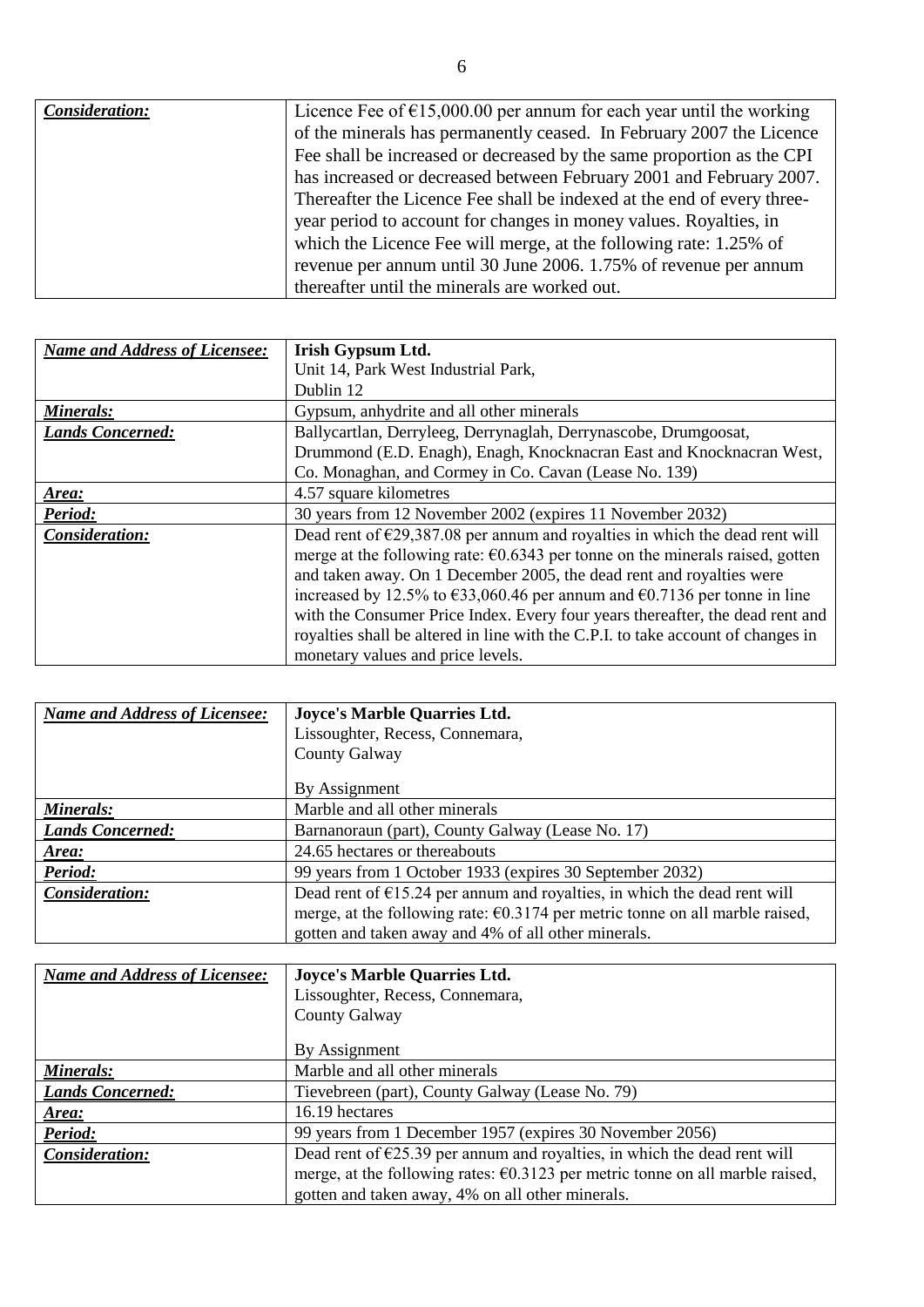| <b>Name and Address of Licensee:</b> | Ormonde Brick Ltd.                                                                   |
|--------------------------------------|--------------------------------------------------------------------------------------|
|                                      | Castlecomer,                                                                         |
|                                      | County Kilkenny                                                                      |
| Minerals:                            | Coal and fireclay                                                                    |
| <b>Lands Concerned:</b>              | Gorteen (part), County Kilkenny (Licence No. 134)                                    |
| Area:                                | 13.25 hectares                                                                       |
| Period:                              | 25 years from 01 June 2004 (expires 31 May 2029)                                     |
| Consideration:                       | Dead rent of $\epsilon$ 1,000 per annum and royalty, into which dead rent will merge |
|                                      | at the following rates: $\epsilon$ 0.45 per tonne on fireclay raised; 2½% of sales   |
|                                      | revenue (net of VAT) on coal.                                                        |

| Name and Address of Licensee: | <b>Vedanta Lisheen Mining Ltd.</b>                                           |
|-------------------------------|------------------------------------------------------------------------------|
|                               | Killoran Lisheen Mining Ltd.                                                 |
|                               | <b>Lisheen Milling Co.</b>                                                   |
|                               | Killoran, Moyne, Thurles,                                                    |
|                               | County Tipperary                                                             |
| Minerals:                     | Lead, Zinc and Other Minerals                                                |
| <b>Lands Concerned:</b>       | Parts of the townland of Killoran (part) in the County of Tipperary (Licence |
|                               | No. 11)                                                                      |
| Area:                         | $0.5428$ hectares $(0.005428 \text{km2})$ or thereabouts                     |
| Period:                       | 08 January 2013 to 06 October 2027                                           |
| Consideration:                | Royalties in respect of working the minerals of 1.75% per annum of revenue   |
|                               | until the minerals are worked out.                                           |

| <b>Name and Address of Licensee:</b> | <b>Vedanta Lisheen Mining Ltd.</b>                                                               |
|--------------------------------------|--------------------------------------------------------------------------------------------------|
|                                      | Killoran Lisheen Mining Ltd.                                                                     |
|                                      | <b>Lisheen Milling Co.</b>                                                                       |
|                                      | Killoran, Moyne, Thurles,                                                                        |
|                                      | <b>County Tipperary</b>                                                                          |
| Minerals:                            | Zinc, Lead and Other Minerals                                                                    |
| <b>Lands Concerned:</b>              | Derryville (part), Killoran (part), Ballyerk (part), Barnalisheen (part), County                 |
|                                      | Tipperary (Lease No. 140)                                                                        |
| Area:                                | 188 hectares                                                                                     |
| Period:                              | 30 years from 7 October 1997 (expires 6 October 2027)                                            |
| Consideration:                       | Dead rent of $\epsilon$ 63,486.90 for the first year; $\epsilon$ 126,973.80 for the second year; |
|                                      | $€380,921.42$ for each subsequent year until production ceases; and                              |
|                                      | $E$ 25,394.76 for each year thereafter; with provision to index the dead rent at                 |
|                                      | the end of every third year from the commencement date to take account of                        |
|                                      | changes in money values. Royalties, into which the dead rent will merge, at                      |
|                                      | the following rates: 1.75% per annum of revenue until 31 December 2000;                          |
|                                      | 1.5% per annum of revenue from 1 January 2001 until 31 December 2007;                            |
|                                      | and 3.5% per annum of revenue from 1 January 2008 until the minerals are                         |
|                                      | worked out.                                                                                      |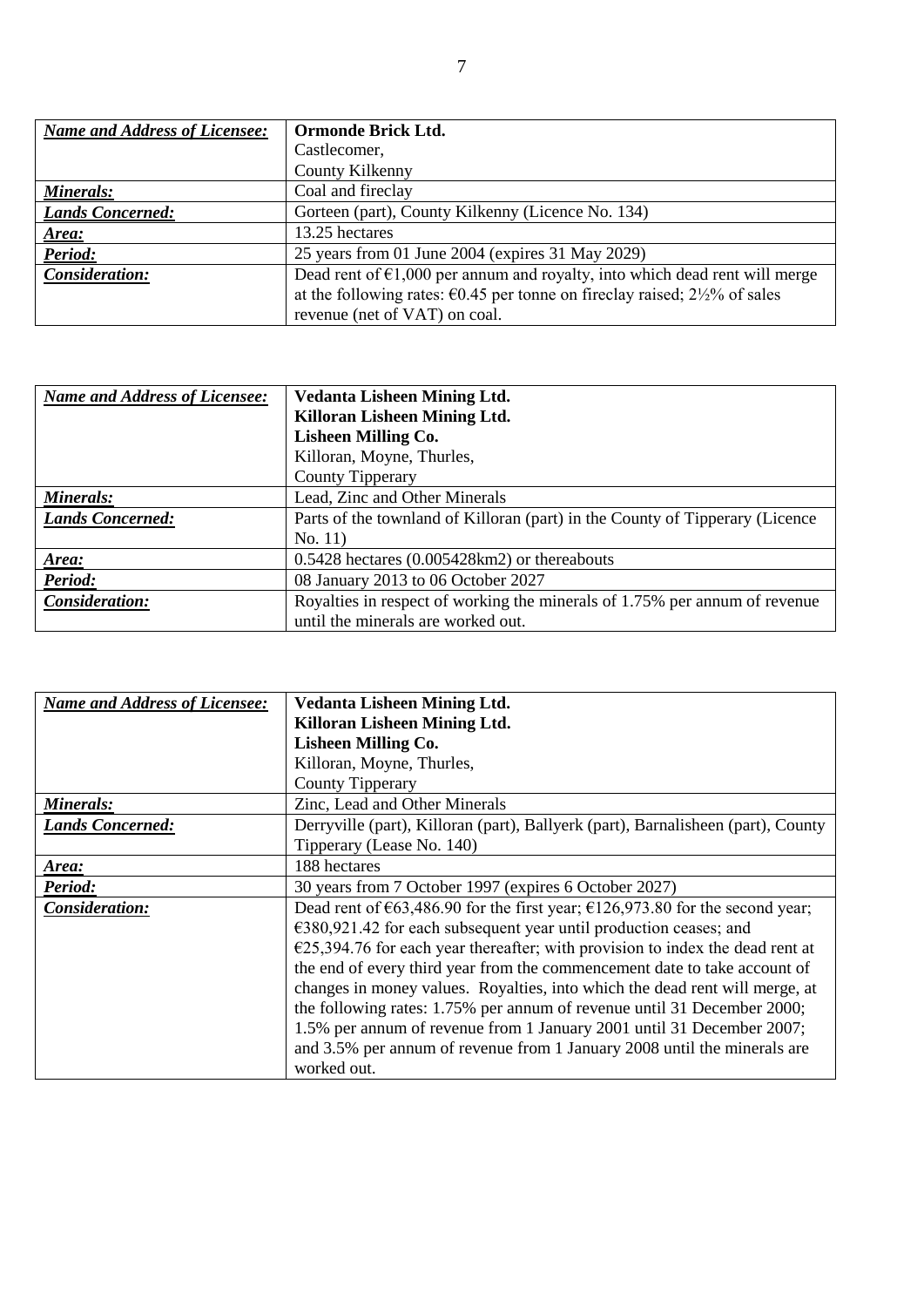# **PART 2**

# *Minerals Prospecting Licences granted under the Acts and current during the period 01 January 2013 to 30 June 2013*

**Note:** The townlands referred to in the second column of the following tables are the key townlands in respect of each prospecting licence. However, in each case, neighbouring townlands (not specified in the Tables) are involved.

### **RATES OF APPLICATION & CONSIDERATION FEES FOR MINERALS PROSPECTING LICENCES (PL)**

# **Application Fee**

There is a standard application fee of  $E$ 190 per Prospecting Licence Area.

## **Consideration**

| <b>Two-Year Period</b>     | <b>Consideration</b> |  |  |  |
|----------------------------|----------------------|--|--|--|
| First                      | $\epsilon$ 750       |  |  |  |
| Second                     | $\epsilon$ 875       |  |  |  |
| <b>Third</b>               | € 1,500              |  |  |  |
| Fourth and each subsequent |                      |  |  |  |
| two-year period            | € 2,500              |  |  |  |

Thus, the fee will be  $\epsilon$ 2,500 per two-year period where a Prospecting Licence is renewed to any person who was the holder of the Prospecting Licence for 6 years or more.

# **Special Consideration as incentive for prospecting in under-explored areas**

A reduced consideration of €1,250 for an initial six-year term was introduced in conjunction with the May 1995 Competition for Minerals Prospecting Licences as a promotional incentive for areas which, in the opinion of the Minister, have been under-explored with regard to their mineral potential, namely,

• Open areas that have not been licensed for over four years.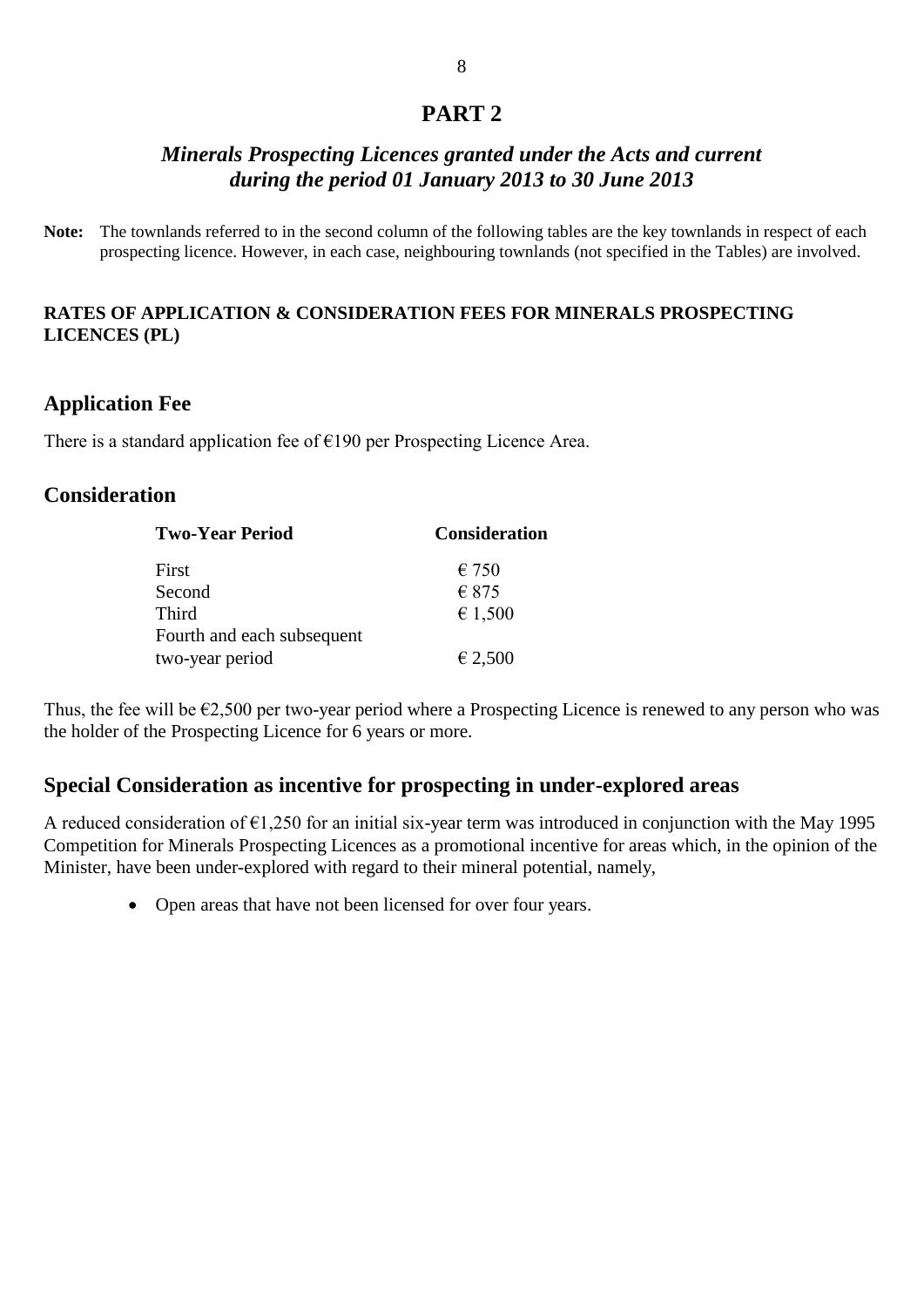### **ADVENTUS EXPLORATION LTD**

UNIT S-C, KELLS BUSINESS PARK, VIRGINIA ROAD, KELLS, CO. MEATH.

| <b>Area</b> | <b>Townlands</b>    | <b>County</b> |                                                   | <b>Start</b> | <b>Surrendered</b> |
|-------------|---------------------|---------------|---------------------------------------------------|--------------|--------------------|
| 2260        | Ahagilla            | Cork          | Base Metals, Barytes, Silver & Gold               | 30/06/2013   |                    |
| 2442        | Ballinadee          | Cork          | Base Metals, Barytes, Silver & Gold               | 30/06/2013   |                    |
| 2732        | Aghillies           | Cork          | Base Metals, Barytes, Silver & Gold               | 01/07/2013   |                    |
| 3012        | Aghaville           | Cork          | Base Metals, Barytes, Silver & Gold               | 01/07/2013   |                    |
| 3013        | Ballyourane         | Cork          | Base Metals, Barytes, Silver & Gold               | 01/07/2013   |                    |
| 3228        | Ballyroe            | Cork          | Base Metals, Barytes, Silver & Gold               | 30/06/2013   |                    |
| 3586        | Baurnahulla         | Cork          | Base Metals, Barytes, Silver & Gold               | 01/07/2013   |                    |
| 3587        | Cappadineen         | Cork          | Base Metals, Barytes, Silver & Gold               | 30/06/2013   |                    |
| 3605        | Ahalisky            | Cork          | Base Metals, Barytes, Silver & Gold               | 30/06/2013   |                    |
| 3801        | Ballingurteen       | Cork          | Base Metals, Barytes, Silver & Gold               | 30/06/2013   |                    |
| 3841        | Carrickcarnan       | Louth         | Base Metals, Barytes, Gold, Platinum Group Metals | 05/07/2012   |                    |
| 4076        | Acres               | Cork          | Base Metals, Barytes, Silver & Gold               | 01/07/2013   |                    |
| 4077        | Bawnnahow           | Cork          | Base Metals, Barytes, Silver & Gold               | 01/07/2013   |                    |
|             | North               |               |                                                   |              |                    |
| 4078        | <b>Ballinlough</b>  | Cork          | Base Metals, Barytes, Silver & Gold               | 01/07/2013   |                    |
| 4088        | Aghaboys            | Louth         | Base Metals, Barytes, Gold, Platinum Group Metals | 05/07/2012   |                    |
| 4089        | <b>Ballinfuil</b>   | Louth         | Base Metals, Barytes, Gold, Platinum Group Metals | 05/07/2012   |                    |
| 4099        | Clogheenavodig      | Cork          | Base Metals, Barytes, Silver & Gold               | 30/06/2013   |                    |
| 4100        | Aghyohil Beg        | Cork          | Base Metals, Barytes, Silver & Gold               | 30/06/2013   |                    |
| 4101        | <b>Ardkitt East</b> | Cork          | Base Metals, Barytes, Silver & Gold               | 30/06/2013   |                    |
| 4102        | <b>Ballinard</b>    | Cork          | Base Metals, Barytes, Silver & Gold               | 30/06/2013   |                    |
| 4103        | Buddrimeen          | Cork          | Base Metals, Barytes, Silver & Gold               | 27/06/2013   |                    |
| 4104        | Ardea               | Cork          | Base Metals, Barytes, Silver & Gold               | 30/06/2013   |                    |
|             |                     |               |                                                   |              |                    |

### **AURUM MINERAL RESOURCES**

**LTD.**

| UNIT S/C KELLS BUSINESS PARK |        |
|------------------------------|--------|
| VIRGINIA ROAD                |        |
| KELLS, CO MEATH              |        |
| Area Townlands               | County |

|      | KELLS, CO MEATH  |               |                                     |            |                    |
|------|------------------|---------------|-------------------------------------|------------|--------------------|
| Area | <b>Townlands</b> | <b>County</b> | Minerals                            | Start      | <b>Surrendered</b> |
| 3824 | Rockbarton       | Limerick      | Base Metals, Barytes, Silver & Gold | 27/05/2004 |                    |

#### **BALLINALACK RESOURCES LTD**

THE MURROUGH WICKLOW, CO WICKLOW

| Townlands          | <b>County</b> | <b>Minerals</b>                                            | <b>Start</b> | <b>Surrendered</b> |
|--------------------|---------------|------------------------------------------------------------|--------------|--------------------|
| Legan              | Longford      | Base Metals, Barytes, Silver, Gold & Platinum Group Metals | 20/2/2006    |                    |
| Rathowen           | Westmeath     | Base Metals, Barytes, Silver, Gold & Platinum Group Metals | 30/11/2005   |                    |
| Grange             | Westmeath     | Base Metals, Barytes, Silver, Gold & Platinum Group Metals | 30/11/2005   |                    |
| <b>Ballinalack</b> | Westmeath     | Base Metals, Barytes, Silver, Gold & Platinum Group Metals | 30/11/2005   |                    |
| <b>Bottomy</b>     | Westmeath     | Base Metals, Barytes, Silver, Gold & Platinum Group Metals | 20/2/2006    |                    |
| Coole              | Westmeath     | Base Metals, Barytes, Silver, Gold & Platinum Group Metals | 19/12/2011   |                    |
| Moyne              | Westmeath     | Base Metals, Barytes, Silver, Gold & Platinum Group Metals | 20/2/2006    |                    |
| Derragh            | Longford      | Base Metals, Barytes, Silver, Gold & Platinum Group Metals | 19/12/2011   |                    |
| Slieveboy          | Westmeath     | Base Metals, Barytes, Silver, Gold & Platinum Group Metals | 19/12/2011   |                    |
| Killinagh          | Westmeath     | Base Metals, Barytes, Silver, Gold & Platinum Group Metals | 20/2/2006    |                    |
| Townparks          | Westmeath     | Base Metals, Barytes, Silver, Gold & Platinum Group Metals | 15/04/2013   |                    |
|                    |               |                                                            |              |                    |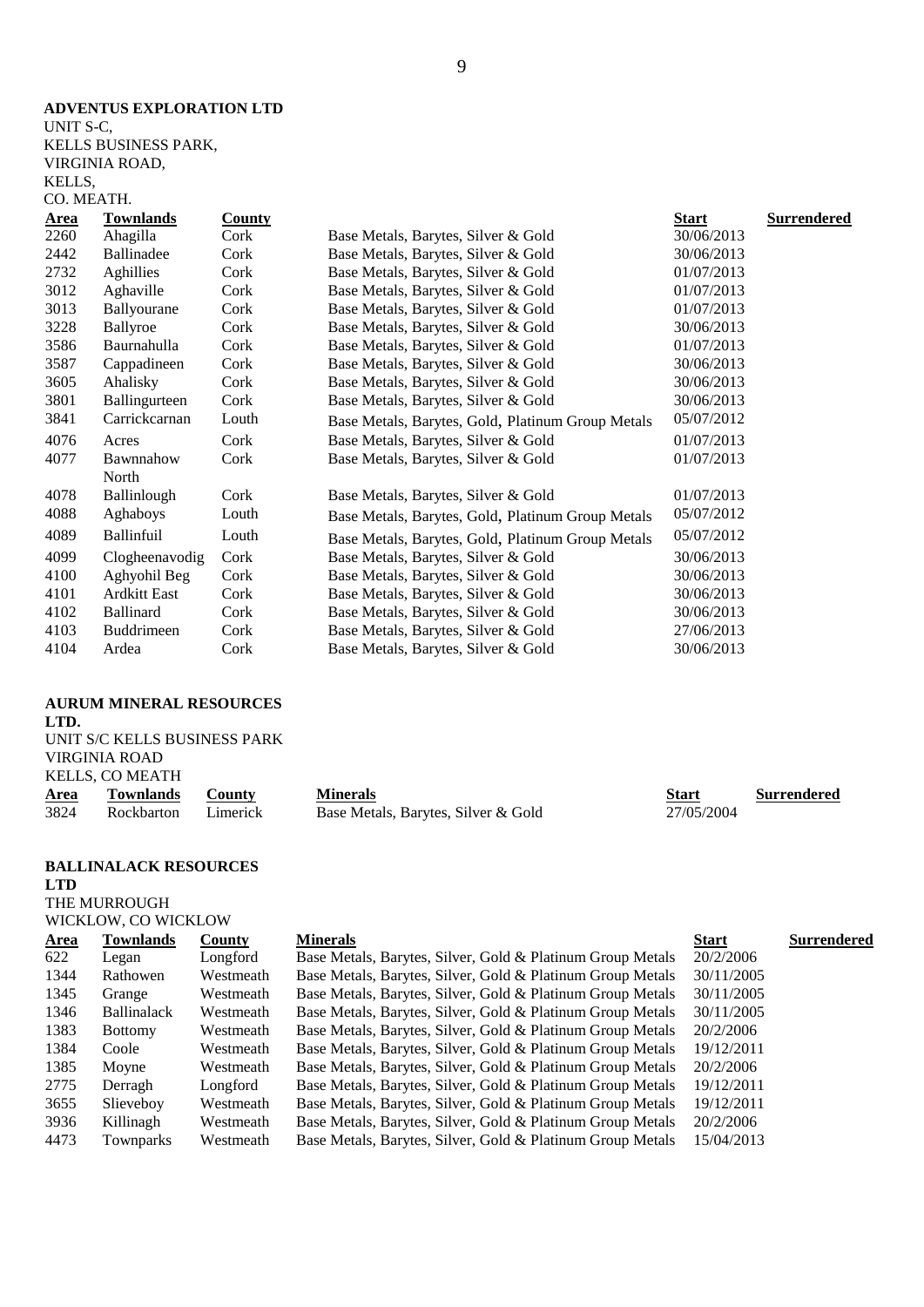#### **BELMORE RESOURCES LTD.**

C/O LUNDIN MINING EXPLORATION LTD. 7 SUAN QUIN, CO CLARE

| <b>Area</b> | <b>Townlands</b>  | County | <b>Minerals</b>                                  | <b>Start</b> | <b>Surrendered</b> |
|-------------|-------------------|--------|--------------------------------------------------|--------------|--------------------|
| 3640        | Ardsollus         | Clare  | Base Metals, Barytes & Silver                    | 14/07/2008   |                    |
| 3641        | Ballyconneely     | Clare  | Base Metals, Barytes & Silver                    | 14/07/2008   |                    |
| 3642        | Rathlaheen North  | Clare  | Base Metals, Barytes, Silver & Gold              | 30/09/2005   |                    |
| 3643        | Cant              | Clare  | Base Metals, Barytes & Silver                    | 25/05/1999   |                    |
| 3679        | Ballyhannan North | Clare  | Base Metals, Barytes, Silver & Gold              | 19/12/2005   |                    |
| 3787        | Maghera           | Clare  | Base Metals, Barytes & Silver                    | 08/06/1994   |                    |
| 3788        | Ballyragget       | Clare  | Base Metals, Barytes, Silver, Calcite & Fluorite | 08/06/1994   |                    |
| 3789        | Derrymore West    | Clare  | Base Metals, Barytes & Silver                    | 08/06/1994   |                    |
| 3863        | Cappanapeasta     | Clare  | Base Metals, Barytes, Silver, Calcite & Fluorite | 21/05/1997   |                    |

### **BHP WORLD EXPLORATION INC.**

SUITE 800-FOUR BENTALL CENTRE, 1055 VANCOUVER, BC V7X 1L2 CANADA

| <u>Area</u> | <b>Townlands</b> | <b>County</b> | Minerals                                             | Start | Surrendered |
|-------------|------------------|---------------|------------------------------------------------------|-------|-------------|
| 1500        | Rathcore         | Meath         | Base Metals, Barytes, Silver, Gold & Iron 14/12/1995 |       |             |

### **BOLIDEN TARA MINES LTD.**

KNOCKUMBER HOUSE KNOCKUMBER ROAD

|             | NAVAN, COUNTY MEATH |               |                                     |              |                    |
|-------------|---------------------|---------------|-------------------------------------|--------------|--------------------|
| <u>Area</u> | <b>Townlands</b>    | <b>County</b> | <b>Minerals</b>                     | <b>Start</b> | <b>Surrendered</b> |
| 626         | Arra More           | Tipperary     | Base Metals, Barytes, Silver & Gold | 30/03/2007   |                    |
| 627         | Ballylina           | Tipperary     | Base Metals, Barytes, Silver & Gold | 30/03/2007   |                    |
| 1102        | Newforest           | Galway        | Base Metals, Barytes, Silver & Gold | 15/11/2006   |                    |
| 1198        | Camolin             | Wexford       | Base Metals, Barytes, Silver & Gold | 10/03/2000   |                    |
| 1322        | Coolronan           | Meath         | Base Metals, Barytes, Silver & Gold | 16/12/2005   |                    |
| 1323        | Moyrath             | Meath         | Base Metals, Barytes, Silver & Gold | 16/12/2005   |                    |
| 1324        | Kilbride            | Meath         | Base Metals, Barytes, Silver & Gold | 16/11/1995   |                    |
| 1325        | Bellewstown         | Meath         | Base Metals, Barytes, Silver & Gold | 16/12/2005   |                    |
| 1327        | <b>Bailis</b>       | Meath         | Base Metals, Barytes, Silver & Gold | 20/04/2011   |                    |
| 1339        | Ballivor            | Meath         | Base Metals, Barytes, Silver & Gold | 16/12/2005   |                    |
| 1341        | Ballycommon         | Offaly        | Base Metals, Barytes, Silver & Gold | 25/01/2007   |                    |
| 1343        | Ballinegar          | Offaly        | Base Metals, Barytes, Silver & Gold | 15/11/2006   |                    |
| 1450        | Blackwater          | Meath/Dublin  | Base Metals, Barytes, Silver & Gold | 20/04/2011   |                    |
| 1583        | Newpark             | Limerick      | Base Metals, Barytes, Silver & Gold | 01/05/1991   |                    |
| 1677        | Milltown            | Galway        | Base Metals, Barytes, Silver & Gold | 07/07/2012   |                    |
| 1680        | Mountdelvin         | Roscommon     | Base Metals, Barytes, Silver & Gold | 27/11/2006   |                    |
| 1949        | Kilmallock          | Limerick      | Base Metals, Barytes, Silver & Gold | 27/05/1987   |                    |
| 2520        | Liscuill            | Galway        | Base Metals, Barytes, Silver & Gold | 15/11/2006   |                    |
| 2521        | Acre East           | Galway        | Base Metals, Barytes, Silver & Gold | 07/07/2012   |                    |
| 2522        | Geashill            | Offaly        | Base Metals, Barytes, Silver & Gold | 15/11/2006   |                    |
| 2537        | Eskermore           | Offaly        | Base Metals, Barytes, Silver & Gold | 15/11/2006   |                    |
| 2538        | Edenderry           | Offaly        | Base Metals, Barytes, Silver & Gold | 15/11/2006   |                    |
| 2560        | Garrycastle         | Offaly        | Base Metals, Barytes, Silver & Gold | 15/11/2006   |                    |
| 2568        | Annagh              | Tipperary     | Base Metals, Barytes, Silver & Gold | 15/11/2006   |                    |
| 2613        | Ashbrook            | Roscommon     | Base Metals, Barytes, Silver & Gold | 11/05/2007   |                    |
| 2674        | Higginstown         | Offaly        | Base Metals, Barytes, Silver & Gold | 25/01/2007   |                    |
| 2702        | Killeigh            | Offaly        | Base Metals, Barytes, Silver & Gold | 15/11/2006   |                    |
| 2836        | <b>Branstown</b>    | Meath         | Base Metals, Barytes, Silver & Gold | 20/04/2011   |                    |
| 2861        | Rathrobin           | Offaly        | Base Metals, Barytes, Silver & Gold | 15/11/2006   |                    |
| 2887        | Castlegar           | Galway        | Base Metals, Barytes, Silver & Gold | 15/11/2006   |                    |
| 3059        | <b>Brackloon</b>    | Roscommon     | Base Metals, Barytes, Silver & Gold | 30/03/2007   |                    |
| 3249        | Mountcoote          | Limerick      | Base Metals, Barytes, Silver & Gold | 27/05/1987   |                    |
|             |                     |               |                                     |              |                    |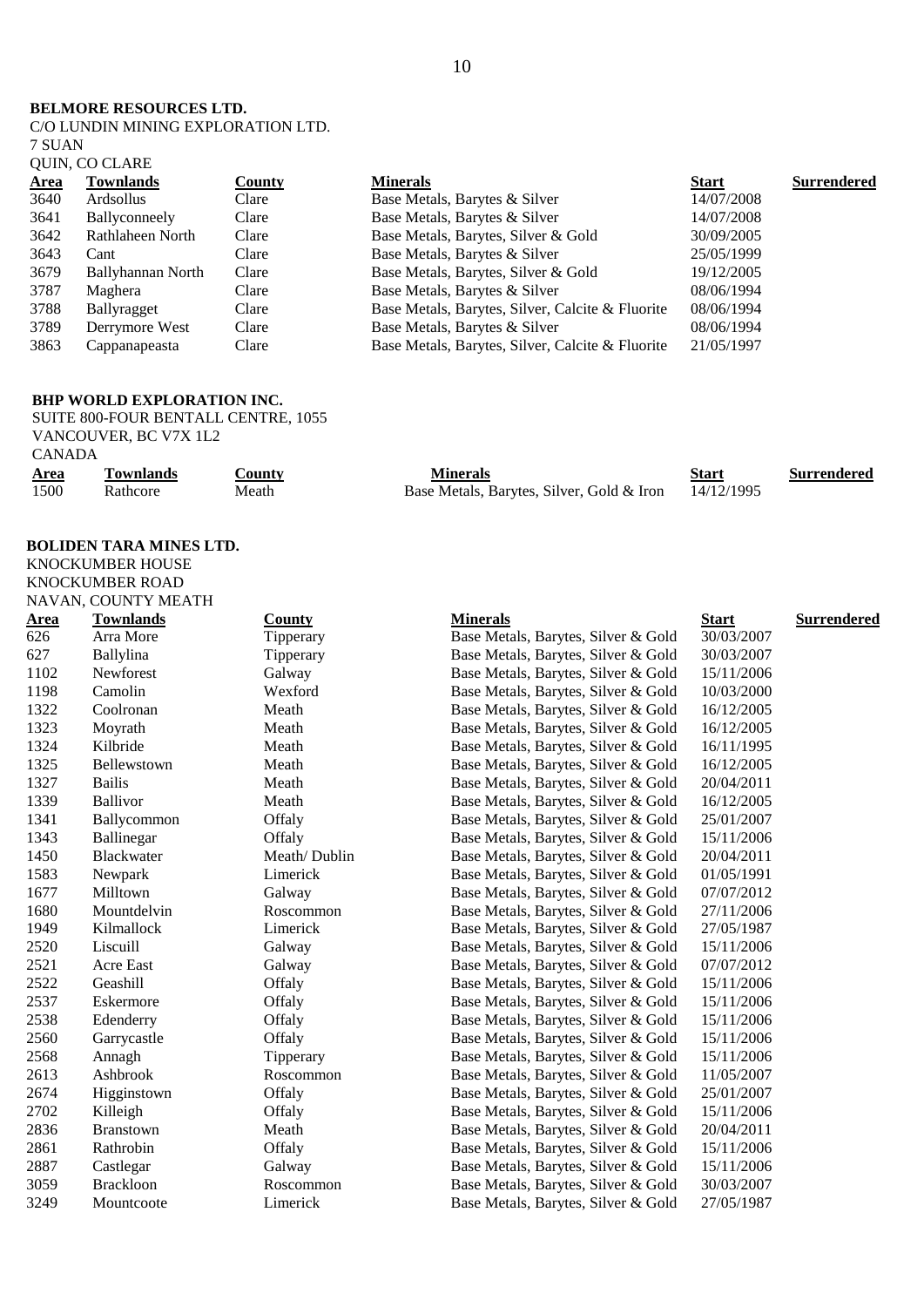### **BOLIDEN TARA MINES LTD.** KNOCKUMBER HOUSE

KNOCKUMBER ROAD

|              | NAVAN, COUNTY MEATH     |                    |                                                                            |                          |                    |
|--------------|-------------------------|--------------------|----------------------------------------------------------------------------|--------------------------|--------------------|
| <u>Area</u>  | <b>Townlands</b>        | <b>County</b>      | <b>Minerals</b>                                                            | <b>Start</b>             | <b>Surrendered</b> |
| 3266         | Mountpleasant           | Offaly             | Base Metals, Barytes, Silver & Gold                                        | 15/11/2006               |                    |
| 3324         | Ballyhealy              | Westmeath          | Base Metals, Barytes, Silver & Gold                                        | 16/12/2005               |                    |
| 3346         | Ballyboy                | Meath              | Base Metals, Barytes, Silver & Gold                                        | 16/12/2005               |                    |
| 3368         | Toryhill                | Limerick           | Base Metals, Barytes, Silver & Gold                                        | 27/04/1988               |                    |
| 3373         | Barfordstown            | Meath              | Base Metals, Barytes, Silver & Gold                                        | 01/03/1993               |                    |
| 3429         | Newgrove                | Galway             | Base Metals, Barytes, Silver & Gold                                        | 15/11/2006               |                    |
| 3432         | Gorteen                 | Offaly             | Base Metals, Barytes, Silver & Gold                                        | 15/11/2006               |                    |
| 3436         | Derrane                 | Roscommon          | Base Metals, Barytes, Silver & Gold                                        | 11/05/2007               |                    |
| 3470         | Kinnakinelly            | Galway             | Base Metals, Barytes, Silver & Gold                                        | 27/11/2006               |                    |
| 3471         | Kildaree                | Galway             | Base Metals, Barytes, Silver & Gold                                        | 27/11/2006               |                    |
| 3488         | Wolfesburgess           | Limerick           | Base Metals, Barytes, Silver & Gold                                        | 02/05/1988               |                    |
| 3489         | Rathkeale               | Limerick           | Base Metals, Barytes, Silver & Gold                                        | 02/05/1988               |                    |
| 3545         | Kilcolman               | Limerick           | Base Metals, Barytes, Silver & Gold                                        | 17/11/2009               |                    |
| 3549         | Carbury                 | Kildare            | Base Metals, Barytes, Silver & Gold                                        | 15/11/2006               |                    |
| 3561         | Ballagh                 | Roscommon          | Base Metals, Barytes, Silver & Gold                                        | 11/05/2007               |                    |
| 3582         | Bottomstown             | Limerick           | Base Metals, Barytes, Silver & Gold                                        | 29/07/2002               |                    |
| 3622         | Bective                 | Meath              | Base Metals, Barytes, Silver & Gold                                        | 16/12/2005               |                    |
| 3637         | Pollynoon               | Galway / Roscommon | Base Metals, Barytes, Silver & Gold                                        | 27/11/2006               |                    |
| 3638         | Archerstown             | Westmeath          | Base Metals, Barytes, Silver & Gold                                        | 16/12/2005               |                    |
| 3681         | Airgloony               | Galway             | Base Metals, Barytes, Silver & Gold                                        | 07/07/2012               |                    |
| 3685         | Carroward               | Roscommon          | Base Metals, Barytes, Silver & Gold                                        | 11/05/2007               |                    |
| 3742         | Newbridge               | Galway             | Base Metals, Barytes, Silver & Gold                                        | 15/11/2006               |                    |
| 3743         | Ardour                  | Galway             | Base Metals, Barytes, Silver & Gold                                        | 07/07/2012               |                    |
| 3744         | Addergoole              | Roscommon          | Base Metals, Barytes, Silver & Gold                                        | 30/03/2007               |                    |
| 3755         | Kilkerrin               | Galway             | Base Metals, Barytes, Silver & Gold                                        | 07/07/2012               |                    |
| 3757         | Cultiafadda             | Galway             | Base Metals, Barytes, Silver & Gold                                        | 27/11/2006               |                    |
| 3781         | Creggs                  | Roscommon / Galway | Base Metals, Barytes, Silver & Gold                                        | 30/03/2007               |                    |
| 3848         | Athleague               | Roscommon          | Base Metals, Barytes, Silver & Gold                                        | 30/03/2007               | 31/01/2013         |
| 3851         | Nugentstown             | Meath              | Base Metals, Barytes, Silver & Gold                                        | 30/04/2001               |                    |
| 3852         | Martinstown             | Meath              | Base Metals, Barytes, Silver & Gold                                        | 16/12/2005               |                    |
| 3858         | Ashgrove                | Limerick           | Base Metals, Barytes, Silver & Gold                                        | 17/11/2009               | 21/01/2013         |
| 3867<br>3868 | Fairfield<br>Kilcruttin | Galway             | Base Metals, Barytes, Silver & Gold                                        | 15/11/2006               |                    |
| 3912R        | Rathaldron              | Offaly<br>Meath    | Base Metals, Barytes, Silver & Gold                                        | 15/11/2006<br>19/04/2002 |                    |
| 3923         | Attyflin                | Limerick           | Base Metals, Barytes, Silver & Gold<br>Base Metals, Barytes, Silver & Gold | 27/05/2004               |                    |
| 3932         | Rickardstown            | Westmeath          | Base Metals, Barytes, Silver & Gold                                        | 16/12/2005               |                    |
| 3940         | Cappagh                 | Offaly             | Base Metals, Barytes, Silver & Gold                                        | 25/01/2007               |                    |
| 3941         | Oldtown                 | Offaly             | Base Metals, Barytes, Silver & Gold                                        | 25/01/2007               |                    |
| 3942         | Croghanhill             | Offaly             | Base Metals, Barytes, Silver & Gold                                        | 15/11/2006               |                    |
| 3943         | Knockdrin               | Offaly             | Base Metals, Barytes, Silver & Gold                                        | 25/01/2007               |                    |
| 3944         | Tyrrellstown            | Westmeath          | Base Metals, Barytes, Silver & Gold                                        | 25/01/2007               |                    |
| 3945         | Ballykilmore            | Westmeath          | Base Metals, Barytes, Silver & Gold                                        | 25/01/2007               |                    |
| 3946         | Ballybeg                | Westmeath          | Base Metals, Barytes, Silver & Gold                                        | 25/01/2007               |                    |
| 3947         | Kilbeggan               | Offaly             | Base Metals, Barytes, Silver & Gold                                        | 25/01/2007               |                    |
| 3948         | Kiltober                | Westmeath          | Base Metals, Barytes, Silver & Gold                                        | 25/01/2007               |                    |
| 3956         | Culleen                 | Offaly / Westmeath | Base Metals, Barytes, Silver & Gold                                        | 25/01/2007               |                    |
| 3980         | Boherdeel               | Offaly             | Base Metals, Barytes, Silver & Gold                                        | 12/06/2008               |                    |
| 3990         | Arlonstown              | Meath              | Base Metals, Barytes, Silver & Gold                                        | 20/04/2011               |                    |
| 3994         | Ardagh                  | Limerick           | Base Metals, Barytes, Silver & Gold                                        | 17/11/2009               | 21/01/2013         |
| 3995         | Ballinree               | Offaly             | Base Metals, Barytes, Silver & Gold                                        | 22/02/2010               |                    |
| 4045         | <b>Ballinree</b>        | Offaly             | Base Metals, Barytes, Silver & Gold                                        | 06/02/2011               |                    |
| 4051         | Assey                   | Meath              | Base Metals, Barytes, Silver & Gold                                        | 20/04/2011               |                    |
| 4092         | Castlepole              | Meath              | Base Metals, Barytes, Silver & Gold                                        | 20/03/2012               |                    |
| 4477         | Slane                   | Meath              | Base Metals, Barytes, Silver & Gold                                        | 31/05/2013               |                    |
| 4478         | <b>Balrath</b>          | Meath              | Base Metals, Barytes, Silver & Gold                                        | 28/06/2013               |                    |
| 4479         | Rossnaree               | Meath              | Base Metals, Barytes, Silver & Gold                                        | 28/06/2013               |                    |
|              |                         |                    |                                                                            |                          |                    |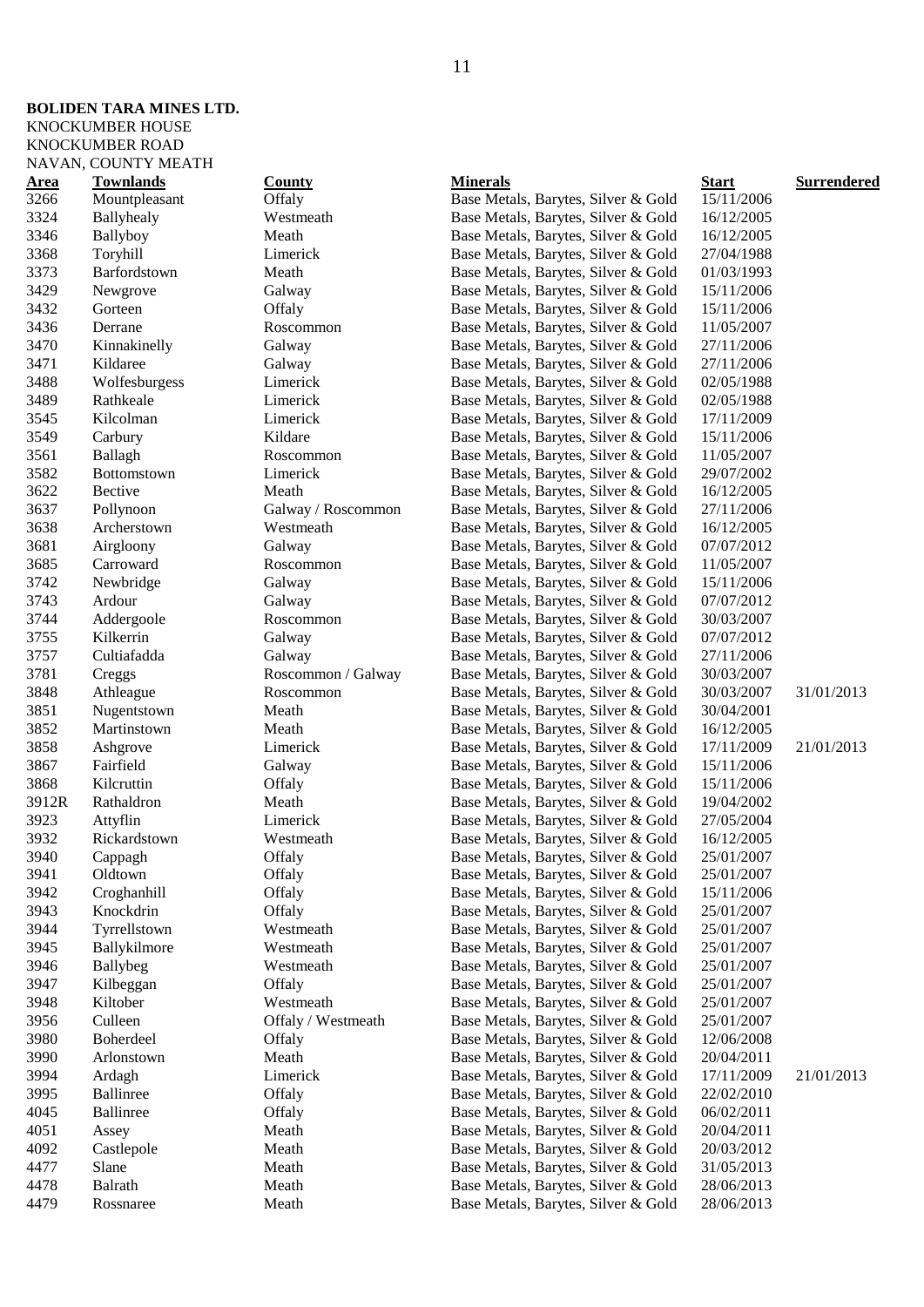### **BOLIDEN TARA MINES LTD.**

#### KNOCKUMBER HOUSE KNOCKUMBER ROAD

### NAVAN, COUNTY MEATH

| INTO AIN, COUNT I MEATH |               |                                     |              |             |
|-------------------------|---------------|-------------------------------------|--------------|-------------|
| <b>Townlands</b>        | <u>County</u> | <b>Minerals</b>                     | <b>Start</b> | Surrendered |
| Ardbraccan (Part)       | Meath         | Base Metals, Barytes, Silver & Gold | 31/12/1970   |             |
| Dunmoe                  | Meath         | Base Metals, Barytes, Silver & Gold | 26/10/1970   |             |
| Liscarton (Part)        | Meath         | Base Metals, Barytes, Silver & Gold | 31/12/1971   |             |
|                         |               |                                     |              |             |

#### **BOWPARK EXPLORATION (IRELAND) LTD.** NOREVIEW THOMASTOWN

|             | <b>COUNTY KILKENNY</b> |        |                                     |              |                    |
|-------------|------------------------|--------|-------------------------------------|--------------|--------------------|
| <b>Area</b> | Townlands              | County | <b>Minerals</b>                     | <u>Start</u> | <b>Surrendered</b> |
| 3380        | Cabragh                | Sligo  | Base Metals, Barytes, Silver & Gold | 10/9/2010    |                    |
| 3381        | <b>Ballyglass</b>      | Sligo  | Base Metals, Barytes, Silver & Gold | 10/9/2010    |                    |
| 3382        | Cloonacool             | Sligo  | Base Metals, Barytes, Silver & Gold | 10/9/2010    |                    |

#### **BROWN GARY R**

C/O SLR CONSULTING 7 DUNDRUM BUSINESS PARK, WINDY ARBOUR DUBLIN 14

| Area | Townlands | <b>County</b> | Minerals             | Start      | <b>Surrendered</b> |
|------|-----------|---------------|----------------------|------------|--------------------|
| 930  | Murvey    | <b>Galway</b> | Base Metals & Silver | 25/9/2006  |                    |
| 934  | earna     | Jalway        | Base Metals & Silver | 31/12/2005 |                    |

#### **CANEX JV**

|                     | <b>12 DURHAM ROAD</b> |               |                                     |              |                    |
|---------------------|-----------------------|---------------|-------------------------------------|--------------|--------------------|
|                     | <b>SANDYMOUNT</b>     |               |                                     |              |                    |
| DUBLIN <sub>4</sub> |                       |               |                                     |              |                    |
| <b>Area</b>         | Townlands             | <u>County</u> | <b>Minerals</b>                     | <b>Start</b> | <b>Surrendered</b> |
| 3777                | <b>Barretstown</b>    | Kildare       | Base Metals, Barytes, Silver & Gold | 19/12/2011   |                    |

#### **CLARE CALCITE LTD.**

BLOCK 10, UNIT 3 BLANCHARDSTOWN CORPORATE BUSINESS PARK DUBLIN 15 **Area Townlands County Minerals Start Surrendered** 3679 Ballyhannan North Clare Calcite 27/10/1991

| Calcite |  |
|---------|--|
|         |  |

#### **CONNEMARA MINING CO. LTD.**

162 CLONTARF ROAD DUBLIN 3

| <b>Area</b> | Townlands   | <b>County</b>    | <b>Minerals</b>                      | <b>Start</b> | <b>Surrendered</b> |
|-------------|-------------|------------------|--------------------------------------|--------------|--------------------|
| 1051        | Mountnugent | Cavan            | Base Metals, Barytes, Silver, Gold & | 28/01/2005   |                    |
|             |             |                  | <b>Platinum Group Metals</b>         |              |                    |
| 1053        | Oldcastle   | Meath            | Base Metals, Barytes, Silver, Gold & | 28/01/2005   |                    |
|             |             |                  | <b>Platinum Group Metals</b>         |              |                    |
| 1577        | Ashhill     | <b>Tipperary</b> | Base Metals, Barytes, Silver, Gold & | 07/07/2008   |                    |
|             |             |                  | Platinum Group Metals                |              |                    |
| 1578        | Archerstown | Tipperary        | Base Metals, Barytes, Silver, Gold & | 07/07/2008   |                    |
|             |             |                  | <b>Platinum Group Metals</b>         |              |                    |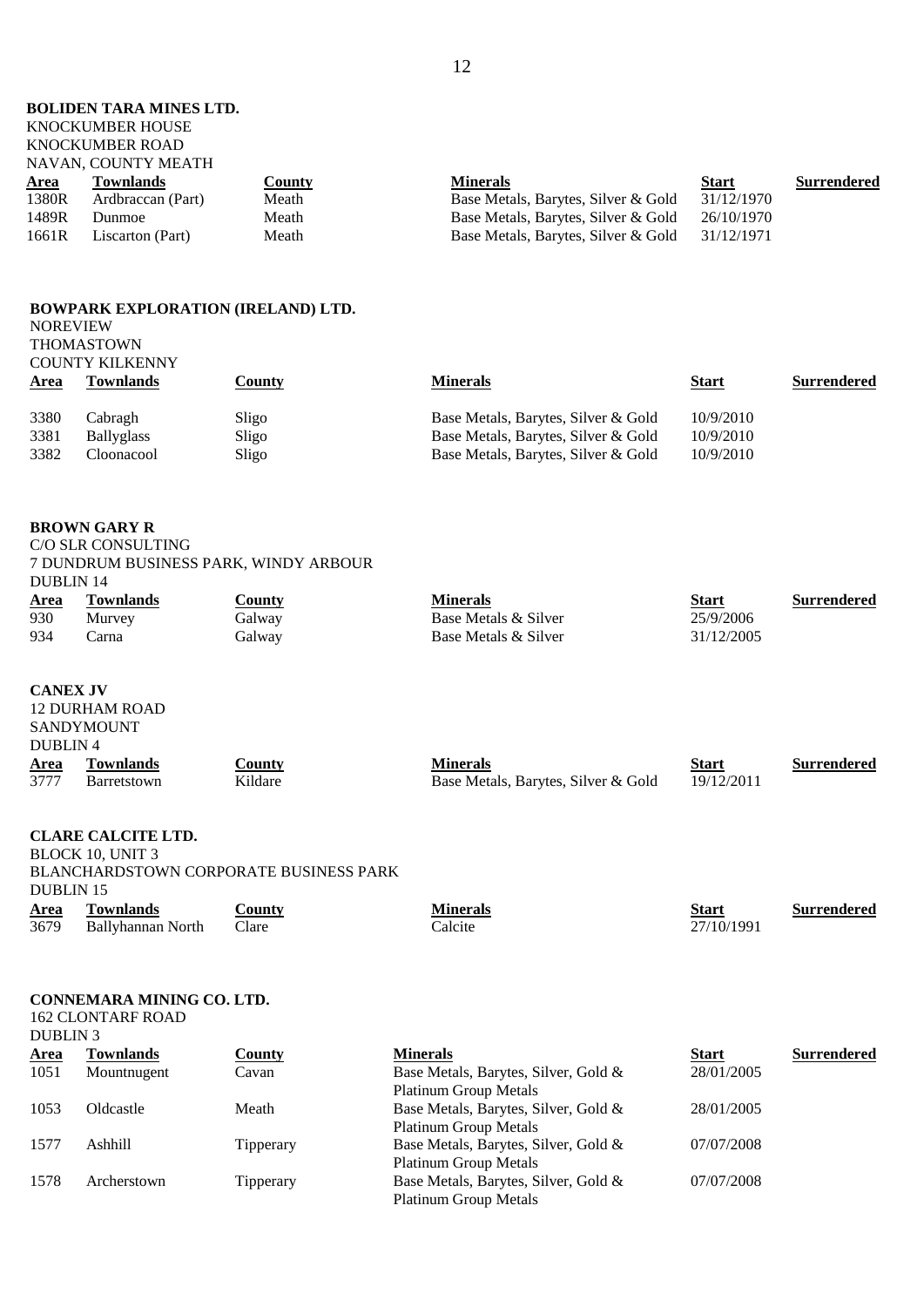| 1991 | Ross           | Meath     | Base Metals, Barytes, Silver, Gold &         | 28/01/2005 |
|------|----------------|-----------|----------------------------------------------|------------|
|      |                |           | <b>Platinum Group Metals</b>                 |            |
| 2553 | Askinamoe      | Wexford   | Base Metals, Barytes, Silver, Gold, Platinum | 16/04/2008 |
|      |                |           | Group Metals, Caesium & Lithium              |            |
| 2554 | Abbeydown      | Wexford   | Base Metals, Barytes, Silver, Gold, Platinum | 16/04/2008 |
|      |                |           | Group Metals, Caesium & Lithium              |            |
| 2555 | Askunshin      | Wexford   | Base Metals, Barytes, Silver, Gold, Platinum | 16/04/2008 |
|      |                |           | Group Metals, Caesium & Lithium              |            |
| 2558 | Ballingate     | Wicklow   | Base Metals, Barytes, Silver, Gold, Platinum | 16/04/2008 |
|      |                |           | Group Metals, Caesium & Lithium              |            |
| 3321 | <b>Borris</b>  | Tipperary | Base Metals, Barytes, Silver, Gold, Iron &   | 07/07/2008 |
|      |                |           | <b>Platinum Group Metals</b>                 |            |
| 3925 | <b>Boolies</b> | Meath     | Base Metals, Barytes, Silver, Gold &         | 28/01/2005 |
|      |                |           | <b>Platinum Group Metals</b>                 |            |
| 3926 | Loughcrew      | Meath     | Base Metals, Barytes, Silver, Gold &         | 28/01/2005 |
|      |                |           | <b>Platinum Group Metals</b>                 |            |
| 4053 | Ballycahill    | Wexford   | Base Metals, Barytes, Silver, Gold, Platinum | 07/07/2011 |
|      |                |           | Group Metals, Caesium, Lithium, Niobium,     |            |
|      |                |           | Tin, Tantalum & Tungsten                     |            |
|      |                |           |                                              |            |

#### **CONROY GOLD LTD.**

|                     | <b>10 UPPER PEMBROKE STREET</b> |          |                                     |            |                    |
|---------------------|---------------------------------|----------|-------------------------------------|------------|--------------------|
| DUBLIN <sub>2</sub> |                                 |          |                                     |            |                    |
| <b>Area</b>         | Townlands                       | County   | <b>Minerals</b>                     | Start      | <b>Surrendered</b> |
| 2194                | Tullybuck                       | Monaghan | Base Metals, Barytes, Silver & Gold | 15/07/1996 |                    |

### **CONROY GOLD AND NATURAL RESOURCES**

**PLC.** 10 UPPER PEMBROKE STREET

3696 Cruan Tipperary /

Kilkenny

| <b>DUBLIN2</b> |                  |             |                                               |              |                    |
|----------------|------------------|-------------|-----------------------------------------------|--------------|--------------------|
| <b>Area</b>    | <b>Townlands</b> | County      | <b>Minerals</b>                               | <b>Start</b> | <b>Surrendered</b> |
| 1356           | Mullyash         | Monaghan    | Base Metals, Barytes, Antimony, Silver & Gold | 23/01/1998   |                    |
| 1357           | Tomogrow         | Monaghan    | Base Metals, Barytes, Antimony, Silver & Gold | 23/01/1998   |                    |
| 1870           | Tassan           | Monaghan    | Base Metals, Barytes, Silver & Gold           | 10/04/1997   |                    |
| 2139           | Aghagashlan      | Cavan       | Base Metals, Silver, Gold & Gem Minerals      | 20/04/2009   |                    |
| 2683           | Leck             | Monaghan    | Base Metals, Barytes, Silver & Gold           | 15/07/1996   |                    |
| 2892           | <b>Dooros</b>    | Clare       | Base Metals, Barytes, Silver & Gold           | 14/05/2012   |                    |
| 2896           | Ballymalone      | Clare       | Base Metals, Barytes, Silver & Gold           | 14/05/2012   |                    |
| 3028           | Knocknamaddy     | Monaghan    | Base Metals, Barytes, Silver & Gold           | 15/07/1996   |                    |
| 3066           | Carnaskea        | Monaghan    | Base Metals, Barytes, Silver & Gold           | 16/07/2012   |                    |
| 3068           | Aghadrumkeen     | Monaghan    | Base Metals, Barytes, Silver & Gold           | 16/07/2012   |                    |
| 3130           | Crumlin          | Cavan       | Base Metals, Barytes, Silver & Gold           | 27/11/1996   |                    |
| 3131           | Aghagolrick      | Cavan       | Base Metals, Barytes, Silver & Gold           | 16/07/2012   |                    |
| 3185           | Seskin           | Tipperary   | Base Metals, Barytes, Silver & Gold           | 04/12/2011   |                    |
| 3188           | Grangemockler    | Tipperary   | Base Metals, Barytes, Silver & Gold           | 04/12/2011   |                    |
| 3325           | <b>Blackbog</b>  | Tipperary / | Base Metals, Barytes, Silver & Gold           | 04/12/2011   |                    |
|                |                  | Kilkenny    |                                               |              |                    |
| 3400           | Drumheel         | Cavan       | Base Metals, Barytes, Silver & Gold           | 27/11/1996   |                    |
| 3500           | Ballybran        | Clare       | Base Metals, Barytes, Silver & Gold           | 14/05/2012   |                    |
| 3502           | Aillemore        | Clare       | Base Metals, Barytes, Silver & Gold           | 19/11/2011   |                    |
| 3503           | Ardskeagh        | Clare       | Base Metals, Barytes, Silver & Gold           | 19/11/2011   |                    |
| 3504           | Cloontra         | Clare       | Base Metals, Barytes, Silver & Gold           | 19/11/2011   |                    |
| 3572           | Aghaboy          | Cavan       | Base Metals, Silver, Gold & Gem Minerals      | 03/09/2007   |                    |
| 3623           | Barnagrow        | Cavan       | Base Metals, Silver, Gold & Gem Minerals      | 20/04/2009   |                    |
| 3624           | Dooreagh         | Cavan       | Base Metals, Silver, Gold & Gem Minerals      | 20/04/2009   |                    |
| 3625           | Ardmone          | Cavan       | Base Metals, Silver, Gold & Gem Minerals      | 20/04/2009   |                    |

Base Metals, Barytes, Silver & Gold 04/12/2011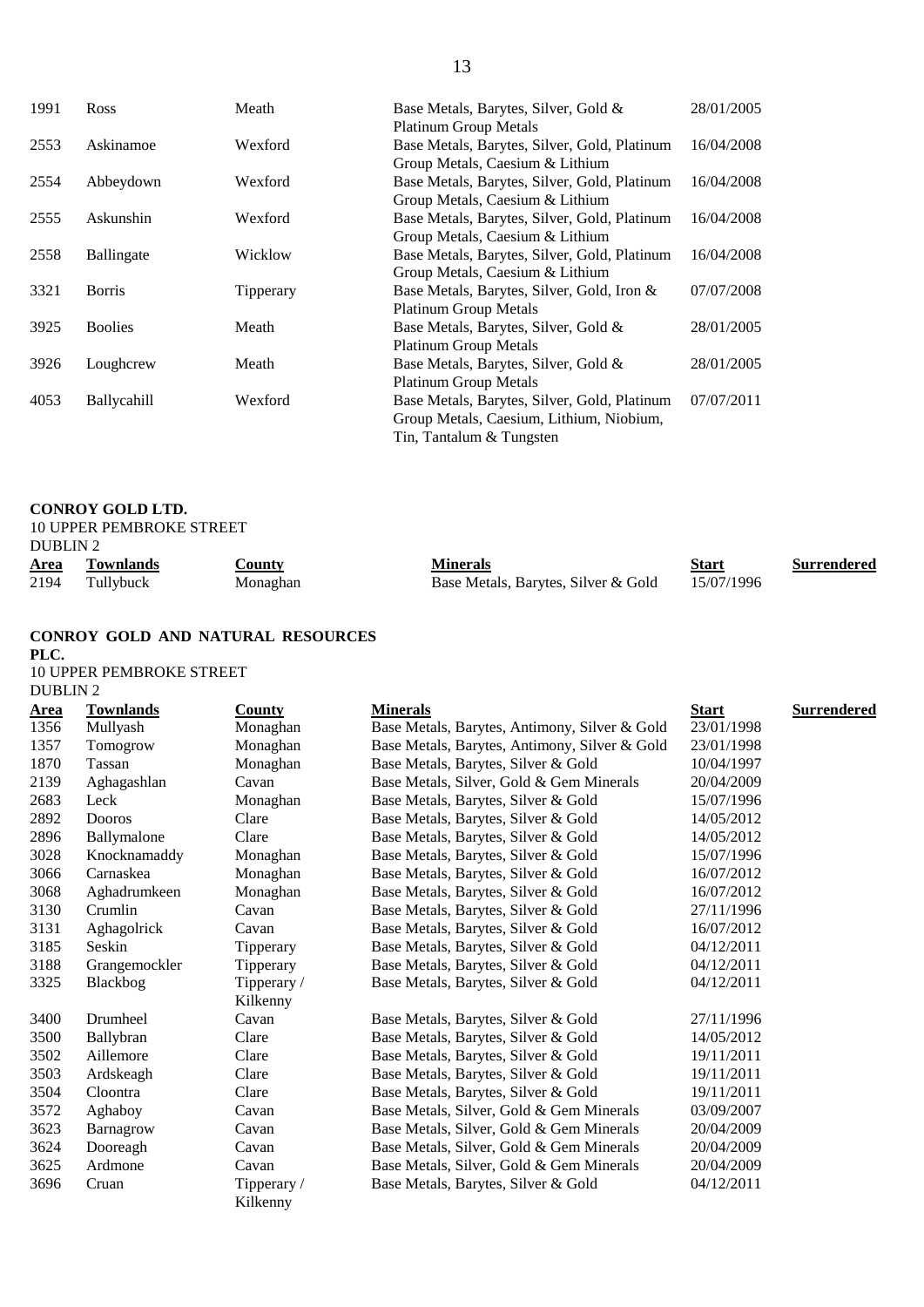### **CONROY GOLD AND NATURAL RESOURCES**

**PLC.**

#### 10 UPPER PEMBROKE STREET DUBLIN 2

| <u>Area</u> | <b>Townlands</b> | County           | <b>Minerals</b>                               | <b>Start</b> | <b>Surrendered</b> |
|-------------|------------------|------------------|-----------------------------------------------|--------------|--------------------|
| 3808        | Derrycnaw        | Clare            | Base Metals, Barytes, Silver & Gold           | 14/05/2012   |                    |
| 3869        | Aghnamullen      | Monaghan         | Base Metals, Barytes, Antimony, Silver & Gold | 20/08/1998   |                    |
| 4028        | Altbeagh         | Cavan            | Base Metals, Silver, Gold & Gem Minerals      | 20/04/2009   |                    |
| 4029        | Carrickaldragh   | Cavan / Monaghan | Base Metals, Silver, Gold & Gem Minerals      | 20/04/2009   |                    |
| 4093        | Aughrim          | Clare            | Base Metals, Barytes, Silver & Gold           | 14/05/2012   |                    |
| 4094        | Corrakyle        | Clare            | Base Metals, Barytes, Silver & Gold           | 14/05/2012   |                    |
| 4098        | Aghatotan        | Cavan            | Base Metals, Barytes, Silver & Gold           | 15/07/2012   |                    |

### **DAN MORRISSEY (IRELAND) LTD.**

BENNEKERRY HOUSE COUNTY CARLOW

| Area | <b>Townlands</b> | $\mathsf{Countv}$<br>$\sim$ $\sim$ | Minerals        | <b>Start</b> | <b>Surrendered</b> |
|------|------------------|------------------------------------|-----------------|--------------|--------------------|
| 3891 | Rossmore (Part)  | Laois                              | Coal & Fireclay | 27/9/1999    |                    |
| 3931 | Rossmore         | Laois / Carlow                     | Coal & Fireclay | 27/4/2005    |                    |

### **EMERALD ZINC LTD**

UNIT S/C KELLS BUSINESS PARK VIRGINIA ROAD KELLS CO MEATH

| <b>Area</b> | <b>Townlands</b> | <b>County</b>      | <b>Minerals</b>                     | <b>Start</b> | <b>Surrendered</b> |
|-------------|------------------|--------------------|-------------------------------------|--------------|--------------------|
| 1113        | Clara            | Offaly             | Base Metals, Barytes, Silver & Gold | 16/03/2010   |                    |
| 2786        | Brackagh         | Offaly             | Base Metals, Barytes, Silver & Gold | 16/03/2010   |                    |
| 3588        | Ardnurcher       | Westmeath          | Base Metals, Barytes, Silver & Gold | 16/03/2010   |                    |
| 3589        | Aghamore         | Westmeath          | Base Metals, Barytes, Silver & Gold | 16/03/2010   |                    |
| 3652        | Ardballymore     | Offaly / Westmeath | Base Metals, Barytes, Silver & Gold | 16/03/2010   |                    |
| 3813        | Ballycumber      | Offaly / Westmeath | Base Metals, Barytes, Silver & Gold | 16/03/2010   |                    |
| 4023        | Ardnaponra       | Offaly / Westmeath | Base Metals, Barytes, Silver & Gold | 16/03/2010   |                    |
|             |                  |                    |                                     |              |                    |

## **EXPLORATION & DISCOVERY LTD.**

18 FITZWILLIAM PLACE DUBLIN 2

| Area | Townlands              | <b>County</b>   | <b>Minerals</b>                     | <b>Start</b> | Surrendered |
|------|------------------------|-----------------|-------------------------------------|--------------|-------------|
| 1244 | <b>Ballyhast</b>       | Westmeath       | Base Metals, Barytes & Silver       | 23/07/2007   |             |
| 1387 | Balrath                | Westmeath       | Base Metals, Barytes & Silver       | 08/08/2007   |             |
| 1388 | Ardnagross             | Westmeath       | Base Metals, Barytes, Silver & Gold | 29/09/2008   |             |
| 1650 | <b>Boley Upper</b>     | Laois           | Base Metals, Barytes & Silver       | 25/02/2008   |             |
| 1667 | Ballygate              | Roscommon       | Base Metals, Barytes, Silver & Gold | 26/08/2008   |             |
| 1801 | Barnacor               | Longford        | Base Metals, Barytes, Silver & Gold | 26/08/2008   |             |
| 1802 | Aghakeel               | Longford        | Base Metals, Barytes, Silver & Gold | 26/08/2008   |             |
| 1803 | Ballagh                | Longford        | Base Metals, Barytes, Silver & Gold | 26/08/2008   |             |
| 1982 | <b>Ballybuck North</b> | Galway          | Base Metals, Barytes & Silver       | 12/03/2011   |             |
| 2637 | Annagh North           | Cork            | Base Metals, Barytes, Silver & Gold | 26/08/2008   |             |
| 2664 | Ahanagh                | Longford        | Base Metals, Barytes, Silver & Gold | 26/08/2008   |             |
| 2698 | Aghnagore              | Longford        | Base Metals, Barytes, Silver & Gold | 26/08/2008   |             |
| 2780 | <b>Bundoon</b>         | Longford        | Base Metals, Barytes, Silver & Gold | 26/08/2008   |             |
| 2784 | Drinagh                | Roscommon       | Base Metals, Barytes, Silver & Gold | 26/08/2008   |             |
| 3158 | Barnadarrig            | Laois           | Base Metals, Barytes & Silver       | 25/02/2008   |             |
| 3263 | Ballinlough            | Laois           | Base Metals, Barytes & Silver       | 25/02/2008   |             |
| 3293 | Ardskeagh              | Limerick / Cork | Base Metals, Barytes, Silver & Gold | 26/08/2008   |             |
| 3295 | Ardadam                | Cork            | Base Metals, Barytes, Silver & Gold | 26/08/2008   |             |
| 3338 | Ballinvonear           | Cork            | Base Metals, Barytes, Silver & Gold | 26/08/2008   |             |
| 3365 | Altamira               | Cork            | Base Metals, Barytes, Silver & Gold | 26/08/2008   |             |
| 3527 | Cartronfin             | Longford        | Base Metals, Barytes & Silver       | 23/07/2007   |             |
|      |                        |                 |                                     |              |             |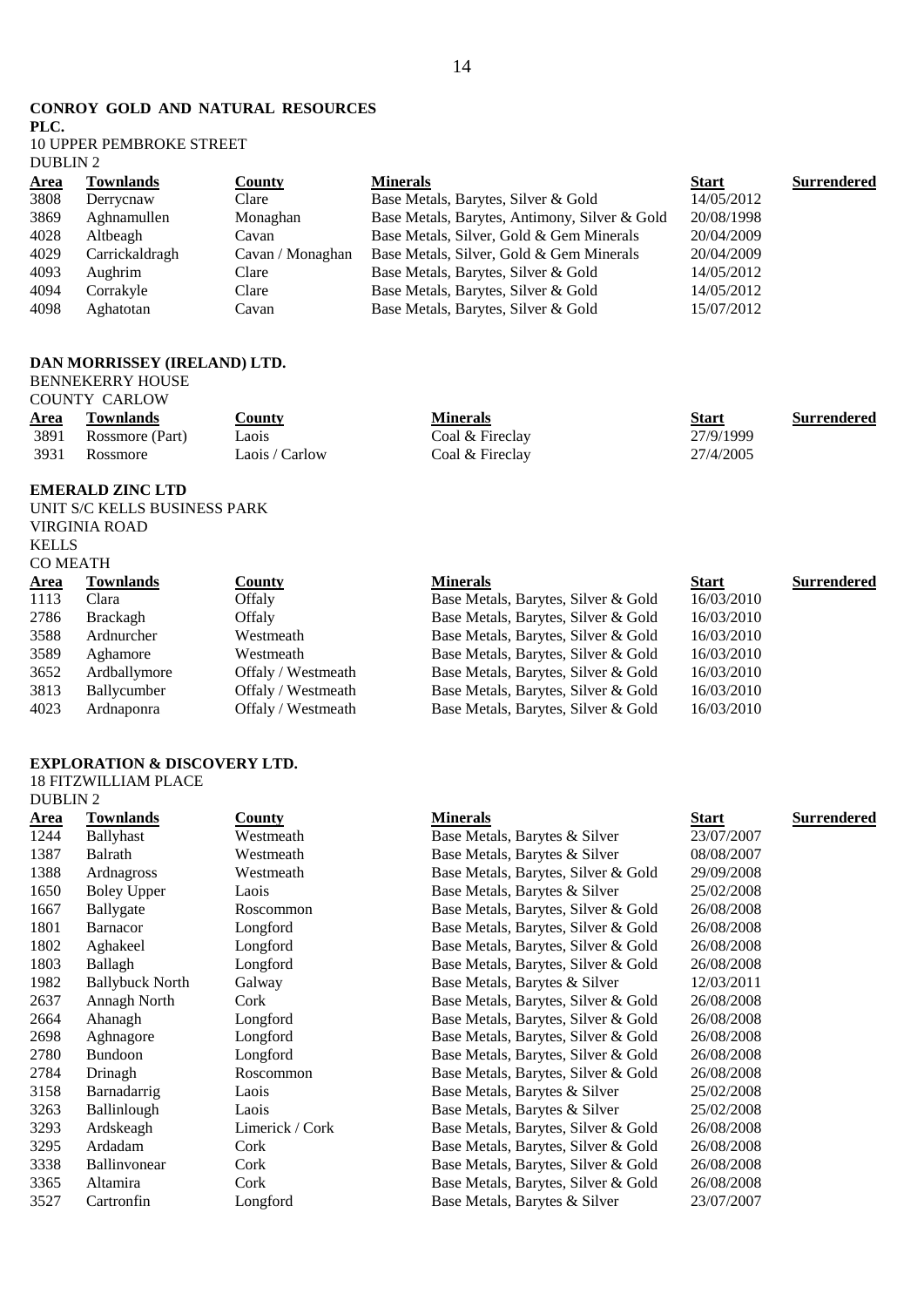#### **EXPLORATION & DISCOVERY LTD.**  18 FITZWILLIAM PLACE DUBLIN 2

| <u>Area</u> | <b>Townlands</b>  | County    | <b>Minerals</b>                     | Start      | Surrendered |
|-------------|-------------------|-----------|-------------------------------------|------------|-------------|
| 3528        | Moyvore           | Westmeath | Base Metals, Barytes & Silver       | 23/07/2007 |             |
| 3529        | Bigfurze          | Westmeath | Base Metals, Barytes & Silver       | 23/07/2007 |             |
| 3530        | <b>Ballard</b>    | Westmeath | Base Metals, Barytes & Silver       | 23/07/2007 |             |
| 3531        | Dalystown         | Westmeath | Base Metals, Barytes & Silver       | 23/07/2007 |             |
| 3535        | Curraglass        | Cork      | Base Metals, Barytes, Silver & Gold | 09/07/2007 |             |
| 3536        | Ballybeg          | Cork      | Base Metals, Barytes, Silver & Gold | 09/07/2007 |             |
| 3537        | Ballymague        | Cork      | Base Metals, Barytes, Silver & Gold | 09/07/2007 |             |
| 3538        | <b>Bregoge</b>    | Cork      | Base Metals, Barytes, Silver & Gold | 09/07/2007 |             |
| 3583        | Castletown        | Westmeath | Base Metals, Barytes, Silver & Gold | 23/07/2007 |             |
| 3664        | Ballymadun        | Dublin    | Base Metals, Barytes, Silver & Gold | 07/10/2008 |             |
| 3665        | Cabragh           | Dublin    | Base Metals, Barytes, Silver & Gold | 07/10/2008 |             |
| 3692        | Annagh            | Galway    | Base Metals, Barytes & Silver       | 19/09/2007 |             |
| 3902        | Ballyandrew       | Cork      | Base Metals, Barytes, Silver & Gold | 26/08/2008 |             |
| 3989        | <b>Brownstown</b> | Meath     | Base Metals, Barytes, Silver & Gold | 29/09/2008 |             |
| 3991        | Allcollege        | Meath     | Base Metals, Barytes, Silver & Gold | 07/10/2008 |             |
| 3992        | <b>Balrickard</b> | Dublin    | Base Metals, Barytes, Silver & Gold | 07/10/2008 |             |
| 4041        | Abbeyleix Demesne | Laois     | Base Metals, Barytes & Silver       | 02/12/2010 |             |
| 4042        | Aharney           | Laois     | Base Metals, Barytes & Silver       | 02/12/2010 |             |
| 4046        | Ballynahowna      | Galway    | Base Metals, Barytes & Silver       | 15/01/2011 |             |
| 4048        | <b>Ballinduff</b> | Galway    | Base Metals, Barytes & Silver       | 12/03/2011 |             |
|             |                   |           |                                     |            |             |

### **GOLD NOTE MINERALS LIMITED**

1158-409-GRANVILLE STREET VANCOUVER, BC CANADA V6C 1T2

|             | V6C 112            |         |                                              |              |                    |  |  |
|-------------|--------------------|---------|----------------------------------------------|--------------|--------------------|--|--|
| <b>Area</b> | Townlands          | County  | <b>Minerals</b>                              | <b>Start</b> | <b>Surrendered</b> |  |  |
| 1431        | <b>Breenaun</b>    | Galway  | Base Metals, Silver & Gold                   | 21/06/2013   |                    |  |  |
| 2295        | Deerreen           | Galway  | Base Metals, Silver & Gold                   | 21/06/2013   |                    |  |  |
| 2301        | Derryvealawauna    | Galway  | Base Metals, Silver & Gold                   | 21/06/2013   |                    |  |  |
| 2646        | Glenugevlaugh      | Galway  | Base Metals, Silver & Gold                   | 21/06/2013   |                    |  |  |
| 2647        | Cammanagh          | Galway  | Base Metals, Silver & Gold                   | 21/06/2013   |                    |  |  |
| 3036        | Bakkyannan         | Donegal | Base Metals, Barytes, Mercury, Silver & Gold | 21/06/2013   |                    |  |  |
| 3037        | Addreville         | Donegal | Base Metals, Barytes, Mercury, Silver & Gold | 21/06/2013   |                    |  |  |
| 3038        | Annagh             | Donegal | Base Metals, Barytes, Mercury, Silver & Gold | 21/06/2013   |                    |  |  |
| 3079        | Lengnarnan         | Donegal | Base Metals, Barytes, Mercury, Silver & Gold | 21/06/2013   |                    |  |  |
| 3101        | Cloonacarton(part) | Galway  | Base Metals, Silver & Gold                   | 21/06/2013   |                    |  |  |
| 3120        | <b>Ballinlough</b> | Donegal | Base Metals, Barytes, Mercury, Silver & Gold | 21/06/2013   |                    |  |  |
| 3145        | Carrowgarriff      | Galway  | Base Metals, Silver & Gold                   | 21/06/2013   |                    |  |  |
| 3227        | Derrynacleigh      | Galway  | Base Metals, Silver & Gold                   | 21/06/2013   |                    |  |  |
| 4107        | Cabadooey,         | Donegal | Base Metals, Barytes, Mercury, Silver & Gold | 21/06/2013   |                    |  |  |
|             |                    |         |                                              |              |                    |  |  |

#### **GROSVENOR EXPLORATION AND MINING**

**SERVICES (IRELAND) LTD** 

C/O UHY FARRELLY DAWE WHITE CORPORATE COMPLIANCE LTD FDW HOUSE, BLACKTHORN BUSINESS PARK COES ROAD DUNDALK CO LOUTH

| <b>Area</b> | Fownlands          | <u>County</u> | Minerals                      | Start             | <b>Surrendered</b> |
|-------------|--------------------|---------------|-------------------------------|-------------------|--------------------|
| 2964        | <b>Ballyloskey</b> | Donegal       | Diamonds. Gem Minerals & Gold | 08/09/2010        |                    |
| -2007       | A chotubbrid       | Jonacal       | Diomonde Com Minorale & Cold  | <u>08/00/2010</u> |                    |

Diamonds, Gem Minerals & Gold 08/09/2010 Aghatubbrid Donegal Diamonds, Gem Minerals & Gold 08/09/2010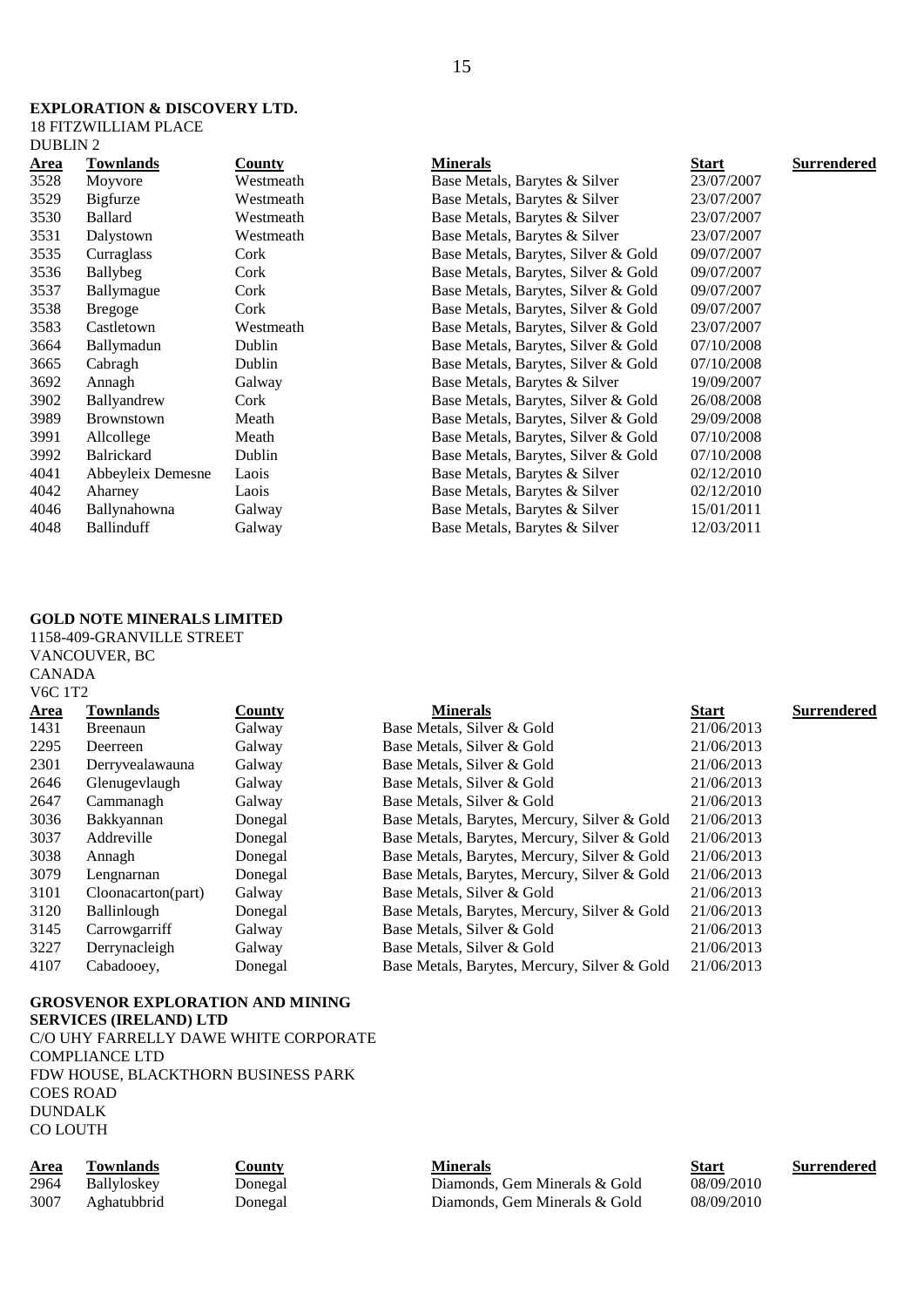| 3008 | Balleeghan     | Donegal | Diamonds, Gem Minerals & Gold | 08/09/2010 |
|------|----------------|---------|-------------------------------|------------|
| 3062 | Aghaglassan    | Donegal | Diamonds, Gem Minerals & Gold | 08/09/2010 |
| 3094 | Ballybrack     | Donegal | Diamonds, Gem Minerals & Gold | 08/09/2010 |
| 3496 | <b>Baskill</b> | Donegal | Diamonds, Gem Minerals & Gold | 08/09/2010 |
| 3856 | Ballagh        | Donegal | Diamonds, Gem Minerals & Gold | 08/09/2010 |

### **HENDRICK RESOURCES IRELAND** C/O BRG (GEOTECHNICS) LIMITED

|             | UNIT 8B, BLOCK C            |               |                                                                             |              |             |
|-------------|-----------------------------|---------------|-----------------------------------------------------------------------------|--------------|-------------|
|             | <b>ATHY BUSINESS CAMPUS</b> |               |                                                                             |              |             |
| <b>ATHY</b> |                             |               |                                                                             |              |             |
|             | CO. KILDARE                 |               |                                                                             |              |             |
| <u>Area</u> | <b>Townlands</b>            | <b>County</b> | <b>Minerals</b>                                                             | <b>Start</b> | Surrendered |
| 1196        | Clone                       | Wexford       | Barytes, Base Metals, Caesium, Gold,                                        | 12/01/2012   |             |
|             |                             |               | Lithium, Niobium, Platinum Group Metals,                                    |              |             |
|             |                             |               | Silver, Tantalum, Tin, Tungsten                                             |              |             |
| 1199        | Balcarrig                   | Wexford       | Barytes, Base Metals, Caesium, Gold,                                        | 04/10/2012   |             |
|             |                             |               | Lithium, Niobium, Platinum Group Metals,                                    |              |             |
|             |                             |               | Silver, Tantalum, Tin, Tungsten                                             |              |             |
| 1200        | Ballaghboy                  | Wexford       | Barytes, Base Metals, Caesium, Gold,                                        | 04/10/2012   |             |
|             |                             |               | Lithium, Niobium, Platinum Group Metals,                                    |              |             |
|             |                             |               | Silver, Tantalum, Tin, Tungsten                                             |              |             |
| 2053        | Annagh Long                 | Wexford       | Barytes, Base Metals, Caesium, Gold,                                        | 13/01/2012   |             |
|             |                             |               | Lithium, Niobium, Platinum Group Metals,                                    |              |             |
|             |                             |               | Silver, Tantalum, Tin, Tungsten                                             |              |             |
| 2236        | Annagh Central              | Wexford       | Barytes, Base Metals, Caesium, Gold,                                        | 13/01/2012   |             |
|             |                             |               | Lithium, Niobium, Platinum Group Metals,                                    |              |             |
|             |                             |               | Silver, Tantalum, Tin, Tungsten                                             |              |             |
| 2237        | <b>Ballingarry Lower</b>    | Wexford       | Barytes, Base Metals, Caesium, Gold,                                        | 13/01/2012   |             |
|             |                             |               | Lithium, Niobium, Platinum Group Metals,                                    |              |             |
|             |                             |               | Silver, Tantalum, Tin, Tungsten                                             |              |             |
| 2238        | Ashwood Lower               | Wexford       | Barytes, Base Metals, Caesium, Gold,                                        | 13/01/2012   |             |
|             |                             |               | Lithium, Niobium, Platinum Group Metals,                                    |              |             |
|             |                             |               | Silver, Tantalum, Tin, Tungsten                                             |              |             |
| 2268        | Ballyboro                   | Wexford       | Barytes, Base Metals, Caesium, Gold,                                        | 12/01/2012   |             |
|             |                             |               | Lithium, Niobium, Platinum Group Metals,                                    |              |             |
|             |                             |               | Silver, Tantalum, Tin, Tungsten                                             |              |             |
| 2552        | Ballybeg                    | Wexford       | Barytes, Base Metals, Caesium, Gold,                                        | 13/01/2012   |             |
|             |                             |               | Lithium, Niobium, Platinum Group Metals,                                    |              |             |
|             |                             |               | Silver, Tantalum, Tin, Tungsten                                             |              |             |
| 3676        | Ballykelly                  | Wexford       | Barytes, Base Metals, Caesium, Gold,                                        | 13/01/2012   |             |
|             |                             |               | Lithium, Niobium, Platinum Group Metals,                                    |              |             |
|             |                             |               | Silver, Tantalum, Tin, Tungsten                                             |              |             |
| 3896        | <b>Ballylusk</b>            | Wexford       | Barytes, Base Metals, Caesium, Gold,                                        | 27/10/2012   |             |
|             |                             |               | Lithium, Niobium, Platinum Group Metals,                                    |              |             |
|             |                             |               | Silver, Tantalum, Tin, Tungsten                                             |              |             |
| 4079        | Ashtown                     | Wexford       | Barytes, Base Metals, Caesium, Gold,                                        | 13/01/2012   |             |
|             |                             |               | Lithium, Niobium, Platinum Group Metals,                                    |              |             |
|             |                             |               | Silver, Tantalum, Tin, Tungsten                                             |              |             |
| 4080        | Ballinclea                  | Wexford       | Barytes, Base Metals, Caesium, Gold,                                        | 13/01/2012   |             |
|             |                             |               | Lithium, Niobium, Platinum Group Metals,                                    |              |             |
|             |                             |               | Silver, Tantalum, Tin, Tungsten                                             |              |             |
| 4081        | Ballyorril                  | Wexford       | Barytes, Base Metals, Caesium, Gold,                                        | 12/01/2012   |             |
|             |                             |               | Lithium, Niobium, Platinum Group Metals,<br>Silver, Tantalum, Tin, Tungsten |              |             |
|             |                             |               |                                                                             |              |             |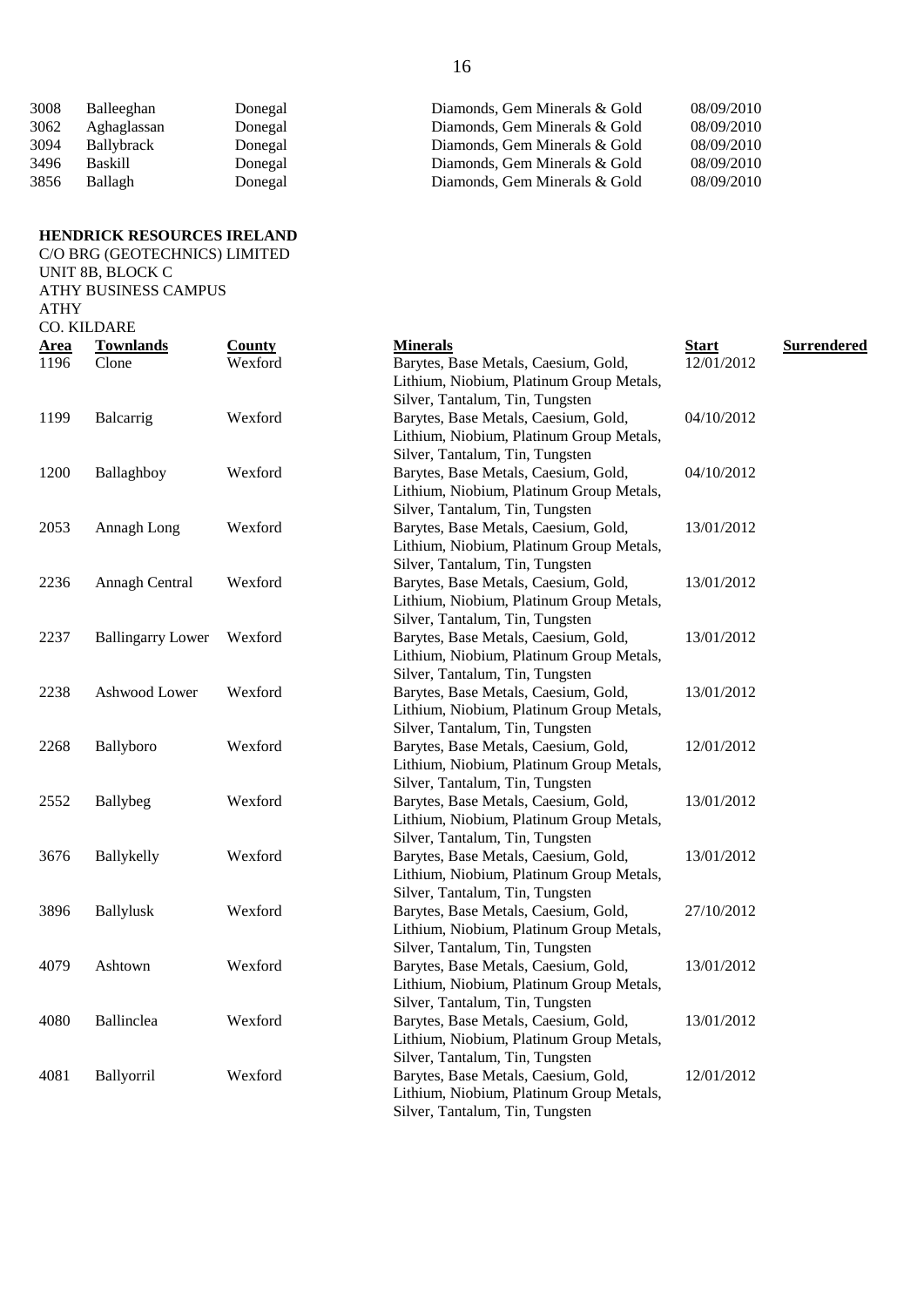#### **HIBERNIAN RESOURCES LTD.**

UNIT S/C KELLS BUSINESS PARK, VIRGINIA ROAD,

### KELLS, CO MEATH

| <b>Townlands</b>          | <b>County</b> |
|---------------------------|---------------|
| Aglish                    | Waterfo       |
| Ballinanchor              | Waterfo       |
| <b>Ballinwillin</b>       | Waterfo       |
| Affane                    | Waterfo       |
| Currabeha                 | Cork          |
| <b>Ballintaylor Lower</b> | Waterfo       |
| Acres                     | Waterfo       |
| <b>Ballinure</b>          | Waterfo       |
| Ballinterry               | Cork          |
| <b>Ballyarra</b>          | Cork          |
| <b>Ballybride Lower</b>   | Cork          |
| <b>Ahaunboy South</b>     | Waterfo       |
|                           |               |

#### **IMC EXPLORATION LTD.**

ENTERPRISE CENTRE MULLINGAR CO WESTMEATH

| CU WESTMEATI |  |
|--------------|--|
|              |  |

| 70 I IVIL/TI I I          |                  |
|---------------------------|------------------|
| Townlands                 | <b>County</b>    |
| Ardnaglug                 | Roscommon        |
| Glenart                   | Wicklow          |
| Ballinacoola              | Wexford          |
| Boherboy                  | Kerry            |
| Knader                    | Donegal          |
| Sheegys                   | Donegal          |
| Portnason                 | Donegal          |
| Rosscat                   | Donegal          |
| Moneymore                 | Donegal          |
| Camp                      | Kerry            |
| Oldcourt                  | Tipperary        |
| Camcloon                  | Roscommon        |
| Aughboy                   | Clare            |
| <b>Ballycally</b>         | Clare            |
| <b>Ballinree</b>          | Tipperary / Offa |
| Gortmore                  | Tipperary        |
| Dromineer                 | Tipperary        |
| Feakle                    | Clare            |
| Dromore                   | Kerry            |
| Ballycannan               | Clare            |
| Ballanagh                 | Wicklow          |
| <b>Ballinabarry North</b> | Wicklow          |
| Ballinvally               | Wicklow / Wexf   |

#### **IRISH RESOURCE EXPLORATION LTD.**

22 NORTHUMBERLAND ROAD BALLSBRIDGE DUBLIN 4

| <u>Area</u> | Townlands | <b>County</b> | <b>Minerals</b> | <b>Surrendered</b><br>Start |  |
|-------------|-----------|---------------|-----------------|-----------------------------|--|
| 2645        | Finny     | Galway        | Silver & Gold   | 29/06/2012                  |  |
| 3169        | Barrevagh | Galway        | Silver & Gold   | 04/7/2011                   |  |
| 3170        | Cahergal  | Galway        | Silver & Gold   | 29/06/2012                  |  |

| <b>Townlands</b>          | County    | <b>Minerals</b>                     | <b>Start</b> | <b>Surrendered</b> |
|---------------------------|-----------|-------------------------------------|--------------|--------------------|
| Aglish                    | Waterford | Base Metals, Barytes, Silver & Gold | 26/01/2010   |                    |
| <b>Ballinanchor</b>       | Waterford | Base Metals, Barytes, Silver & Gold | 26/01/2010   |                    |
| <b>Ballinwillin</b>       | Waterford | Base Metals, Barytes, Silver & Gold | 26/01/2010   |                    |
| Affane                    | Waterford | Base Metals, Barytes, Silver & Gold | 26/01/2010   |                    |
| Currabeha                 | Cork      | Base Metals, Barytes, Silver & Gold | 26/01/2010   |                    |
| <b>Ballintaylor Lower</b> | Waterford | Base Metals, Barytes, Silver & Gold | 26/01/2010   |                    |
| Acres                     | Waterford | Base Metals, Barytes, Silver & Gold | 26/01/2010   |                    |
| Ballinure                 | Waterford | Base Metals, Barytes, Silver & Gold | 26/01/2010   |                    |
| Ballinterry               | Cork      | Base Metals, Barytes, Silver & Gold | 26/01/2010   |                    |
| <b>Ballyarra</b>          | Cork      | Base Metals, Barytes, Silver & Gold | 26/01/2010   |                    |
| <b>Ballybride Lower</b>   | Cork      | Base Metals, Barytes, Silver & Gold | 26/01/2010   |                    |
| Ahaunboy South            | Waterford | Base Metals, Barytes, Silver & Gold | 26/01/2010   |                    |
|                           |           |                                     |              |                    |

|             | CO 11 LO 11 11 L/I 11 11  |                    |                                     |              |                    |
|-------------|---------------------------|--------------------|-------------------------------------|--------------|--------------------|
| <u>Area</u> | <b>Townlands</b>          | County             | <b>Minerals</b>                     | <b>Start</b> | <b>Surrendered</b> |
| 2103        | Ardnaglug                 | Roscommon          | Base Metals, Barytes & Silver       | 14/05/2011   |                    |
| 2239        | Glenart                   | Wicklow            | Base Metals, Barytes, Silver & Gold | 12/05/2011   |                    |
| 2551        | Ballinacoola              | Wexford            | Base Metals, Barytes, Silver & Gold | 12/05/2011   |                    |
| 2777        | <b>Boherboy</b>           | Kerry              | Base Metals, Barytes & Silver       | 15/02/2012   |                    |
| 3128        | Knader                    | Donegal            | Base Metals, Barytes & Silver       | 31/03/2012   |                    |
| 3132        | <b>Sheegys</b>            | Donegal            | Base Metals, Barytes & Silver       | 31/03/2012   |                    |
| 3133        | Portnason                 | Donegal            | Base Metals, Barytes & Silver       | 31/03/2012   |                    |
| 3134        | Rosscat                   | Donegal            | Base Metals, Barytes & Silver       | 31/03/2012   |                    |
| 3136        | Moneymore                 | Donegal            | Base Metals, Barytes & Silver       | 31/03/2012   |                    |
| 3370        | Camp                      | Kerry              | Base Metals, Barytes & Silver       | 15/02/2012   |                    |
| 3426        | Oldcourt                  | Tipperary          | Base Metals, Barytes & Silver       | 12/05/2011   |                    |
| 3460        | Camcloon                  | Roscommon          | Base Metals, Barytes & Silver       | 14/05/2011   |                    |
| 3550        | Aughboy                   | Clare              | Base Metals, Barytes & Silver       | 31/05/2011   |                    |
| 3644        | Ballycally                | Clare              | Base Metals & Barytes               | 12/05/2011   |                    |
| 3668        | <b>Ballinree</b>          | Tipperary / Offaly | Base Metals, Barytes & Silver       | 31/05/2011   |                    |
| 3670        | Gortmore                  | Tipperary          | Base Metals, Barytes & Silver       | 12/05/2011   |                    |
| 3677        | Dromineer                 | Tipperary          | Base Metals, Barytes & Silver       | 12/05/2011   |                    |
| 3729        | Feakle                    | Clare              | Base Metals, Barytes & Silver       | 20/04/2011   |                    |
| 3783        | Dromore                   | Kerry              | Base Metals, Barytes & Silver       | 15/02/2012   |                    |
| 3806        | Ballycannan               | Clare              | Base Metals, Barytes & Silver       | 31/05/2011   |                    |
| 3849        | Ballanagh                 | Wicklow            | Base Metals, Barytes, Silver & Gold | 07/02/2013   |                    |
| 3850        | <b>Ballinabarry North</b> | Wicklow            | Base Metals, Barytes, Silver & Gold | 07/02/2013   |                    |
| 3857        | Ballinvally               | Wicklow / Wexford  | Base Metals, Barytes, Silver & Gold | 12/05/2011   |                    |
|             |                           |                    |                                     |              |                    |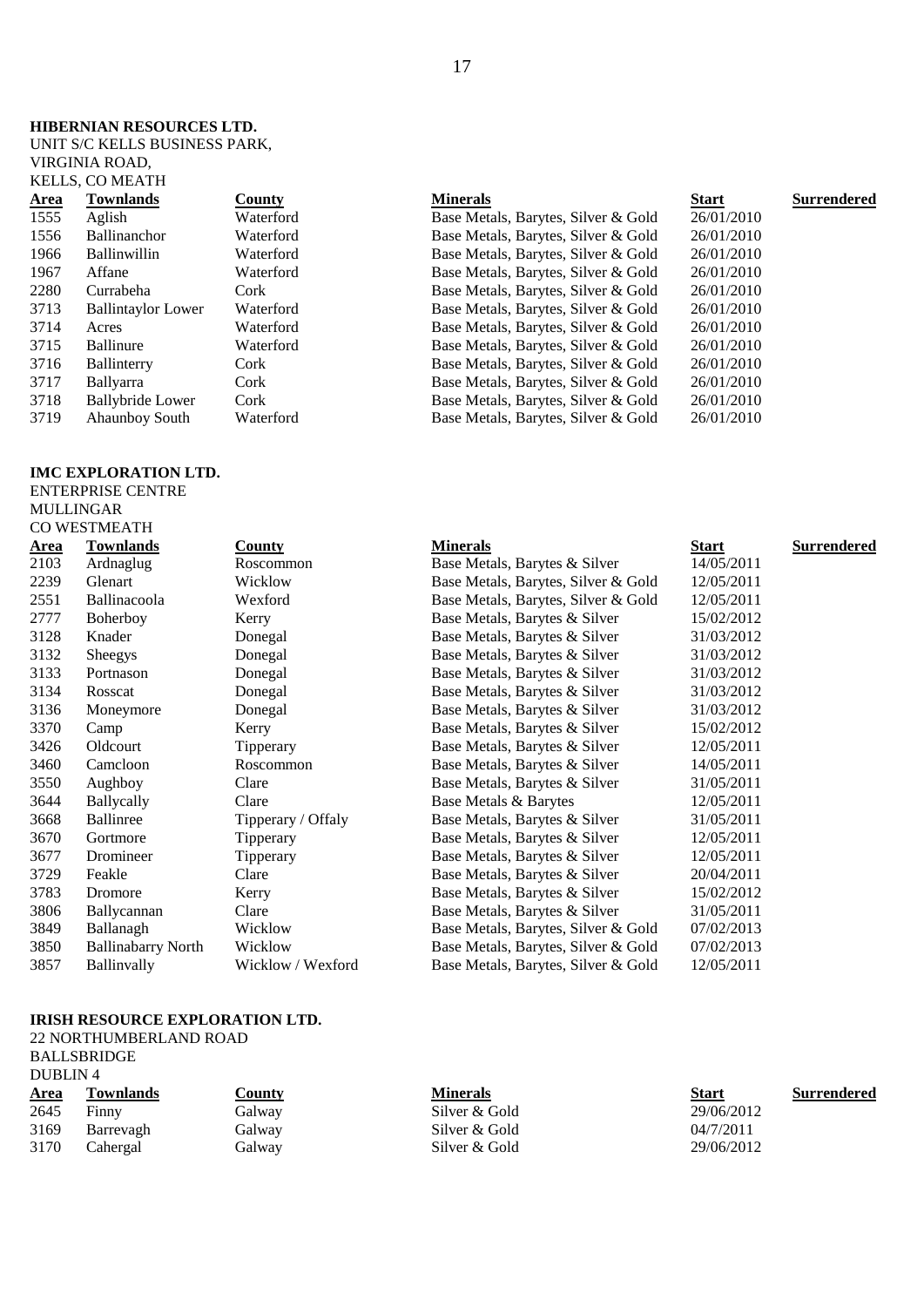| <b>KENMARE RESOURCES PLC.</b><br><b>CHATHAM HOUSE</b><br><b>CHATHAM STREET</b><br><b>DUBLIN2</b> |                                                                                                                                                                          |                              |                                                                      |                            |                    |  |  |  |
|--------------------------------------------------------------------------------------------------|--------------------------------------------------------------------------------------------------------------------------------------------------------------------------|------------------------------|----------------------------------------------------------------------|----------------------------|--------------------|--|--|--|
| <u>Area</u><br>3237                                                                              | <b>Townlands</b><br><b>Beckville</b>                                                                                                                                     | <b>County</b><br>Wexford     | <b>Minerals</b><br>Base Metals & Barytes                             | <b>Start</b><br>29/9/2008  | <b>Surrendered</b> |  |  |  |
|                                                                                                  |                                                                                                                                                                          |                              |                                                                      |                            |                    |  |  |  |
| <b>SUBIACO</b><br><u>Area</u><br>4474                                                            | <b>LAT RESOURCES LTD.</b><br>AL MAYNARD & ASSOCIATES<br>SUITE 9, 280 HAY STREET<br><b>WESTERN AUSTRALIA</b><br><b>AUSTRALIA 6008</b><br><b>Townlands</b><br>Ballycrehane | County<br>Tipperary/Limerick | <b>Minerals</b><br>Base Metals, Barytes, Silver & Gold               | <b>Start</b><br>31/05/2013 | <b>Surrendered</b> |  |  |  |
| <b>DUBLIN3</b>                                                                                   | <b>LIMERICK ZINC LTD.</b><br><b>162 CLONTARF ROAD</b>                                                                                                                    |                              |                                                                      |                            |                    |  |  |  |
| Area                                                                                             | <b>Townlands</b>                                                                                                                                                         | County                       | <b>Minerals</b>                                                      | <b>Start</b>               | <b>Surrendered</b> |  |  |  |
| 1940                                                                                             | Lyragh                                                                                                                                                                   | Cork                         | Base Metals, Barytes, Silver, Gold &<br><b>Platinum Group Metals</b> | 15/04/2005                 | 13/05/2013         |  |  |  |
| 1942                                                                                             | Cloncagh                                                                                                                                                                 | Limerick                     | Base Metals, Barytes, Silver, Gold &<br><b>Platinum Group Metals</b> | 15/04/2005                 | 13/05/2013         |  |  |  |
| 1943                                                                                             | Ahaveheen                                                                                                                                                                | Limerick                     | Base Metals, Barytes, Silver, Gold &<br><b>Platinum Group Metals</b> | 15/04/2005                 | 13/05/2013         |  |  |  |

1946 Cappanihane Limerick Base Metals, Barytes, Silver, Gold & 15/04/2005 13/05/2013

1947 Garryfine Limerick Base Metals, Barytes, Silver, Gold &

Platinum Group Metals

15/04/2005 13/05/2013

Platinum Group Metals

#### **LUNDIN MINING EXPLORATION LTD.**

7 SUAN QUIN COUNTY CLARE

| <b>Area</b> | <b>Townlands</b> | <b>County</b> | <b>Minerals</b>                     | <b>Start</b> | <b>Surrendered</b> |
|-------------|------------------|---------------|-------------------------------------|--------------|--------------------|
| 185         | Aghnacranagh     | Longford      | Base Metals, Barytes, Silver & Gold | 17/04/2006   |                    |
| 186         | Carrickboy       | Longford      | Base Metals, Barytes & Silver       | 31/05/2005   |                    |
| 582         | Tirlickeen       | Longford      | Base Metals, Barytes & Silver       | 19/06/1991   |                    |
| 754         | Lisduff          | Laois         | Base Metals, Barytes, Silver & Gold | 20/2/1987    |                    |
| 1302        | Abbeylands       | Limerick      | Base Metals, Barytes & Silver       | 07/08/2009   |                    |
| 1584        | Ballylin         | Limerick      | Base Metals, Barytes & Silver       | 07/08/2009   |                    |
| 1586        | Clogh            | Longford      | Base Metals, Barytes, Silver & Gold | 26/01/2012   |                    |
| 1670        | Ardagh           | Leitrim       | Base Metals, Barytes & Silver       | 08/12/2008   |                    |
| 1672        | Acres            | Leitrim       | Base Metals, Barytes, Silver & Gold | 26/01/2012   |                    |
| 1675        | Annaghmore       | Leitrim       | Base Metals, Barytes & Silver       | 07/08/2009   |                    |
| 2579        | Currahchase      | Limerick      | Base Metals, Barytes, Silver & Gold | 17/04/2006   |                    |
| 2696        | Carrigogunnel    | Limerick      | Base Metals, Barytes, Silver & Gold | 28/02/2006   |                    |
| 2776        | Clooncoe         | Leitrim       | Base Metals, Barytes & Silver       | 08/12/2008   |                    |
| 2835        | Kildimo          | Limerick      | Base Metals, Barytes, Silver & Gold | 20/02/2006   |                    |
| 2881        | Adoon            | Leitrim       | Base Metals, Barytes, Silver & Gold | 26/01/2012   |                    |
| 2895        | Ballynahinch     | Clare         | Base Metals, Barytes & Silver       | 14/06/2011   |                    |
| 3269        | <b>Bohora</b>    | Cavan         | Base Metals, Barytes, Silver & Gold | 26/01/2012   |                    |
| 3312        | <b>Newtown</b>   | Laois         | Base Metals, Barytes & Silver       | 04/8/1987    |                    |
| 3363        | Bawn             | Longford      | Base Metals, Barytes, Silver & Gold | 26/01/2012   |                    |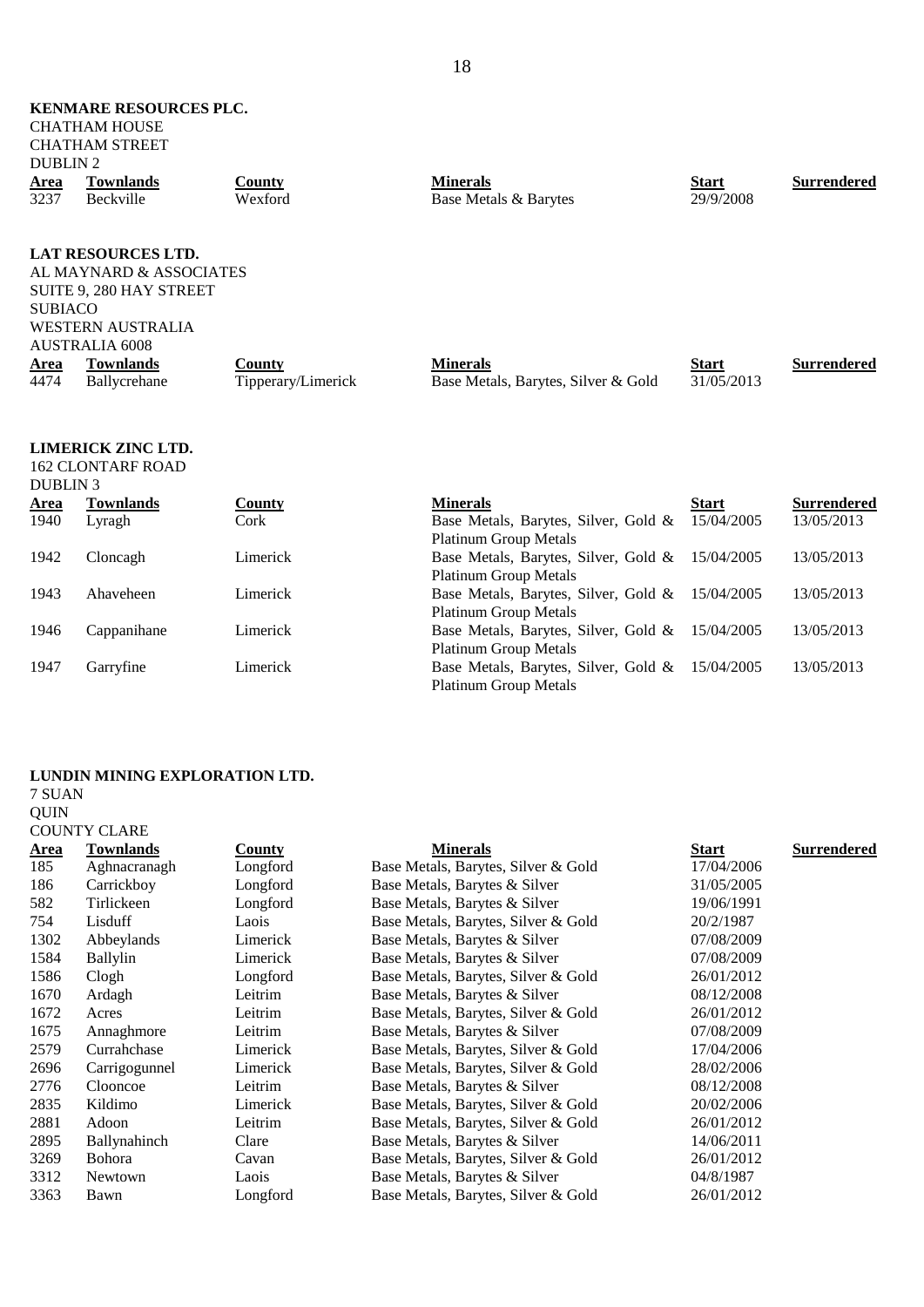| 3364 | <b>Ballinalee</b>        | Longford         | Base Metals, Barytes, Silver & Gold              | 26/01/2012 |
|------|--------------------------|------------------|--------------------------------------------------|------------|
| 3366 | <b>Ballyfoleen North</b> | Limerick         | Base Metals, Barytes & Silver                    | 07/08/2009 |
| 3508 | Sixmilebridge            | Clare            | Base Metals, Barytes, Silver, Calcite & Fluorite | 16/11/1998 |
| 3509 | Ballinphunta             | Clare            | Base Metals, Barytes, Silver & Gold              | 20/08/2012 |
| 3544 | Shanagolden              | Limerick         | Base Metals, Barytes, Silver & Gold              | 17/04/2006 |
| 3608 | Askeaton                 | Limerick         | Base Metals, Barytes, Silver & Gold              | 17/04/2006 |
| 3628 | <b>Brocklagh</b>         | Longford         | Base Metals, Barytes, Silver & Gold              | 26/01/2012 |
| 3633 | Cloontirm                | Longford         | Base Metals, Barytes, Silver & Gold              | 26/01/2012 |
| 3888 | Aghnacross               | Leitrim          | Base Metals, Barytes & Silver                    | 08/12/2008 |
| 3889 | Aghintass                | Leitrim          | Base Metals, Barytes & Silver                    | 08/12/2008 |
| 3890 | Acres                    | Leitrim          | Base Metals, Barytes & Silver                    | 08/12/2008 |
| 4036 | Kilcoran                 | Laois / Kilkenny | Base Metals, Barytes, Silver & Gold              | 26/10/1981 |
| 4059 | Bredagh                  | Leitrim          | Base Metals, Barytes, Silver & Gold              | 26/01/2012 |
| 4060 | Corriga                  | Leitrim          | Base Metals, Barytes, Silver & Gold              | 26/01/2012 |
| 4083 | Annagh                   | Cavan            | Base Metals, Barytes, Silver & Gold              | 26/01/2012 |
| 4084 | Cappagh                  | Cavan            | Base Metals, Barytes, Silver & Gold              | 26/01/2012 |
| 4085 | Aghabane                 | Cavan            | Base Metals, Barytes, Silver & Gold              | 26/01/2012 |

#### **MEDGOLD RESOURCES LTD.**

### CHAUCER HOUSE 38 BOW LANE LONDON EC4M 9AY UNITED KINGDOM

|             | UNITED KINGDOM          |               |                                     |              |                    |  |  |  |
|-------------|-------------------------|---------------|-------------------------------------|--------------|--------------------|--|--|--|
| <b>Area</b> | <b>Townlands</b>        | <b>County</b> | <b>Minerals</b>                     | <b>Start</b> | <b>Surrendered</b> |  |  |  |
| 2932        | Gleninagh (MoyrusPk)    | Galway        | Base Metals, Barytes, Silver & Gold | 24/06/2013   |                    |  |  |  |
| 3167        | Gleninagh (Ballinakill) | Galway        | Base Metals, Barytes, Silver & Gold | 24/06/2013   |                    |  |  |  |
| 3480        | Derryclare              | Galway        | Base Metals, Barytes, Silver & Gold | 24/06/2013   |                    |  |  |  |
| 3879        | Addergoole              | Galway        | Base Metals, Barytes, Silver & Gold | 24/06/2013   |                    |  |  |  |
| 3884        | Athry                   | Galway        | Base Metals, Barytes, Silver & Gold | 24/06/2013   |                    |  |  |  |
| 3928        | Ardbear                 | Galway        | Base Metals, Barytes, Silver & Gold | 24/06/2013   |                    |  |  |  |
| 4097        | Barnagang               | Galway        | Base Metals, Barytes, Silver & Gold | 24/06/2013   |                    |  |  |  |
|             |                         |               |                                     |              |                    |  |  |  |

### **MERREX GOLD INCORPORATED**

1550 BEDFORD HIGHWAY SUITE 802, SUN TOWER **BEDFOI** CANAD

|               | BEDFORD, NOVA SCOTIA B4A 1W6 |                    |                                     |              |                    |
|---------------|------------------------------|--------------------|-------------------------------------|--------------|--------------------|
| <b>CANADA</b> |                              |                    |                                     |              |                    |
| <u>Area</u>   | Townlands                    | <b>County</b>      | <b>Minerals</b>                     | <b>Start</b> | <b>Surrendered</b> |
| 468           | Ardohill                     | Tipperary/Limerick | Base Metals, Barytes, Silver & Gold | 26/11/2011   |                    |
| 890           | Ardra                        | Offaly             | Base Metals, Barytes, Silver & Gold | 28/11/2011   |                    |
| 1044          | Annagh                       | Westmeath          | Base Metals, Barytes, Silver & Gold | 26/11/2011   |                    |
| 1228          | Aghanyoneen                  | Westmeath          | Base Metals, Barytes, Silver & Gold | 26/11/2011   |                    |
| 1229          | Glebe West                   | Westmeath          | Base Metals, Barytes, Silver & Gold | 26/11/2011   |                    |
| 1604          | Betaghstown                  | Kildare            | Base Metals, Barytes, Silver & Gold | 19/11/2011   |                    |
| 1608          | Carragh                      | Kildare            | Base Metals, Barytes, Silver & Gold | 19/11/2011   |                    |
| 1624          | Annamoe                      | Offaly             | Base Metals, Barytes, Silver & Gold | 28/11/2011   |                    |
| 1628          | Aghameelick                  | Offaly             | Base Metals, Barytes, Silver & Gold | 28/11/2011   |                    |
| 1630          | Ballybrack                   | Kildare            | Base Metals, Barytes, Silver & Gold | 07/03/2013   |                    |
| 1631          | <b>Blackwood</b>             | Kildare            | Base Metals, Barytes, Silver & Gold | 07/03/2013   |                    |
| 1640          | <b>Ballycarroll</b>          | Laois              | Base Metals, Barytes, Silver & Gold | 28/11/2011   |                    |
| 2654          | Ballycrana                   | Tipperary          | Base Metals, Barytes, Silver & Gold | 26/11/2011   |                    |
| 3331          | Clane                        | Kildare            | Base Metals, Barytes, Silver & Gold | 19/11/2011   |                    |
| 3406          | Ardborra                     | Westmeath          | Base Metals, Barytes, Silver & Gold | 26/11/2011   |                    |
| 3552          | Lattin East                  | Tipperary          | Base Metals, Barytes, Silver & Gold | 26/11/2011   |                    |
| 3648          | Clonavoe                     | Offaly             | Base Metals, Barytes, Silver & Gold | 28/11/2011   |                    |
| 3722          | Athlone                      | Westmeath          | Base Metals, Barytes, Silver & Gold | 26/11/2011   |                    |
| 3782          | <b>Ballyhusty</b>            | Tipperary          | Base Metals, Barytes, Silver & Gold | 26/11/2011   |                    |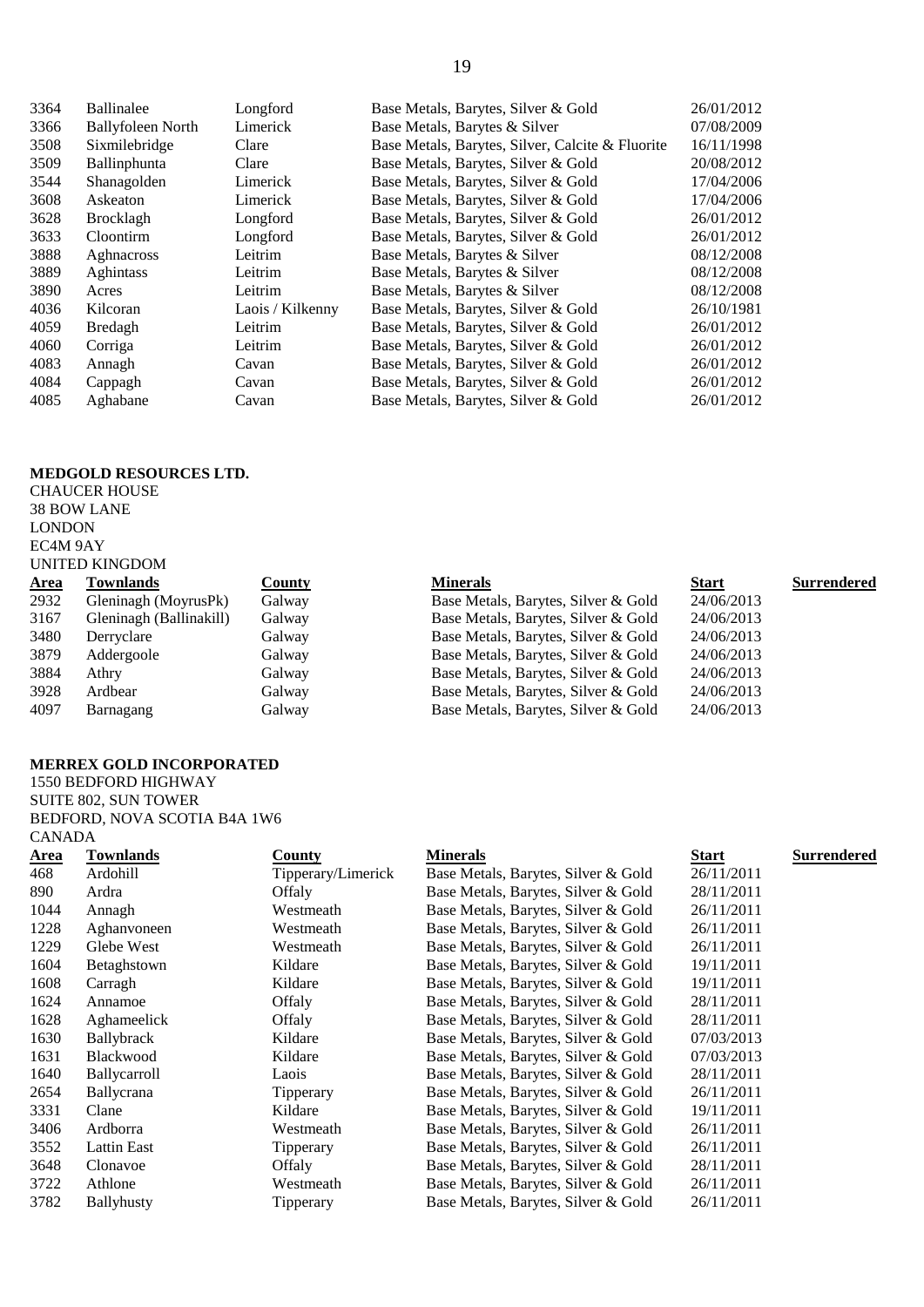#### **MERREX GOLD INCORPORATED**

1550 BEDFORD HIGHWAY SUITE 802, SUN TOWER BEDFORD, NOVA SCOTIA B4A 1W6 CANADA

| <u>Area</u> | <b>Townlands</b>   | County             | <b>Minerals</b>                     | <b>Start</b> | <b>Surrendered</b> |
|-------------|--------------------|--------------------|-------------------------------------|--------------|--------------------|
| 3846        | <b>Ballinure</b>   | Kildare            | Base Metals, Barytes, Silver & Gold | 07/03/2013   |                    |
| 3854        | Bishopswood        | Offaly             | Base Metals, Barytes, Silver & Gold | 28/11/2011   |                    |
| 3866        | Barnaran           | Kildare            | Base Metals, Barytes, Silver & Gold | 19/11/2011   |                    |
| 3920        | <b>Ballynakill</b> | Offaly             | Base Metals, Barytes, Silver & Gold | 28/11/2011   |                    |
| 3981        | Aghafin            | Westmeath          | Base Metals, Barytes, Silver & Gold | 26/11/2011   |                    |
| 3982        | Ballynahown        | Westmeath / Offaly | Base Metals, Barytes, Silver & Gold | 26/11/2011   |                    |
| 3983        | Ballinderry        | Westmeath          | Base Metals, Barytes, Silver & Gold | 26/11/2011   |                    |
| 3985        | Ballinaspick       | Westmeath          | Base Metals, Barytes, Silver & Gold | 24/01/2013   |                    |
| 4065        | Derrygile          | Laois              | Base Metals, Barytes, Silver & Gold | 28/11/2011   |                    |
| 4068        | Bodenstown         | Kildare            | Base Metals, Barytes, Silver & Gold | 19/11/2011   |                    |
| 4069        | Kilmeage           | Kildare            | Base Metals, Barytes, Silver & Gold | 19/11/2011   |                    |
| 4070        | <b>Boherkill</b>   | Kildare            | Base Metals, Barytes, Silver & Gold | 19/11/2011   |                    |
| 4071        | Walterstown        | Kildare            | Base Metals, Barytes, Silver & Gold | 19/11/2011   |                    |
| 4072        | Pollardstown       | Kildare            | Base Metals, Barytes, Silver & Gold | 19/11/2011   |                    |
| 4073        | Barrettstown       | Kildare            | Base Metals, Barytes, Silver & Gold | 19/11/2011   |                    |
|             |                    |                    |                                     |              |                    |

#### **METALLUM EXPLORATION LTD.**

8 SANDEL VILLAGE KNOCKLYNN ROAD

CO DERRY, BT52 1WW

COLERAINE

**Area Townlands County Minerals Start Surrendered** 1142 Aghadreenagh Cavan Base Metals, Barytes, Silver, Gold & Platinum Group Metals 08/06/2009 1696 Ardoohy Cavan Base Metals, Barytes, Silver, Gold & Platinum Group Metals 08/06/2009 2416 Aghnahola Monaghan Base Metals, Barytes, Silver, Gold & Platinum Group Metals 08/06/2009 2677 Aghaboy Monaghan Base Metals, Barytes, Silver, Gold & Platinum Group Metals 16/02/2009 2678 Ardnasallem Monaghan Base Metals, Barytes, Silver, Gold & Platinum Group Metals 16/02/2009 2679 Aghaloughan Monaghan Base Metals, Barytes, Silver, Gold & Platinum Group Metals 16/02/2009 2680 Aghagaw Monaghan Base Metals, Barytes, Silver, Gold & Platinum Group Metals 16/02/2009 2681 Aghalisk Monaghan Base Metals, Barytes, Silver, Gold & Platinum Group Metals 16/02/2009 2682 Aghananimy Monaghan Base Metals, Barytes, Silver, Gold & Platinum Group Metals 16/02/2009 3209 Barratitoppy Lower Monaghan Base Metals, Barytes, Silver, Gold & Platinum Group Metals 16/02/2009 3997 Aghaderry Monaghan Base Metals, Barytes, Silver, Gold & Platinum Group Metals 16/02/2009 3998 Aghnaha Monaghan Base Metals, Barytes, Silver, Gold & Platinum Group Metals 16/02/2009 3999 Brackagh Monaghan Base Metals, Barytes, Silver, Gold & Platinum Group Metals 16/02/2009 4000 Acres Monaghan Base Metals, Barytes, Silver, Gold & Platinum Group Metals 16/02/2009 4001 Aghnaguig Cavan Base Metals, Barytes, Silver, Gold & Platinum Group Metals 08/06/2009 4002 Altartate Monaghan Base Metals, Barytes, Silver, Gold & 08/06/2009

Platinum Group Metals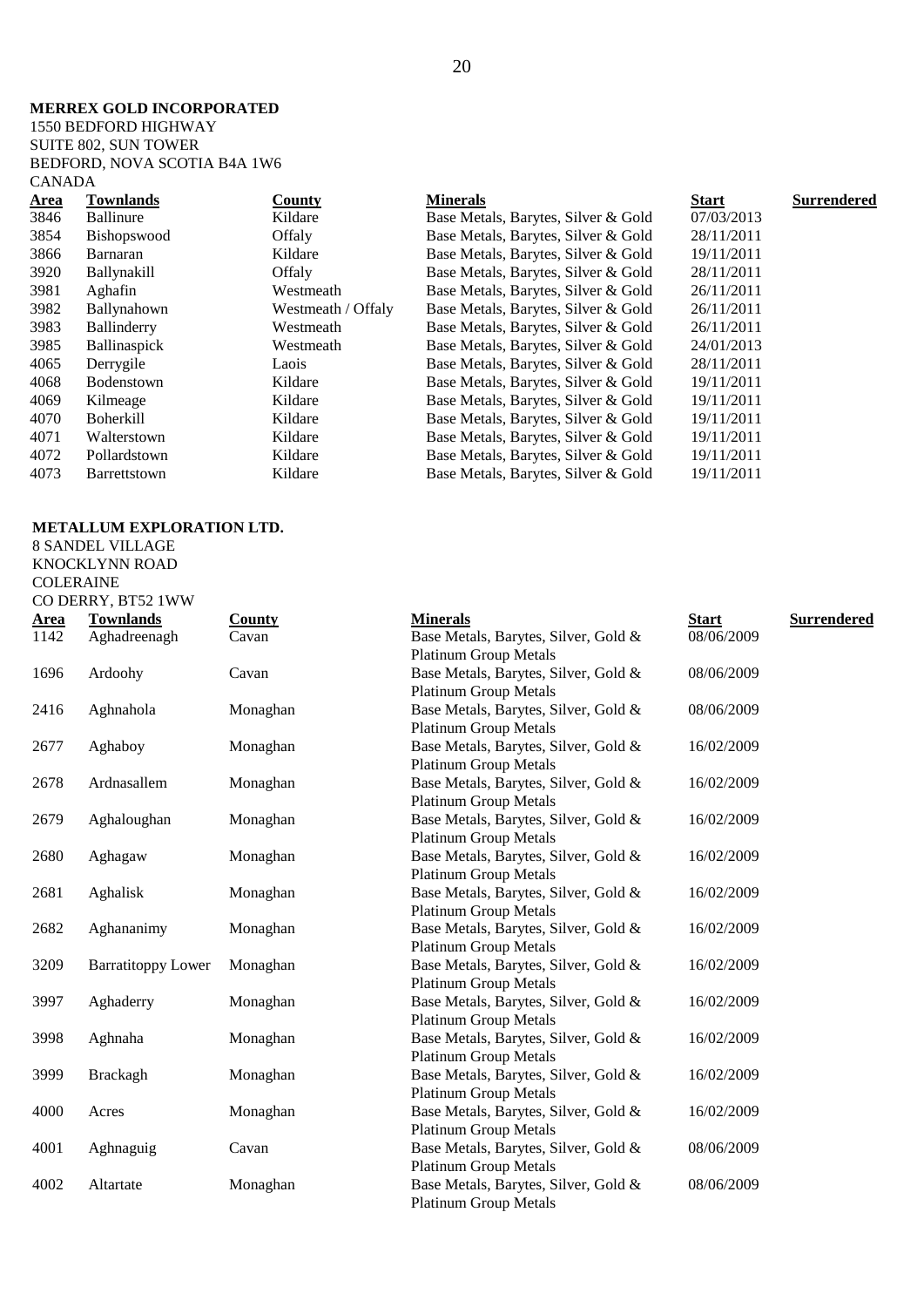### **MIDAS MINERAL RESOURCES LTD.**

UNIT 6 O'BOYCES CORNER STATION ROUNDABOUT LETTERKENNY CO DONEGAL

| <u>Area</u>  | <b>Townlands</b>       | County              | <b>Minerals</b>                                                            | <b>Start</b>             | <b>Surrendered</b>       |
|--------------|------------------------|---------------------|----------------------------------------------------------------------------|--------------------------|--------------------------|
| 405          | Seafield               | Waterford           | Base Metals, Barytes, Silver & Gold                                        | 19/12/2007               |                          |
| 735          | Kilmeadan              | Waterford           | Base Metals, Barytes, Silver & Gold                                        | 19/12/2007               |                          |
| 1373         | Carton                 | Galway              | Base Metals, Barytes, Silver & Gold                                        | 19/12/2007               | 27/02/2013               |
| 1641         | Ballintogher           | Laois               | Base Metals, Barytes, Silver & Gold                                        | 29/09/2008               | 27/02/2013               |
| 1913         | Luffany                | Kilkenny            | Base Metals, Barytes, Silver & Gold                                        | 19/12/2007               |                          |
| 2219         | Aghnahily              | Laois               | Base Metals, Barytes, Silver & Gold                                        | 29/09/2008               | 11/04/2013               |
| 2512         | Aghamaddock            | Laois               | Base Metals, Barytes, Silver & Gold                                        | 29/09/2008               | 11/04/2013               |
| 2610         | Nealepark              | Mayo                | Base Metals, Barytes, Silver & Gold                                        | 19/12/2007               | 27/02/2013               |
| 2724         | Doon                   | Galway              | Base Metals, Barytes, Silver & Gold                                        | 19/12/2007               | 27/02/2013               |
| 2752         | Scrahan                | Waterford           | Base Metals, Barytes, Silver & Gold                                        | 19/12/2007               |                          |
| 2754         | Adramone beg           | Waterford           | Base Metals, Barytes, Silver & Gold                                        | 19/12/2007               |                          |
| 2946         | Aghadown               | Cork                | Base Metals, Barytes, Silver & Gold                                        | 26/08/2008               | 11/04/2013               |
| 2947         | Ardagh north           | Cork                | Base Metals, Barytes, Silver & Gold                                        | 26/08/2008               | 11/04/2013               |
| 2948         | Ardagilla              | Cork                | Base Metals, Barytes, Silver & Gold                                        | 26/08/2008               | 11/04/2013               |
| 3063         | <b>Ballyargus</b>      | Donegal             | Base Metals, Barytes, Silver & Gold                                        | 19/05/2009               |                          |
| 3095         | Ardmore                | Donegal             | Base Metals, Barytes, Silver & Gold                                        | 24/09/2010               |                          |
| 3144         | Derroura               | Galway              | Base Metals, Barytes, Silver & Gold                                        | 19/12/2007               | 27/02/2013               |
| 3166         | Letterfore             | Galway              | Base Metals, Barytes, Silver & Gold                                        | 19/12/2007               | 27/02/2013               |
| 3194         | Kilmovee               | Waterford           | Base Metals, Barytes, Silver & Gold                                        | 19/12/2007               |                          |
| 3195         | Doornane               | Kilkenny/Waterford  | Base Metals, Barytes, Silver & Gold                                        | 19/12/2007               |                          |
| 3205         | Adamstown              | Waterford           | Base Metals, Barytes, Silver & Gold                                        | 19/12/2007               |                          |
| 3206         | Raheens                | Waterford           | Base Metals, Barytes, Silver & Gold                                        | 19/12/2007               |                          |
| 3207         | Crough                 | Waterford           | Base Metals, Barytes, Silver & Gold                                        | 19/12/2007               |                          |
| 3208         |                        | Waterford           | Base Metals, Barytes, Silver & Gold                                        | 19/12/2007               |                          |
|              | Monvoy                 |                     |                                                                            |                          |                          |
| 3251         | Glengowla East         | Galway              | Base Metals, Barytes, Silver & Gold                                        | 19/12/2007               | 27/02/2013               |
| 3323         | Ashtown                | Waterford           | Base Metals, Barytes, Silver & Gold                                        | 19/12/2007               |                          |
| 3423<br>3424 | Cahernabrock           | Mayo                | Base Metals, Barytes, Silver & Gold                                        | 19/12/2007               | 27/02/2013               |
|              | Carrowmore             | Mayo                | Base Metals, Barytes, Silver & Gold                                        | 19/12/2007               | 27/02/2013               |
| 3427         | Ashgrove               | Kildare             | Base Metals, Barytes, Silver & Gold                                        | 29/09/2008               | 27/02/2013               |
| 3467         | Aghalahard<br>Wormhole | Mayo                | Base Metals, Barytes, Silver & Gold                                        | 07/04/2009               | 27/02/2013               |
| 3505<br>3506 |                        | Galway              | Base Metals, Barytes, Silver & Gold                                        | 19/12/2007               | 27/02/2013<br>27/02/2013 |
| 3518         | Claremount<br>Faha     | Galway<br>Waterford | Base Metals, Barytes, Silver & Gold                                        | 19/12/2007               |                          |
| 3570         |                        | Waterford           | Base Metals, Barytes, Silver & Gold                                        | 19/12/2007<br>19/12/2007 |                          |
| 3571         | Quillia<br>Cheekpoint  | Waterford           | Base Metals, Barytes, Silver & Gold<br>Base Metals, Barytes, Silver & Gold | 19/12/2007               |                          |
| 3574         | Deelish                | Waterford           | Base Metals, Barytes, Silver & Gold                                        | 19/12/2007               |                          |
| 3649         | Aughrim                | Kildare             | Base Metals, Barytes, Silver & Gold                                        | 29/09/2008               | 11/04/2013               |
| 3662         | <b>Baunree</b>         | Laois               | Base Metals, Barytes, Silver & Gold                                        | 29/09/2008               | 11/04/2013               |
| 3674         | Ballyking              | Laois               | Base Metals, Barytes, Silver & Gold                                        | 29/09/2008               | 27/02/2013               |
| 3675         | Ballycoolan            | Laois               | Base Metals, Barytes, Silver & Gold                                        | 29/09/2008               | 11/04/2013               |
| 3682         | Glenrevagh             | Galway              | Base Metals, Barytes, Silver & Gold                                        | 19/12/2007               | 27/02/2013               |
| 3820         | Cabry                  | Donegal             | Base Metals, Barytes, Silver & Gold                                        | 19/05/2009               |                          |
| 3880         | Derreighter            | Galway              | Base Metals, Barytes, Silver & Gold                                        | 19/12/2007               | 27/02/2013               |
| 3881         | Lackavrea              | Galway              | Base Metals, Barytes, Silver & Gold                                        | 19/12/2007               | 27/02/2013               |
| 3921         | Cleenagh               | Donegal             | Base Metals, Barytes, Silver & Gold                                        | 24/09/2010               |                          |
| 3922         | Annaslee               | Donegal             | Base Metals, Barytes, Silver & Gold                                        | 24/09/2010               |                          |
| 3959         | Ballygally             | Galway              | Base Metals, Barytes, Silver & Gold                                        | 19/12/2007               | 27/02/2013               |
| 3964         | Ballyfruit             | Galway              | Base Metals, Barytes, Silver & Gold                                        | 19/12/2007               | 27/02/2013               |
| 3965         | Rafwee                 | Galway              | Base Metals, Barytes, Silver & Gold                                        | 19/12/2007               | 27/02/2013               |
| 3966         | Pollnahallia           | Galway              | Base Metals, Barytes, Silver & Gold                                        | 19/12/2007               | 27/02/2013               |
|              |                        |                     |                                                                            |                          |                          |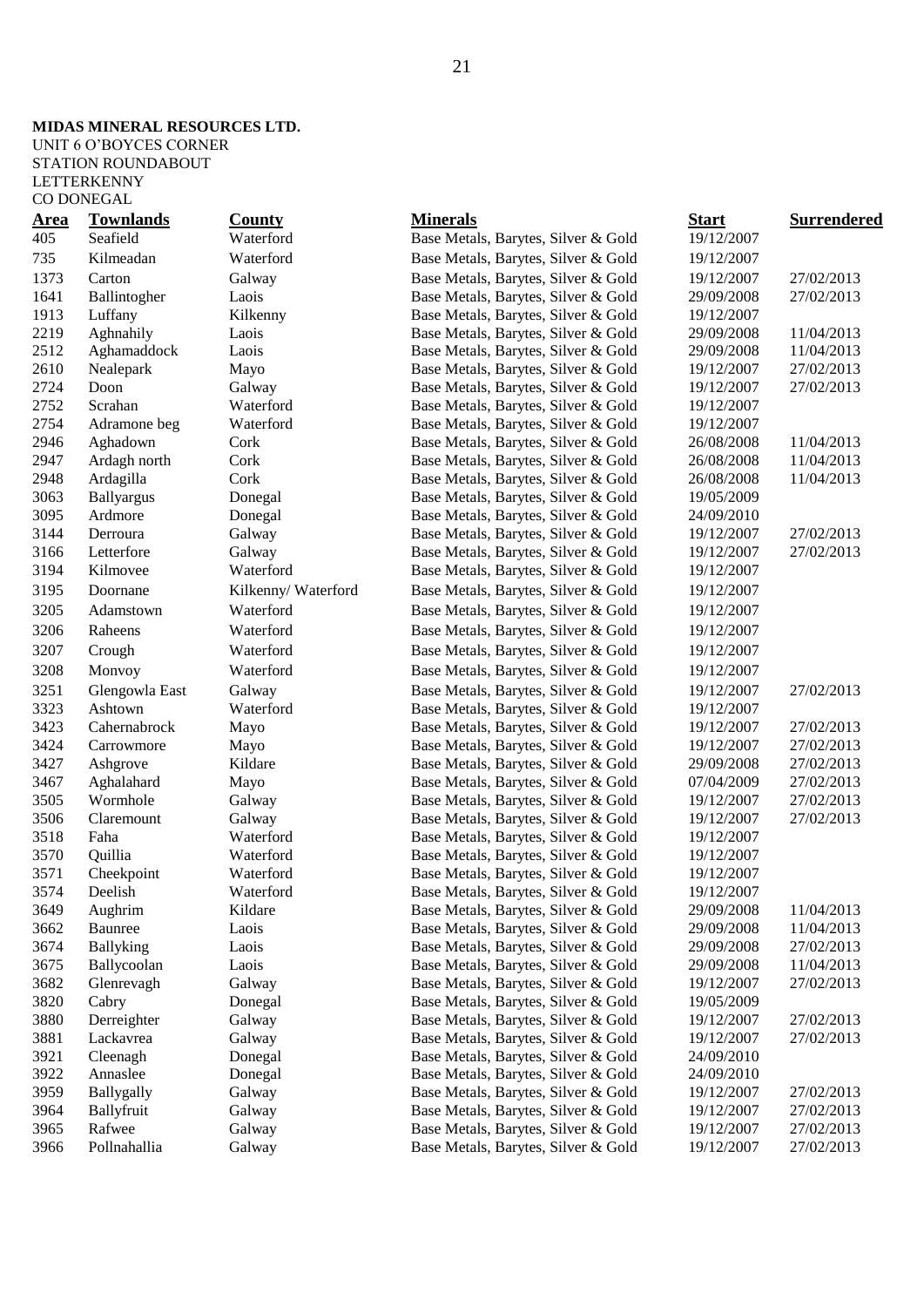#### **MYTILUS MINERALS LTD.** 61 BELLISK DRIVE CUSHENDALL CO ANTRIM BT44 OAX<br>Area Townlands **Area Townlands County Minerals Start Surrendered** <sup>3372</sup> Toome Donegal Base Metals, Barytes, Silver, Gold & Fluorite <sup>22/6/2010</sup>

#### **OMAGH MINERALS LIMITED**

56 BOTERA UPPER ROAD OMAGH CO. TYRONE BT78 5LH

| <u>Area</u> | Townlands             | <b>County</b> | <b>Minerals</b>                  | <b>Start</b> | <b>Surrendered</b> |
|-------------|-----------------------|---------------|----------------------------------|--------------|--------------------|
| 2315        | Aghafoy               | Donegal       | Barytes Base Metals Gold, Silver | 30/03/2012   |                    |
| 3135        | Aghadowry             | Donegal       | Barytes Base Metals Gold, Silver | 31/05/2013   |                    |
| 3234        | Ardbane or Laghy Barr | Donegal       | Barytes Base Metals Gold, Silver | 31/05/2013   |                    |
| 3235        | Carn                  | Donegal       | Barytes Base Metals Gold, Silver | 30/03/2012   |                    |
| 3039        | Corveen               | Donegal       | Barytes Base Metals Gold, Silver | 30/03/2012   |                    |
| 3040        | Blabreenagh           | Donegal       | Barytes Base Metals Gold, Silver | 30/03/2012   |                    |
| 4034        | <b>Belalt North</b>   | Donegal       | Barytes Base Metals Gold, Silver | 31/05/2013   |                    |
|             |                       |               |                                  |              |                    |

#### **ORIEL SELECTION TRUST LTD.**  C/O LHM CASEY MCGRATH 6 NORTHBROOK ROAD DUBLIN 6

| Area | <b>Townlands</b>    | <b>County</b> | <b>Minerals</b>                              | <b>Start</b> | <b>Surrendered</b> |
|------|---------------------|---------------|----------------------------------------------|--------------|--------------------|
| 1562 | Ballindoo           | Mayo          | Base Metals, Barytes, Silver & Gold          | 30/1/2011    |                    |
| 2115 | <b>Barnes</b> Lower | Donegal       | Base Metals, Barytes, Silver, Gold, Platinum | 22/2/2010    |                    |
|      |                     |               | Group Metals & Rare Earth Elements           |              |                    |
| 2545 | Adderwal            | Donegal       | Base Metals, Barytes, Silver, Gold, Platinum | 22/2/2010    |                    |
|      |                     |               | Group Metals & Rare Earth Elements           |              |                    |
| 2546 | Bellanmore          | Donegal       | Base Metals, Barytes, Silver, Gold, Platinum | 22/2/2010    |                    |
|      |                     |               | Group Metals & Rare Earth Elements           |              |                    |
| 2795 | Cleengort           | Donegal       | Base Metals, Barytes, Silver, Gold, Platinum | 22/2/2010    |                    |
|      |                     |               | Group Metals & Rare Earth Elements           |              |                    |
| 2803 | Ardinawark          | Donegal       | Base Metals, Barytes, Silver, Gold, Platinum | 20/4/2011    |                    |
|      |                     |               | Group Metals & Rare Earth Elements           |              |                    |
| 3771 | Ballintadder        | Mayo          | Base Metals, Barytes, Silver & Gold          | 30/1/2011    |                    |
| 3772 | Barnacahoge         | Mayo          | Base Metals, Barytes, Silver & Gold          | 30/1/2011    |                    |
| 3887 | Cappulcorragh       | Mayo          | Base Metals, Barytes, Silver & Gold          | 27/4/2005    |                    |
| 3929 | Glentavraun         | Mayo          | Base Metals, Barytes, Silver & Gold          | 27/4/2005    |                    |
| 3930 | Kilmovee            | Mayo          | Base Metals, Barytes, Silver & Gold          | 27/4/2005    |                    |
| 3971 | Carrickmahon        | Donegal       | Base Metals, Barytes, Silver, Gold, Platinum | 20/4/2011    |                    |
|      |                     |               | Group Metals & Rare Earth Elements           |              |                    |
| 3978 | Doocrow             | Donegal       | Base Metals, Barytes, Silver, Gold, Platinum | 20/4/2011    |                    |
|      |                     |               | Group Metals & Rare Earth Elements           |              |                    |
| 3979 | Cashelnavean        | Donegal       | Base Metals, Barytes, Silver, Gold, Platinum | 20/4/2011    |                    |
|      |                     |               | Group Metals & Rare Earth Elements           |              |                    |
| 3986 | Carrickatimpan      | Donegal       | Base Metals, Barytes, Silver, Gold, Platinum | 22/2/2010    |                    |
|      |                     |               | Group Metals & Rare Earth Elements           |              |                    |
| 3987 | Ardachrin           | Donegal       | Base Metals, Barytes, Silver, Gold, Platinum | 22/2/2010    |                    |
|      |                     |               | Group Metals & Rare Earth Elements           |              |                    |
| 4003 | Ballymaquin         | Donegal       | Base Metals, Barytes, Silver, Gold, Platinum | 22/2/2010    |                    |
|      |                     |               | Group Metals & Rare Earth Elements           |              |                    |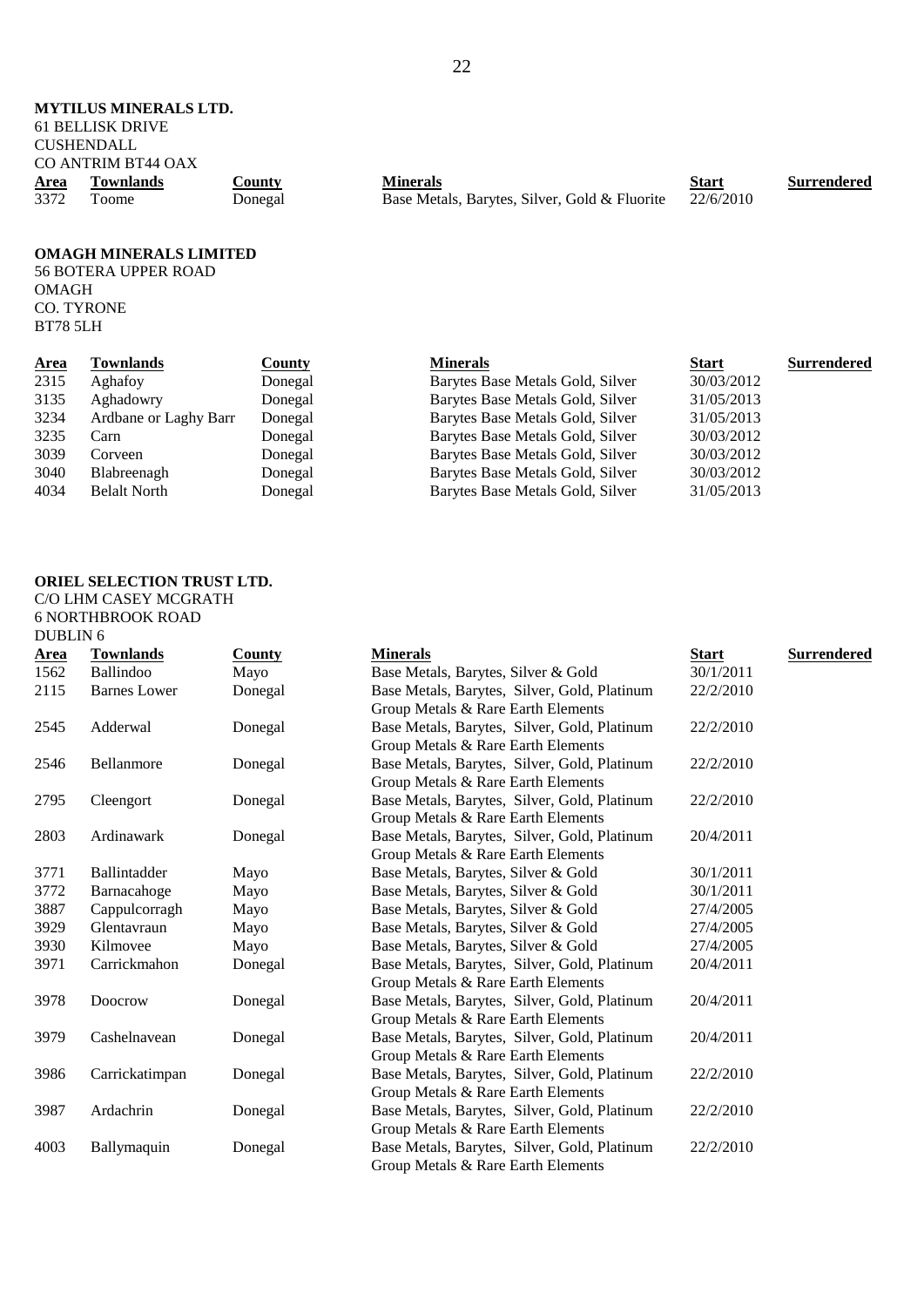**ORIEL SELECTION TRUST LTD.**  C/O LHM CASEY MCGRATH 6 NORTHBROOK ROAD DUBLIN 6<br>4004 Ballybuninabber

#### Donegal Base Metals, Barytes, Silver, Gold, Platinum Group Metals & Rare Earth Elements 22/2/2010

#### **RENNICKS AND BENNETT LTD.**

| <b>KNOCKUMBER</b>   |               |                               |              |                    |
|---------------------|---------------|-------------------------------|--------------|--------------------|
| <b>NAVAN</b>        |               |                               |              |                    |
| <b>COUNTY MEATH</b> |               |                               |              |                    |
| Townlands           | <u>County</u> | <b>Minerals</b>               | <b>Start</b> | <b>Surrendered</b> |
| Scallanstown        | Meath         | Base Metals, Barytes & Silver | 16/08/1971   |                    |
|                     |               |                               |              |                    |
|                     |               | C/O BOLIDEN TARA MINES LTD.   |              |                    |

#### **STRATEGIC MATERIALS PTY LTD**

UNIT 205/30 THE AVENUE,

NEDLANDS, 6009, WESTERN AUSTRALIA,

AUSTRALIA **Area Townlands County Minerals Start Surrendered** 1473 Ballybeg Wicklow Base Metals Gold, Lithium, Molybdenum, Niobium, Rare Earth Elements, Silver, Tantalum, Tin, Tungsten 12/01/2012 1715 Askakeagh Wicklow Base Metals Gold, Lithium, Molybdenum, Niobium, Rare Earth Elements, Silver, Tantalum, Tin, Tungsten 12/01/2012 1716 Ballagh Wicklow Base Metals Gold, Lithium, Molybdenum, Niobium, Rare Earth Elements, Silver, Tantalum, Tin, Tungsten 12/01/2012 3029 Aughrim Lower Wicklow Base Metals Gold, Lithium, Molybdenum, Niobium, Rare Earth Elements, Silver, Tantalum, Tin, Tungsten 12/01/2012 3030 Ballinacor South Wicklow Base Metals Gold, Lithium, Molybdenum, Niobium, Rare Earth Elements, Silver, Tantalum, Tin, Tungsten 12/01/2012 3257 Doolough Mayo Base Metals, Tin, Niobium, Zircon, Tantalum & Rare Earth Elements 28/12/2011

## **SUNRISE RESOURCES PLC**

SILK POINT QUEENS ROAD MACCLESFIELD CHESHIRE SK10 2BB, UK **Area Townlands County Minerals Start Surrendered** 4033 Abbey Cork Base Metals, Barytes, Silver, Gold &

### **TECK IRELAND LTD**  THE MURROUGH WICKLOW,

|             | <b>CO WICKLOW</b> |               |                                      |              |                    |  |  |
|-------------|-------------------|---------------|--------------------------------------|--------------|--------------------|--|--|
| <b>Area</b> | <b>Townlands</b>  | <b>County</b> | <b>Minerals</b>                      | <u>Start</u> | <b>Surrendered</b> |  |  |
| 184         | Cross             | Longford      | Base Metals, Barytes, Silver, Gold & | 20/02/2006   |                    |  |  |
|             |                   |               | <b>Platinum Group Metals</b>         |              |                    |  |  |
| 580         | Aghantrah         | Wexford       | Base Metals, Barytes, Silver, Gold & | 26/09/2012   |                    |  |  |
|             |                   |               | <b>Platinum Group Metals</b>         |              |                    |  |  |

Platinum Group Metals

 $23/11/2009$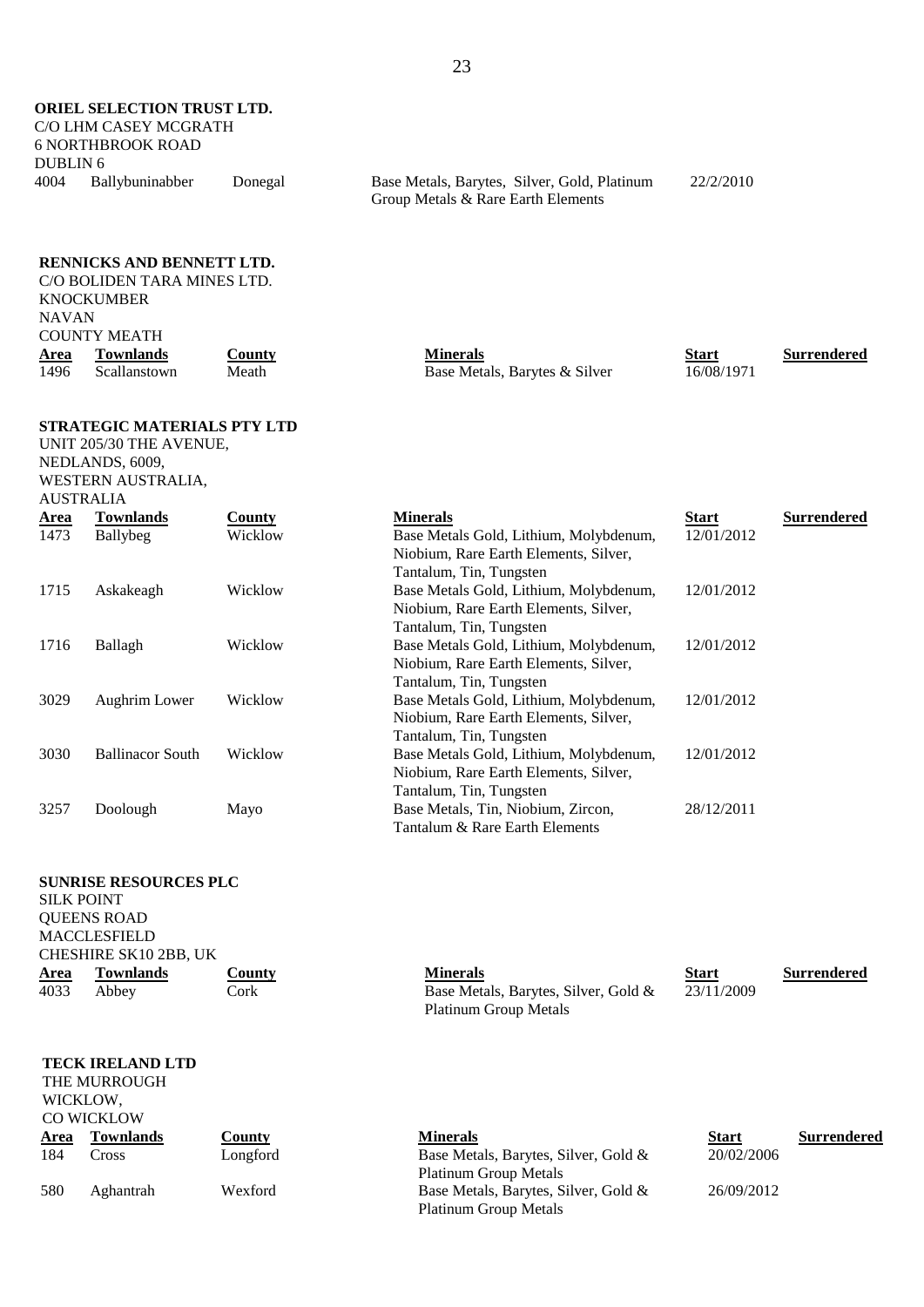### **TECK IRELAND LTD**  THE MURROUGH

| <b>Area</b> | <b>Townlands</b> | <b>County</b>   | <b>Minerals</b>                                                      | <b>Start</b> | Surrendered |
|-------------|------------------|-----------------|----------------------------------------------------------------------|--------------|-------------|
| 581         | Cloonfinfy       | Wexford         | Base Metals, Barytes, Silver, Gold &<br><b>Platinum Group Metals</b> | 26/09/2012   |             |
| 666         | Edgeworthstown   | Longford        | Base Metals, Barytes, Silver, Gold &<br><b>Platinum Group Metals</b> | 15/12/2005   |             |
| 667         | Keeloges         | Longford        | Base Metals, Barytes, Silver, Gold &<br><b>Platinum Group Metals</b> | 20/02/2006   |             |
| 786         | Ardshanbally     | Limerick        | Base Metals, Barytes, Silver, Gold &<br><b>Platinum Group Metals</b> | 19/10/2009   |             |
| 1043        | Aghnapisha       | Westmeath       | Base Metals, Barytes, Silver, Gold &<br><b>Platinum Group Metals</b> | 20/02/2009   |             |
| 1178        | Garr             | Offaly          | Base Metals, Barytes, Silver, Gold &<br><b>Platinum Group Metals</b> | 08/08/2006   |             |
| 1181        | Clonbore         | Westmeath       | Base Metals, Barytes, Silver, Gold &<br><b>Platinum Group Metals</b> | 26/06/2006   |             |
| 1245        | Addinstown       | Westmeath       | Base Metals, Barytes, Silver, Gold &<br><b>Platinum Group Metals</b> | 12/02/2012   |             |
| 1316        | Coolree          | Kildare         | Base Metals, Barytes, Silver, Gold &<br><b>Platinum Group Metals</b> | 26/01/2012   |             |
| 1317        | Killbrook        | Kildare         | Base Metals, Barytes, Silver, Gold &<br><b>Platinum Group Metals</b> | 26/01/2012   |             |
| 1318        | Kilcock          | Kildare         | Base Metals, Barytes, Silver, Gold &<br><b>Platinum Group Metals</b> | 26/01/2012   |             |
| 1319        | Greenan          | Meath           | Base Metals, Barytes, Silver, Gold &<br><b>Platinum Group Metals</b> | 12/02/2012   |             |
| 1331        | Culmullin        | Meath           | Base Metals, Barytes, Silver, Gold &<br><b>Platinum Group Metals</b> | 26/01/2012   |             |
| 1332        | Agher            | Meath           | Base Metals, Barytes, Silver, Gold &<br><b>Platinum Group Metals</b> | 26/01/2012   |             |
| 1333        | Ballastran       | Meath           | Base Metals, Barytes, Silver, Gold &<br><b>Platinum Group Metals</b> | 26/01/2012   |             |
| 1334        | Knocks           | Meath           | Base Metals, Barytes, Silver, Gold &<br><b>Platinum Group Metals</b> | 26/01/2012   |             |
| 1338        | Clonee           | Meath           | Base Metals, Barytes, Silver, Gold &<br><b>Platinum Group Metals</b> | 26/01/2012   |             |
| 1347        | Multyfarnham     | Westmeath       | Base Metals, Barytes, Silver, Gold &<br><b>Platinum Group Metals</b> | 30/11/2005   |             |
| 1349        | Ben              | Westmeath       | Base Metals, Barytes, Silver, Gold &<br>Platinum Group Metals        | 12/02/2012   |             |
| 1351        | Taghmon          | Westmeath       | Base Metals, Barytes, Silver, Gold &<br><b>Platinum Group Metals</b> | 30/11/2005   |             |
| 1352        | Ballagh          | Westmeath       | Base Metals, Barytes, Silver, Gold &<br><b>Platinum Group Metals</b> | 30/11/2005   |             |
| 1353        | Ardvaghan        | Westmeath       | Base Metals, Barytes, Silver, Gold &<br><b>Platinum Group Metals</b> | 26/09/2012   |             |
| 1406        | Killucan         | Westmeath       | Base Metals, Barytes, Silver, Gold &<br><b>Platinum Group Metals</b> | 30/01/2006   |             |
| 1587        | Abbeylara        | Longford        | Base Metals, Barytes, Silver, Gold &<br><b>Platinum Group Metals</b> | 21/09/2010   |             |
| 1588        | Aghaboy          | Longford        | Base Metals, Barytes, Silver, Gold &<br><b>Platinum Group Metals</b> | 21/09/2010   |             |
| 1601        | Castlefarm       | Meath           | Base Metals, Barytes, Silver, Gold &<br><b>Platinum Group Metals</b> | 26/01/2012   |             |
| 2062        | Rahin            | Offaly /Kildare | Base Metals, Barytes, Silver, Gold &<br><b>Platinum Group Metals</b> | 26/06/2006   |             |
| 2063        | Baconstown       | Meath           | Base Metals, Barytes, Silver, Gold &<br><b>Platinum Group Metals</b> | 26/01/2012   |             |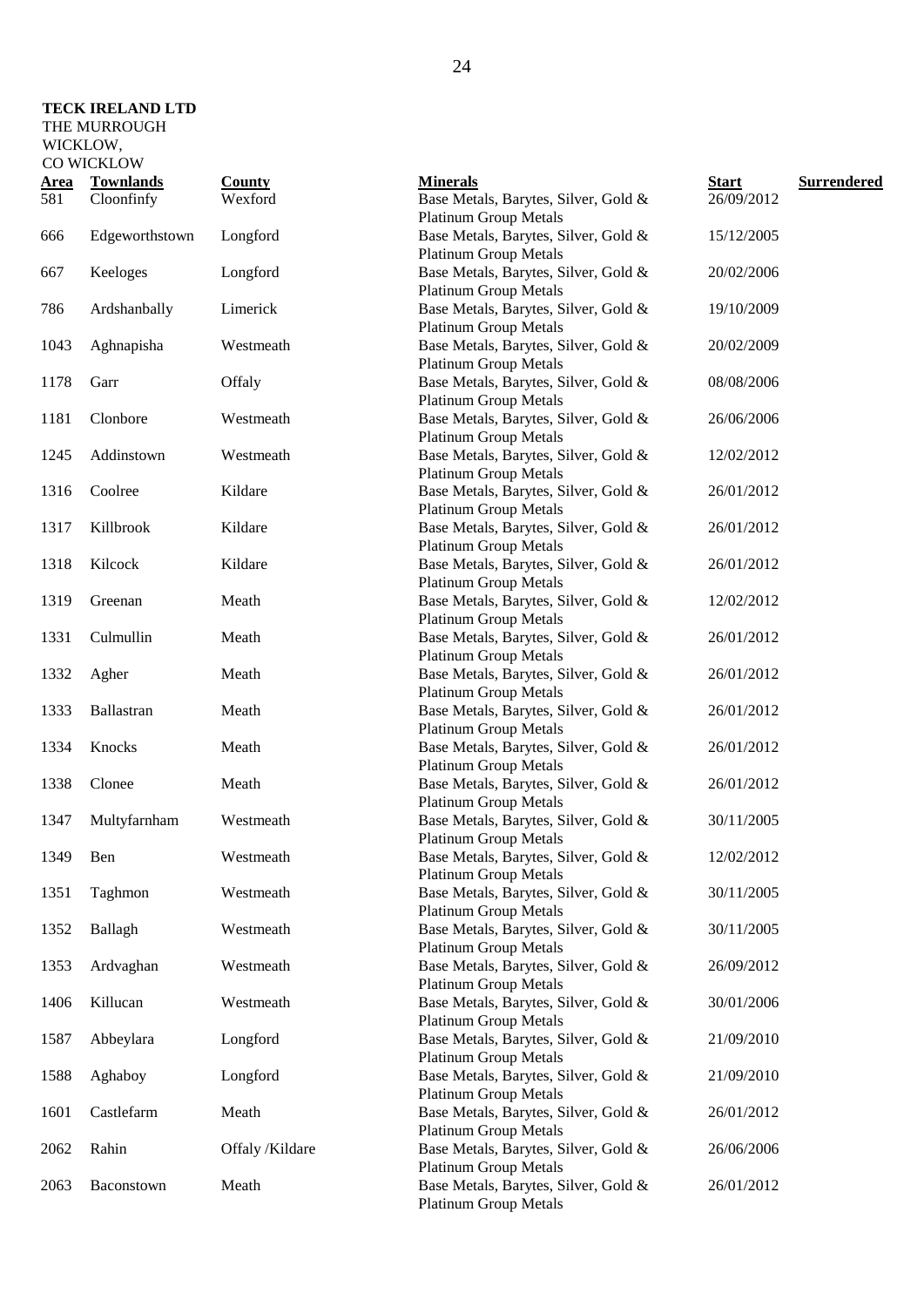#### **TECK IRELAND LTD**  THE MURROUGH

WICKLOW,

| <u>Area</u> | <b>Townlands</b>  | <b>County</b>      | <b>Minerals</b>                                                                                      | <b>Start</b> | <b>Surrendered</b> |
|-------------|-------------------|--------------------|------------------------------------------------------------------------------------------------------|--------------|--------------------|
| 2069        | Ardbaun           | Tipperary          | Base Metals, Barytes, Silver, Gold &                                                                 | 22/03/2011   | 18/02/2013         |
|             |                   |                    | <b>Platinum Group Metals</b>                                                                         |              |                    |
| 2098        | Ballynageeragh    | Galway             | Base Metals, Barytes & Silver                                                                        | 15/06/2009   |                    |
| 2099        | <b>Aggard Beg</b> | Galway             | Base Metals, Barytes & Silver                                                                        | 15/06/2009   |                    |
| 2447        | Ballyduag         | Tipperary          | Base Metals, Barytes, Silver, Gold &<br><b>Platinum Group Metals</b>                                 | 29/12/2009   |                    |
| 2539        | Killowen          | Offaly             | Base Metals, Barytes, Silver, Gold &<br><b>Platinum Group Metals</b>                                 | 08/08/2006   |                    |
| 2540        | Castlejordan      | Meath              | Base Metals, Barytes, Silver, Gold &<br><b>Platinum Group Metals</b>                                 | 08/08/2006   |                    |
| 2564        | Ballycasey        | Tipperary          | Base Metals, Barytes, Silver, Gold &                                                                 | 12/06/2008   |                    |
| 2567        | Abbeville         | Tipperary          | <b>Platinum Group Metals</b><br>Base Metals, Barytes, Silver, Gold &                                 | 31/08/2006   |                    |
|             |                   |                    | <b>Platinum Group Metals</b>                                                                         |              |                    |
| 2710        | Court             | Dublin             | Base Metals, Barytes, Silver, Gold &<br><b>Platinum Group Metals</b>                                 | 26/01/2012   |                    |
| 2774        | Aghamore          | Longford           | Base Metals, Barytes, Silver, Gold &<br><b>Platinum Group Metals</b>                                 | 21/09/2010   |                    |
| 2778        | Cherryvalley      | Meath              | Base Metals, Barytes, Silver, Gold &                                                                 | 26/01/2012   |                    |
| 2779        | Summerhill        | Meath              | <b>Platinum Group Metals</b><br>Base Metals, Barytes, Silver, Gold &<br><b>Platinum Group Metals</b> | 26/01/2012   |                    |
| 2882        | Bradystown        | Meath              | Base Metals, Barytes, Silver, Gold &<br><b>Platinum Group Metals</b>                                 | 26/01/2012   |                    |
| 2883        | Balfestown        | Meath              | Base Metals, Barytes, Silver, Gold &                                                                 | 26/01/2012   |                    |
| 2884        | Brownrath         | Meath              | <b>Platinum Group Metals</b><br>Base Metals, Barytes, Silver, Gold &<br><b>Platinum Group Metals</b> | 26/01/2012   |                    |
| 2840        | <b>Balybeg</b>    | Limerick/Tipperary | Base Metals, Barytes, Silver, Gold &<br><b>Platinum Group Metals</b>                                 | 07/07/2011   |                    |
| 3152        | Raherenry         | Westmeath          | Base Metals, Barytes, Silver, Gold &                                                                 | 30/01/2006   |                    |
| 3163        | Callowbeg         | Roscommon          | <b>Platinum Group Metals</b><br>Base Metals, Barytes, Silver, Gold &                                 | 26/03/2007   | 22/01/2013         |
| 3232        | Lynn              | Westmeath          | <b>Platinum Group Metals</b><br>Base Metals, Barytes, Silver, Gold &                                 | 16/01/2006   |                    |
| 3318        | Ballynahow        | Tipperary          | <b>Platinum Group Metals</b><br>Base Metals, Barytes, Silver, Gold &                                 | 22/03/2011   | 18/02/2013         |
| 3329        | Corbally          | Kildare            | <b>Platinum Group Metals</b><br>Base Metals, Barytes, Silver, Gold &                                 | 26/01/2012   |                    |
| 3369        | Ballynahown       | Limerick           | <b>Platinum Group Metals</b><br>Base Metals, Barytes, Silver, Gold &                                 | 22/09/2010   |                    |
|             |                   |                    | <b>Platinum Group Metals</b>                                                                         |              |                    |
| 3374        | Moyvalley         | Kildare            | Base Metals, Barytes, Silver, Gold &<br><b>Platinum Group Metals</b>                                 | 08/08/2006   |                    |
| 3405        | Aghafin           | Westmeath          | Base Metals, Barytes, Silver, Gold &<br><b>Platinum Group Metals</b>                                 | 20/02/2009   |                    |
| 3476        | Ballyquick        | Tipperary          | Base Metals, Barytes, Silver, Gold &<br><b>Platinum Group Metals</b>                                 | 31/01/2006   |                    |
| 3477        | Portland          | Tipperary          | Base Metals, Barytes, Silver, Gold &                                                                 | 31/01/2006   |                    |
| 3569        | Ballycarrane      | Tipperary          | <b>Platinum Group Metals</b><br>Base Metals, Barytes, Silver, Gold &                                 | 22/03/2011   | 18/02/2013         |
| 3575        | Riverstown        | Westmeath          | <b>Platinum Group Metals</b><br>Base Metals, Barytes, Silver, Gold &<br><b>Platinum Group Metals</b> | 26/06/2006   |                    |
| 3576        | Kinnegad          | Westmeath          | Base Metals, Barytes, Silver, Gold &<br><b>Platinum Group Metals</b>                                 | 26/06/2006   |                    |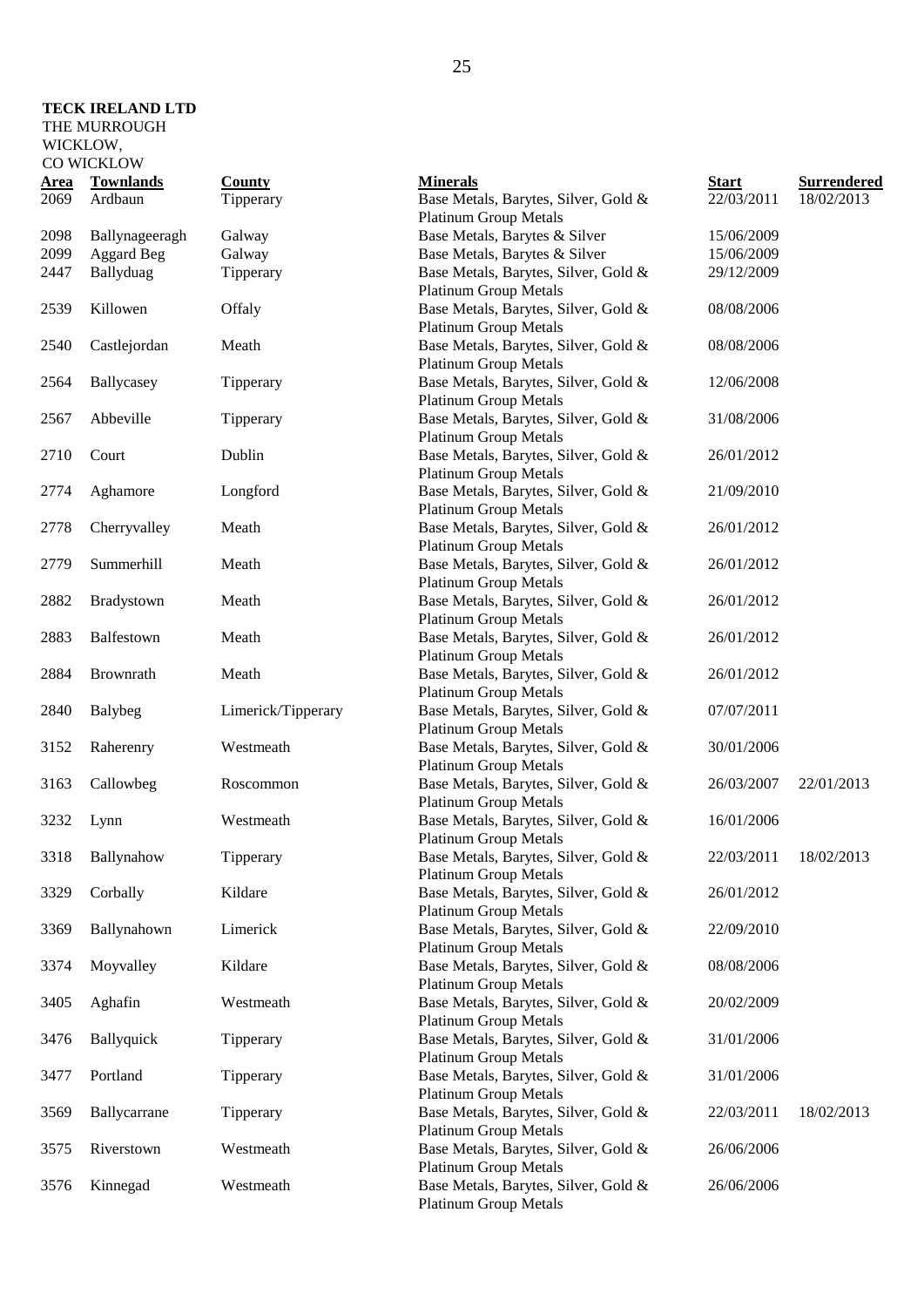### **TECK IRELAND LTD**  THE MURROUGH

| <u>Area</u> | <b>Townlands</b> | <b>County</b> | <b>Minerals</b>                      | <b>Start</b> | <b>Surrendered</b> |
|-------------|------------------|---------------|--------------------------------------|--------------|--------------------|
| 3611        | Ferrestown       | Meath         | Base Metals, Barytes, Silver, Gold & | 26/01/2012   |                    |
|             |                  |               | <b>Platinum Group Metals</b>         |              |                    |
| 3614        | Barnhall         | Kildare       | Base Metals, Barytes, Silver, Gold & | 26/01/2012   |                    |
|             |                  |               | <b>Platinum Group Metals</b>         |              |                    |
| 3634        | Clondalee More   | Longford      | Base Metals, Barytes, Silver, Gold & | 15/12/2005   |                    |
|             |                  |               | <b>Platinum Group Metals</b>         |              |                    |
| 3636        | Clondalee More   | Meath         | Base Metals, Barytes, Silver, Gold & | 15/12/2005   |                    |
|             |                  |               | <b>Platinum Group Metals</b>         |              |                    |
| 3658        | Kilpatrick       | Westmeath     | Base Metals, Barytes, Silver, Gold & | 12/02/2012   |                    |
|             |                  |               | <b>Platinum Group Metals</b>         |              |                    |
| 3659        | Ballynagall      | Westmeath     | Base Metals, Barytes, Silver, Gold & | 12/02/2012   |                    |
|             |                  |               | <b>Platinum Group Metals</b>         |              |                    |
| 3660        | Diamor           | Meath         | Base Metals, Barytes, Silver, Gold & | 12/02/2012   |                    |
|             |                  |               | <b>Platinum Group Metals</b>         |              |                    |
| 3727        | Ballynavin       | Tipperary     | Base Metals, Barytes, Silver, Gold & | 12/6/2008    |                    |
|             |                  |               | <b>Platinum Group Metals</b>         |              |                    |
| 3839        | Boltown          | Meath         | Base Metals, Barytes, Silver, Gold & | 12/02/2012   |                    |
|             |                  |               | <b>Platinum Group Metals</b>         |              |                    |
| 3878        | Ballycapple      | Tipperary     | Base Metals, Barytes, Silver, Gold & | 12/06/2008   |                    |
|             |                  |               | <b>Platinum Group Metals</b>         |              |                    |
| 3907        | Ardavagga        | Offaly        | Base Metals, Barytes, Silver, Gold & | 12/06/2008   |                    |
|             |                  |               | <b>Platinum Group Metals</b>         |              |                    |
| 3935        | Sionhill         | Westmeath     | Base Metals, Barytes, Silver, Gold & | 31/01/2006   |                    |
|             |                  |               | <b>Platinum Group Metals</b>         |              |                    |
| 3937        | Milltown         | Westmeath     | Base Metals, Barytes, Silver, Gold & | 26/06/2006   |                    |
|             |                  |               | <b>Platinum Group Metals</b>         |              |                    |
| 3938        | Toor             | Meath         | Base Metals, Barytes, Silver, Gold & | 26/06/2006   |                    |
|             |                  |               | <b>Platinum Group Metals</b>         |              |                    |
| 3939        | Molerick         | Meath         | Base Metals, Barytes, Silver, Gold & | 26/06/2006   |                    |
|             |                  |               | <b>Platinum Group Metals</b>         |              |                    |
| 3996        | Annagh           | Longford      | Base Metals, Barytes, Silver, Gold & | 20/02/2009   |                    |
|             |                  |               | <b>Platinum Group Metals</b>         |              |                    |
| 4035        | Athlummon        | Tipperary     | Base Metals, Barytes, Silver, Gold & | 29/12/2009   |                    |
|             |                  |               | <b>Platinum Group Metals</b>         |              |                    |
| 4052        | Tullykane        | Meath         | Base Metals, Barytes, Silver, Gold & | 26/01/2012   |                    |
|             |                  |               | <b>Platinum Group Metals</b>         |              |                    |
|             |                  |               |                                      |              |                    |

### **TERRA ENERGY LTD**

### 18 FITZWILLIAM PLACE DUBLIN 2

| <b>Area</b> | <b>Townlands</b>    | <b>County</b>       | <b>Minerals</b> | <b>Start</b> | <b>Surrendered</b> |
|-------------|---------------------|---------------------|-----------------|--------------|--------------------|
| 4005        | <b>Brockagh</b>     | Leitrim             | Coal            | 19/07/2011   | 13/02/2013         |
| 4006        | Alteen              | Leitrim / Cavan     | Coal            | 19/07/2011   | 13/02/2013         |
| 4007        | Acres               | Leitrim             | Coal            | 19/07/2011   | 13/02/2013         |
| 4008        | <b>Barragh More</b> | Leitrim             | Coal            | 19/07/2011   | 13/02/2013         |
| 4009        | Beagh               | Leitrim             | Coal            | 19/07/2011   | 13/02/2013         |
| 4010        | Ballynashee         | Sligo               | Coal            | 19/07/2011   | 13/02/2013         |
| 4011        | Glassalt            | Leitrim / Roscommon | Coal            | 19/07/2011   | 13/02/2013         |
| 4012        | Aghabehy            | Sligo / Roscommon   | Coal            | 19/07/2011   | 13/02/2013         |
| 4013        | Carntullagh         | Leitrim / Cavan     | Coal            | 19/07/2011   | 13/02/2013         |
| 4014        | Knockgorm           | Leitrim / Cavan     | Coal            | 19/07/2011   | 13/02/2013         |
| 4015        | Alterock            | Leitrim / Cavan     | Coal            | 19/07/2011   | 13/02/2013         |
| 4016        | Altakeeran          | Leitrim             | Coal            | 19/07/2011   | 13/02/2013         |
| 4017        | Aghaginny           | Leitrim             | Coal            | 19/07/2011   | 13/02/2013         |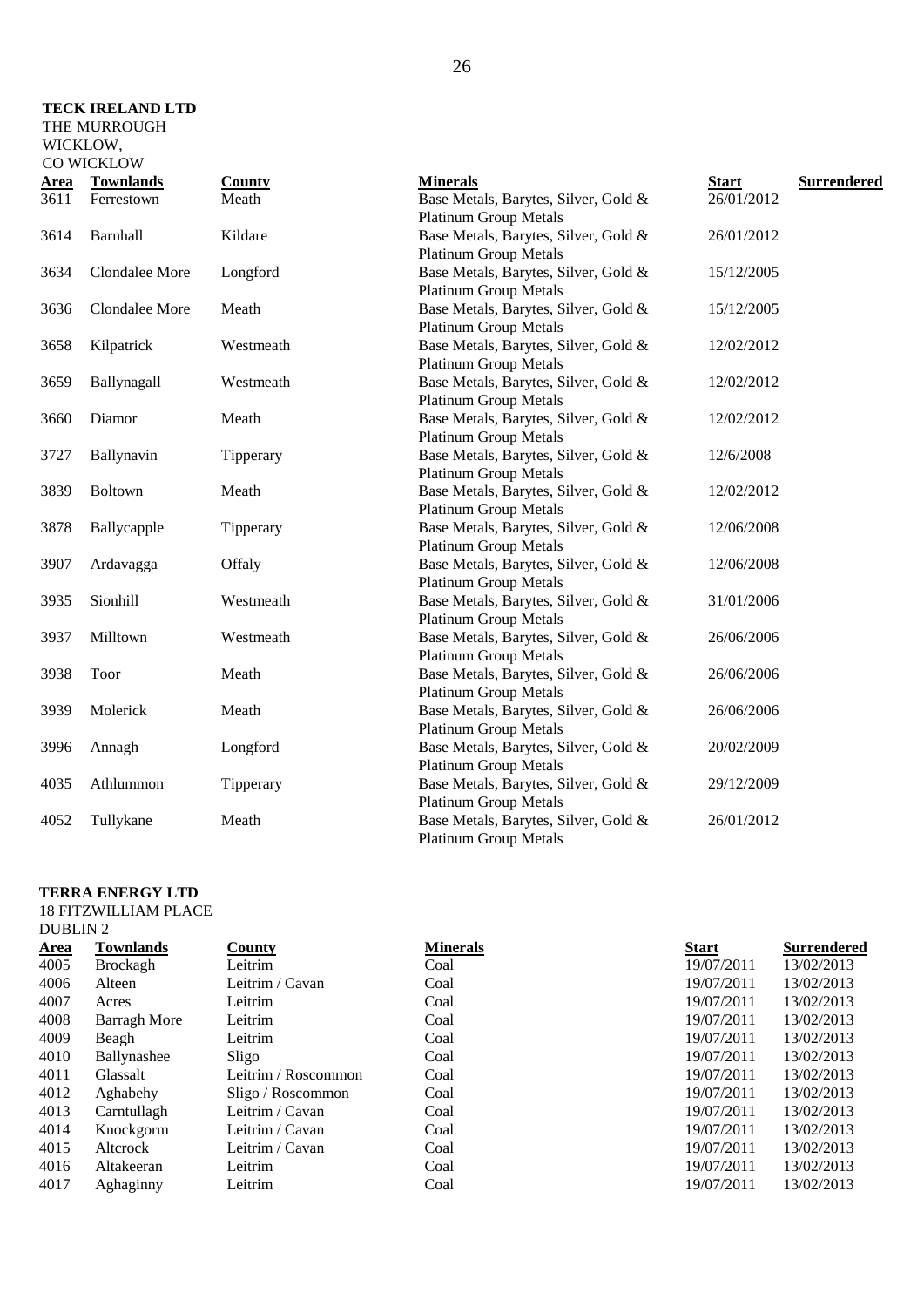#### **THE LISHEEN MINING PARTNERSHIP**

LISHEEN, KILLORAN MOYNE THURLES CO TIPPERARY

| $\sim$ 111 1 21 $\mu$ 11 1 |           |               |                                     |            |                    |  |
|----------------------------|-----------|---------------|-------------------------------------|------------|--------------------|--|
| Area                       | Townlands | <b>County</b> | <b>Minerals</b>                     | Start      | <b>Surrendered</b> |  |
| 4030                       | Aghadoen  | Kilkenny      | Base Metals, Barytes, Silver & Gold | 19/12/1986 |                    |  |

### **TILZ MINERALS LTD.**

| THE MURROUGH   |  |
|----------------|--|
| WICKLOW.       |  |
| CO. WICKLOW    |  |
| Area Townlands |  |

|             | CU. WICKLUW       |          |                                      |              |                    |
|-------------|-------------------|----------|--------------------------------------|--------------|--------------------|
| <b>Area</b> | <b>Townlands</b>  | County   | <b>Minerals</b>                      | <b>Start</b> | <b>Surrendered</b> |
| 449         | Grange            | Limerick | Base Metals, Barytes & Silver        | 31/01/2005   |                    |
| 450         | Kildromin         | Limerick | Base Metals, Barytes & Silver        | 31/01/2005   |                    |
| 1303        | Arddrine          | Limerick | Base Metals, Barytes, Silver, Gold & | 15/04/2005   |                    |
|             |                   |          | <b>Platinum Group Metals</b>         |              |                    |
| 2531        | Wonderhill        | Limerick | Base Metals, Barytes, Silver, Gold & | 28/04/2006   |                    |
|             |                   |          | <b>Platinum Group Metals</b>         |              |                    |
| 2594        | Ahawilk           | Limerick | Base Metals, Barytes, Silver, Gold & | 15/04/2005   |                    |
|             |                   |          | <b>Platinum Group Metals</b>         |              |                    |
| 2638        | Fedamore          | Limerick | Base Metals, Barytes & Silver        | 31/01/2005   |                    |
| 2845        | <b>Reens</b> East | Limerick | Base Metals, Barytes, Silver, Gold & | 15/04/2005   |                    |
|             |                   |          | <b>Platinum Group Metals</b>         |              |                    |
| 2927        | Kilpeacon         | Limerick | Base Metals, Barytes & Silver        | 31/01/2005   |                    |
| 3367        | Meanus            | Limerick | Base Metals, Barytes & Silver        | 31/01/2005   |                    |
| 3650        | Arranagh          | Limerick | Base Metals, Barytes, Silver, Gold & | 15/04/2005   |                    |
|             |                   |          | <b>Platinum Group Metals</b>         |              |                    |
| 3651        | Ballydonnell      | Limerick | Base Metals, Barytes, Silver, Gold & | 15/04/2005   |                    |
|             |                   |          | <b>Platinum Group Metals</b>         |              |                    |
|             |                   |          |                                      |              |                    |

### **TNR GOLD CORP**

| PO BOX 11604          |  |  |                            |  |  |  |  |  |
|-----------------------|--|--|----------------------------|--|--|--|--|--|
|                       |  |  | SUITE 620-650 WEST GEORGIA |  |  |  |  |  |
| <b>STREET</b>         |  |  |                            |  |  |  |  |  |
| VANCOUVER, BC V6B 4N9 |  |  |                            |  |  |  |  |  |
| <b>CANADA</b>         |  |  |                            |  |  |  |  |  |

| Area | Townlands          | County  | <b>Minerals</b>                                         | <b>Start</b> | <b>Surrendered</b> |
|------|--------------------|---------|---------------------------------------------------------|--------------|--------------------|
| 1476 | Ballypierce        | Carlow  | Base Metals, Silver, Gold, Caesium, Lithium, Beryllium, | 07/08/2009   |                    |
|      |                    |         | Niobium, Rubidium & Rare Earth Elements                 |              |                    |
| 3407 | <b>Ballynattin</b> | Carlow  | Base Metals, Silver, Gold, Caesium, Lithium, Beryllium, | 070/8/2009   |                    |
|      |                    |         | Niobium, Rubidium & Rare Earth Elements                 |              |                    |
| 3411 | Ballyglisheen      | Carlow  | Base Metals, Silver, Gold, Caesium, Lithium, Beryllium, | 070/8/2009   |                    |
|      |                    |         | Niobium, Rubidium & Rare Earth Elements                 |              |                    |
| 3864 | <b>Ballard</b>     | Wicklow | Base Metals, Silver, Gold, Caesium, Lithium, Beryllium, | 070/8/2009   |                    |
|      |                    |         | Niobium, Rubidium & Rare Earth Elements                 |              |                    |
| 3893 | Aghabeg            | Carlow  | Base Metals, Silver, Gold, Caesium, Lithium, Beryllium, | 070/8/2009   |                    |
|      |                    |         | Niobium, Rubidium & Rare Earth Elements                 |              |                    |
| 3894 | <b>Ballybrack</b>  | Carlow  | Base Metals, Silver, Gold, Caesium, Lithium, Beryllium, | 0708/2009    |                    |
|      |                    |         | Niobium, Rubidium & Rare Earth Elements                 |              |                    |
| 4031 | Aclare             | Carlow  | Base Metals, Silver, Gold, Caesium, Lithium, Beryllium, | 070/8/2009   |                    |
|      |                    |         | Niobium, Rubidium & Rare Earth Elements                 |              |                    |
| 4032 | Aghowle Lower      | Wicklow | Base Metals, Silver, Gold, Caesium, Lithium, Beryllium, | 070/8/2009   |                    |
|      |                    |         | Niobium, Rubidium & Rare Earth Elements                 |              |                    |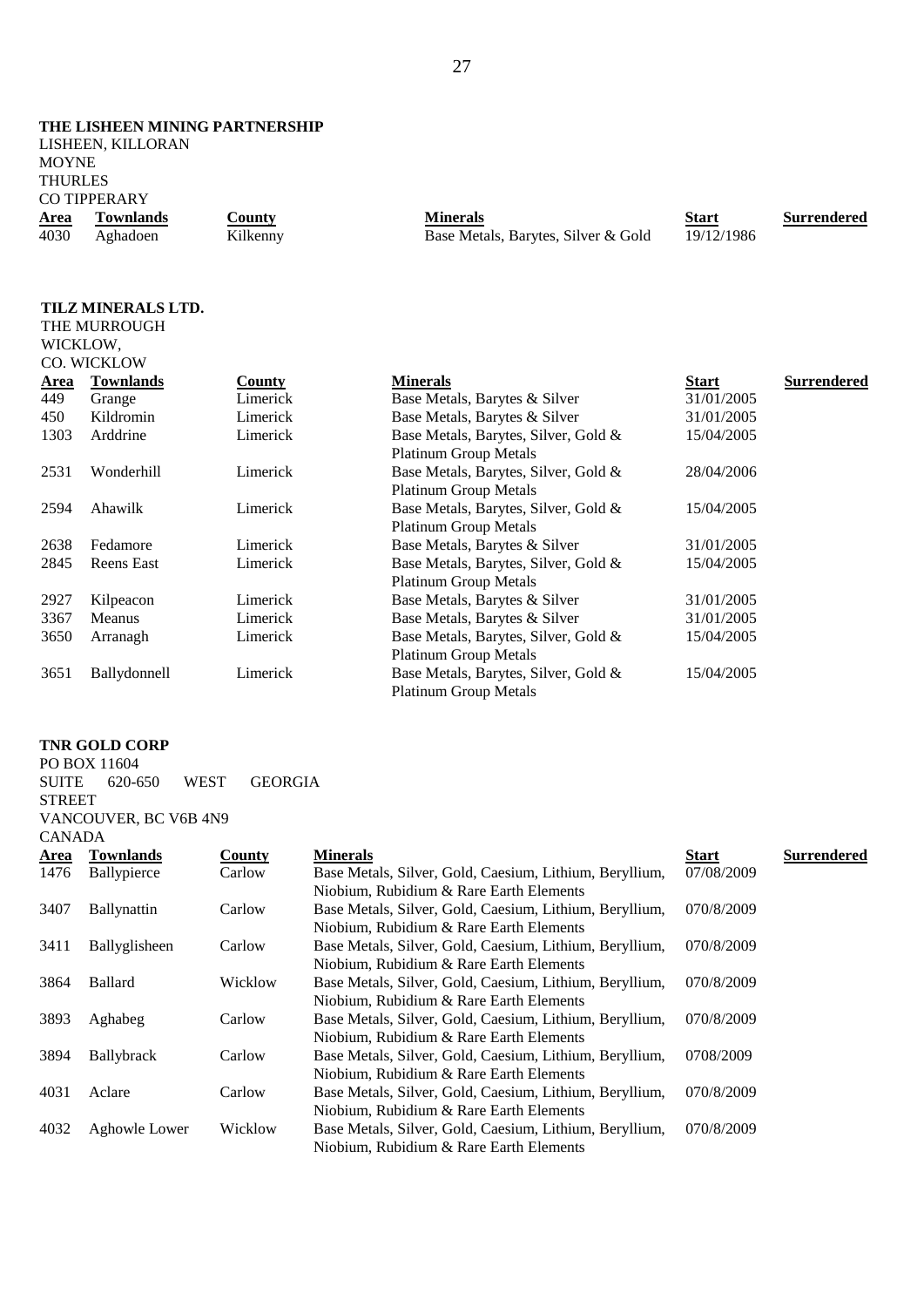28

### **TYNAGH IRON MINES LIMITED**

|                 | <b>20 ROEDEAN CRESCENT</b> |               |                                                  |              |                    |
|-----------------|----------------------------|---------------|--------------------------------------------------|--------------|--------------------|
| <b>LONDON</b>   |                            |               |                                                  |              |                    |
| <b>SW15 5JU</b> |                            |               |                                                  |              |                    |
| <b>ENGLAND</b>  |                            |               |                                                  |              |                    |
| <b>Area</b>     | <b>Townlands</b>           | <u>County</u> | <b>Minerals</b>                                  | <b>Start</b> | <b>Surrendered</b> |
| 3615            | Limehill                   | Galway        | Barytes, Base Metals, Dolomite and Dolomitic     | 28/05/2012   |                    |
|                 |                            |               | Limestone, Gold, Manganese, Silica Sand, Silver. |              |                    |
| 3862            | <b>Foxhall</b>             | Galway        | Barytes, Base Metals, Dolomite and Dolomitic     | 28/05/2012   |                    |

|      |                | $\sim$ $\sim$ |                                                  |            |
|------|----------------|---------------|--------------------------------------------------|------------|
| 3615 | Limehill       | Galway        | Barytes, Base Metals, Dolomite and Dolomitic     | 28/05/2012 |
|      |                |               | Limestone, Gold, Manganese, Silica Sand, Silver. |            |
| 3862 | <b>Foxhall</b> | Galwav        | Barytes, Base Metals, Dolomite and Dolomitic     | 28/05/2012 |
|      |                |               | Limestone, Gold, Manganese, Silica Sand, Silver. |            |

#### **UNICORN MINERAL RESOURCES LTD.**

C/O BRG LTD

UNIT C, ATHY BUSINESS CAMPUS

ATHY CO KILDARE

| <b>Area</b> | <b>Townlands</b>    | County    | <b>Minerals</b>                              | <b>Start</b> | <b>Surrendered</b> |
|-------------|---------------------|-----------|----------------------------------------------|--------------|--------------------|
| 1814        | Ballykeoghan        | Kilkenny  | Base Metals, Barytes, Silver, Gold, Platinum | 08/09/2010   |                    |
|             |                     |           | Group Metals, Cobalt & Iron                  |              |                    |
| 1815        | Ballincrea          | Kilkenny  | Base Metals, Barytes, Silver, Gold, Platinum | 08/09/2010   |                    |
|             |                     |           | Group Metals, Cobalt & Iron                  |              |                    |
| 1951        | Annagh              | Clare     | Base Metals, Barytes, Silver, Gold, Platinum | 06/07/2011   |                    |
|             |                     |           | Group Metals & Fluorite                      |              |                    |
| 1952        | <b>Ballyline</b>    | Clare     | Base Metals, Barytes, Silver, Gold, Platinum | 06/07/2011   |                    |
|             |                     |           | Group Metals & Fluorite                      |              |                    |
| 2563        | Drinagh             | Offaly    | Base Metals, Barytes, Silver, Gold, Platinum | 04/07/2011   |                    |
|             |                     |           | Group Metals & Fluorite                      |              |                    |
| 2860        | Ballyboy            | Offaly    | Base Metals, Barytes, Silver, Gold, Platinum | 04/07/2011   |                    |
|             |                     |           | Group Metals & Fluorite                      |              |                    |
| 3273        | Ballindown          | Offaly    | Base Metals, Barytes, Silver, Gold, Platinum | 04/07/2011   |                    |
|             |                     |           | Group Metals & Fluorite                      |              |                    |
| 3479        | Ballybaun           | Galway    | Base Metals, Barytes, Silver, Gold, Platinum | 06/07/2011   |                    |
|             |                     |           | Group Metals & Fluorite                      |              |                    |
| 3693        | <b>Aglish North</b> | Kilkenny  | Base Metals, Barytes, Silver, Gold, Platinum | 08/09/2010   |                    |
|             |                     |           | Group Metals, Cobalt & Iron                  |              |                    |
| 3694        | Ardclone            | Kilkenny/ | Base Metals, Barytes, Silver, Gold, Platinum | 08/09/2010   |                    |
|             |                     | Tipperary | Group Metals, Cobalt & Iron                  |              |                    |
| 3695        | Ballyglassoon       | Kilkenny  | Base Metals, Barytes, Silver, Gold, Platinum | 08/09/2010   |                    |
|             |                     |           | Group Metals, Cobalt & Iron                  |              |                    |
| 3706        | Ballinderry         | Tipperary | Base Metals, Barytes, Silver, Gold, Platinum | 08/09/2010   |                    |
|             |                     |           | Group Metals, Cobalt & Iron                  |              |                    |
| 3963        | Ardmullivan         | Galway    | Base Metals, Barytes, Silver, Gold, Platinum | 08/08/2012   |                    |
|             |                     |           | Group Metals & Fluorite                      |              |                    |
| 4057        | Aghagurty           | Offaly    | Base Metals, Barytes, Silver, Gold, Platinum | 04/07/2011   |                    |
|             |                     |           | Group Metals & Fluorite                      |              |                    |
| 4095        | <b>Ballyhee</b>     | Clare     | Base Metals, Barytes, Silver, Gold, Platinum | 24/05/2012   |                    |
|             |                     |           | Group Metals & Fluorite                      |              |                    |

#### **VEDANTA LISHEEN MINING LTD.**

THE LISHEEN MINE

KILLORAN, MOYNE, THURLES, COUNTY TIPPERARY **Area Townlands County County Minerals County Base Metals, Barytes & Silver Start Surrendered Surrendered County Base Metals, Barytes & Silver COUNTY Surrendered** 1055 Derryville Tipperary Base Metals, Barytes & Silver 4056 Castleleiny Tipperary Base Metals, Barytes & Silver 28/05/1978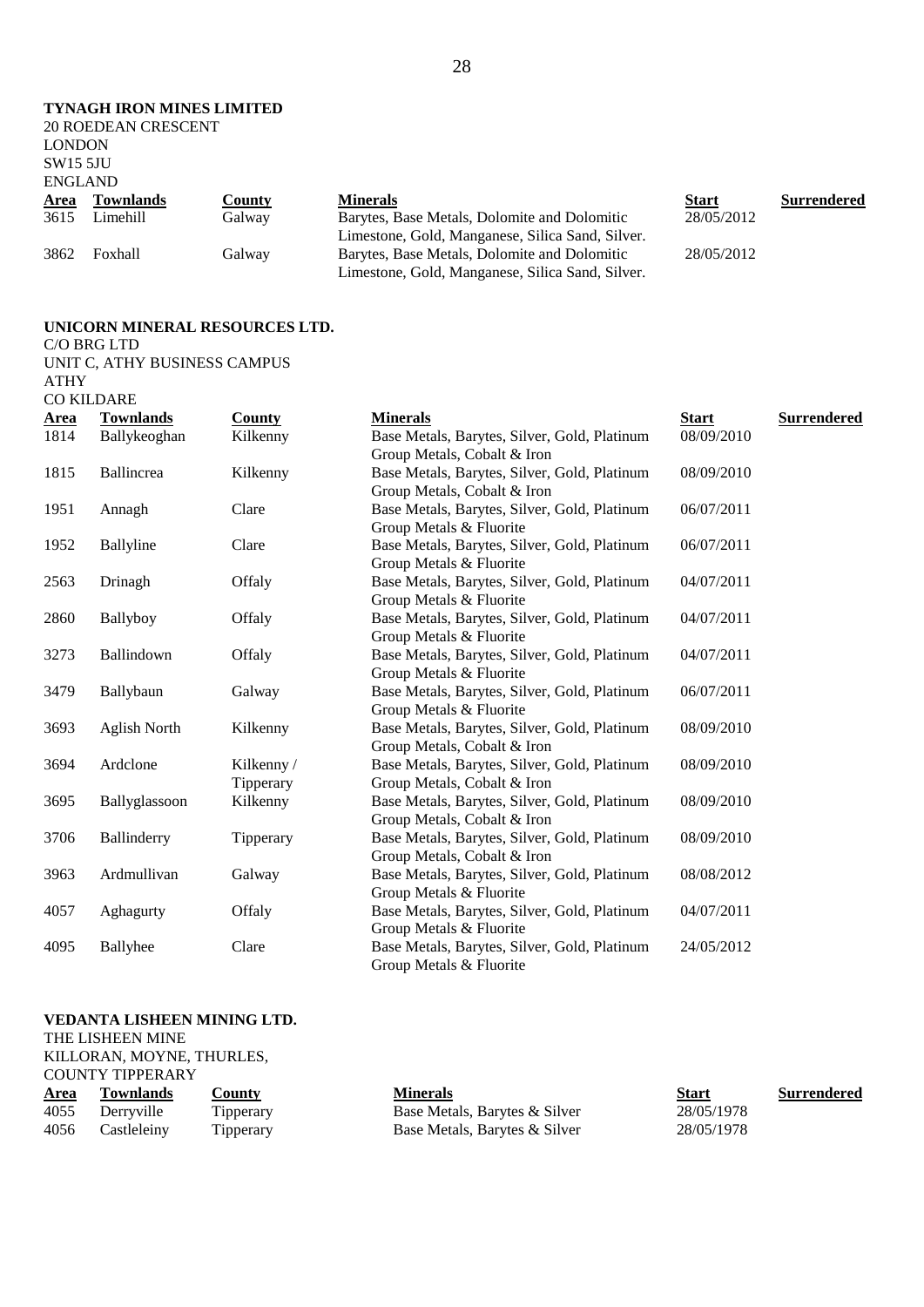| <b>DUBLIN 6</b>                  | <b>VP POWER LTD</b><br><b>6 NORTHBROOK ROAD</b>                                     |                                             |                                                                                      |                            |                    |
|----------------------------------|-------------------------------------------------------------------------------------|---------------------------------------------|--------------------------------------------------------------------------------------|----------------------------|--------------------|
| <b>Area</b><br>3958              | <b>Townlands</b><br>Kish Bank<br>Basin                                              | <b>County</b><br>Off Dublin / Wicklow Coast | <b>Minerals</b><br>Coal                                                              | <b>Start</b><br>09/08/2007 | <b>Surrendered</b> |
| <b>TORONTO</b><br><b>ONTARIO</b> | <b>WESTCORK COPPER MINING</b><br><b>COMPANY LTD.</b><br><b>148 YORKVILLE AVENUE</b> |                                             |                                                                                      |                            |                    |
|                                  | CANADA M5R 1C2                                                                      |                                             |                                                                                      |                            |                    |
| <u>Area</u>                      | <b>Townlands</b>                                                                    | <b>County</b>                               | <b>Minerals</b>                                                                      | <b>Start</b>               | <b>Surrendered</b> |
| 2899                             | Canalough                                                                           | Cork                                        | Base Metals, Barytes, Silver, Gold, Platinum<br>Group Metals and Rare Earth Elements | 25/2/2010                  |                    |
| 2900                             | <b>Brackloon</b>                                                                    | Cork                                        | Base Metals, Barytes, Silver, Gold, Platinum<br>Group Metals and Rare Earth Elements | 25/2/2010                  |                    |
| 3154                             | Bawnard                                                                             | Cork                                        | Base Metals, Barytes, Silver, Gold, Platinum<br>Group Metals and Rare Earth Elements | 25/2/2010                  |                    |
| 3435                             | Allihies                                                                            | Cork                                        | Base Metals, Barytes, Silver, Gold, Platinum<br>Group Metals and Rare Earth Elements | 25/2/2010                  |                    |
| <b>COMEATH</b>                   | WESTLAND EXPLORATION LTD.<br>COOLFORE ROAD,<br>ARDBRACCAN, NAVAN                    |                                             |                                                                                      |                            |                    |
| Area                             | <b>Townlands</b>                                                                    | <b>County</b>                               | <b>Minerals</b>                                                                      | <b>Start</b>               | <b>Surrendered</b> |
| 1440R                            | Gibstown                                                                            | Meath                                       | Base Metals, Barytes & Silver                                                        | 23/10/1972                 |                    |
| 1653                             | Coolbally                                                                           | Laois                                       | Base Metals, Barytes & Silver                                                        | 22/02/1983                 | 14/02/2013         |
|                                  | <b>XSTRATA ZINC IRELAND LTD</b>                                                     |                                             |                                                                                      |                            |                    |
|                                  | CALLAN CENTRE,                                                                      |                                             |                                                                                      |                            |                    |
|                                  | <b>HOLLAND ROAD</b>                                                                 |                                             |                                                                                      |                            |                    |
| <b>LIMERICK</b>                  | PLASSEY TECHNOLOGY PARK                                                             |                                             |                                                                                      |                            |                    |
| <b>Area</b>                      | <b>Townlands</b>                                                                    | County                                      | <b>Minerals</b>                                                                      | <b>Start</b>               | <b>Surrendered</b> |
| 635                              | Roxborough                                                                          | Limerick                                    | Base Metals, Barytes & Silver                                                        | 06/12/1996                 |                    |
| 636                              | Whitehall                                                                           | Limerick                                    | Base Metals, Barytes & Silver                                                        | 06/12/1996                 |                    |
| 2529                             | Caherconlish                                                                        | Limerick                                    | Base Metals, Barytes & Silver                                                        | 06/12/1996                 |                    |
| 2530                             | Drombane                                                                            | Limerick                                    | Base Metals, Barytes & Silver                                                        | 13/11/1995                 |                    |
| 3268                             | Race                                                                                | Limerick                                    | Base Metals, Barytes & Silver                                                        | 08/11/1991                 |                    |
| 3342                             | Cooga Lower                                                                         | Limerick                                    | Base Metals, Barytes & Silver                                                        | 25/05/1999                 |                    |
| 3344                             | <b>Brittas</b>                                                                      | Limerick                                    | Base Metals, Barytes & Silver                                                        | 25/05/1999                 |                    |
| 3431                             | Lisnagry                                                                            | Limerick                                    | Base Metals, Barytes, Silver & Platinum<br>Group Metals                              | 30/05/2005                 |                    |
| 3647                             | Cappagh                                                                             | Tipperary<br>/Limerick                      | Base Metals, Barytes & Silver                                                        | 08/11/1991                 |                    |
| 3908                             | Inchmore                                                                            | Limerick                                    | Base Metals, Barytes, Silver & Gold                                                  | 17/07/2001                 |                    |
| <b>CASHEL</b>                    | ZETLAND RESOURCES LIMITED<br>C/O ZETLAND HOUSE HOTEL                                |                                             |                                                                                      |                            |                    |

CO. GALWAY<br>Area Townlands **Area Townlands County County Minerals Start Surrendered Beagha Calway Barytes, Base Metals, Gold, Silver. Surrendered Surrendered** 3886 Beagha Galway Barytes, Base Metals, Gold, Silver. 28/06/2012 Barytes, Base Metals, Gold, Silver.

CONNEMARA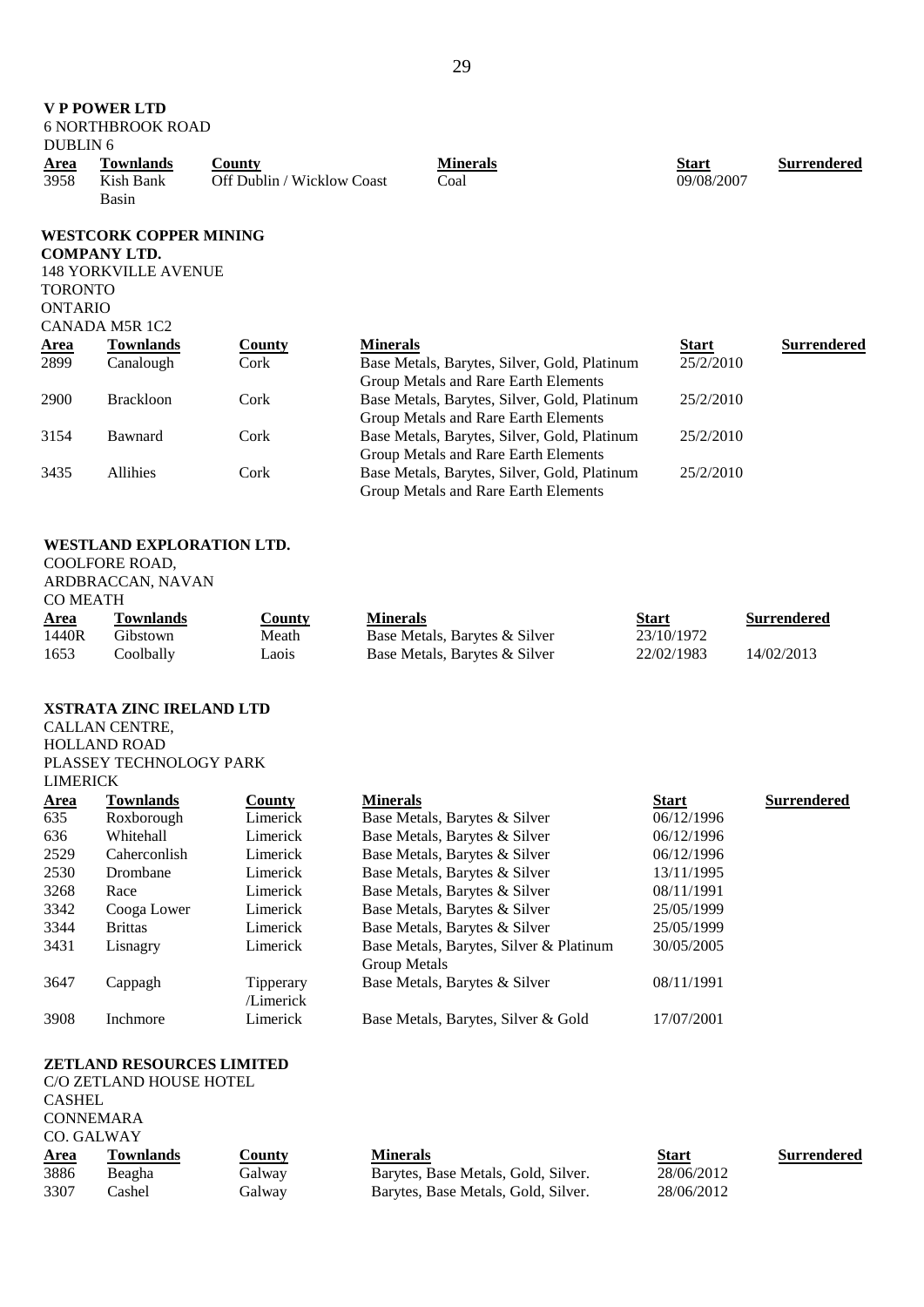# **PART 3**

# *Receipts*

# **Moneys collected by the Minister in the period from 1 January 2013 to 30 June 2013 under Minerals Development Acts, 1940-1999**

The total amount of moneys collected by the Minister under or by virtue of any lease, permission, or licence under those Acts was €4,059,406.83

## **Other receipts in the said period**

The total amount of moneys collected by the Minister during the period from other sources [leases granted under the Mines and Minerals Act, 1931 (No. 54)] amounted to  $\epsilon$ 103.47.

# **PART 4**

# *Minerals Acquisition Orders made Under the Minerals Development Act, 1940*

### **Minerals Acquisition Orders made under that Act were:**

- *(i)* Minerals Acquisition (Slieveardagh Coalfield) Order, 1941 (lands near Thurles, Co. Tipperary) (Coal)
- *(ii)* Minerals Acquisition (County Roscommon) Order, 1942 (lands near Gubbarudda, Co. Roscommon) (All minerals)
- *(iii)* Minerals Acquisition Order 1946 (lands near Kingscourt, Co. Cavan) (All minerals)
- *(iv)* Minerals Acquisition Order 1954 (lands near Avoca, Co. Wicklow) (All minerals)
- *(v)* Minerals Acquisition Order 1955 (lands near Avoca, Co. Wicklow) (All minerals)
- *(vi)* Minerals Acquisition (East Clare) Order, 1956 (lands near Ennis) (All minerals)
- *(vii)* Minerals Acquisition (Roaring Water) Order, 1956 (lands near Skibbereen, Co. Cork) (All minerals)
- *(viii)* Minerals Acquisition (Kenmare) Order, 1956 (lands near Kenmare, Co. Kerry) (All minerals)
- *(ix)* Minerals Acquisition (Bonmahon) Order, 1956 (lands near Bonmahon, Co. Waterford) (All minerals)
- *(x)* Minerals Acquisition (Allihies) Order, 1957 (lands near Allihies, Co. Cork) (All minerals)
- *(xi)* Minerals Acquisition (Allihies) Order, 1960 (lands near Allihies, Co. Cork) (All minerals)
- *(xii)* Minerals Acquisition (Carhoon and other townlands) Order, 1962 (lands near Tynagh, Co. Galway) (All minerals)
- *(xiii)* Minerals Acquisition (Druming and other townlands) Order, 1963 (lands near Druming, Co. Longford) (All minerals)
- *(xiv)* Minerals Acquisition (Ardateggle and other townlands) Order, 1964 (lands near Rossmore, Co. Laois) (All minerals)
- *(xv)* Minerals Acquisition (Gortdrum and other townlands) Order, 1965 (lands near Gortdrum, Co. Tipperary) (All minerals)
- *(xvi)* Minerals Acquisition (Gortnacleha and other townlands) Order, 1965 (lands near Silvermines, Co. Tipperary) (All minerals)
- *(xvii)* Minerals Acquisition (Ballybeg, Co. Clare) Order, 1970 (All minerals)